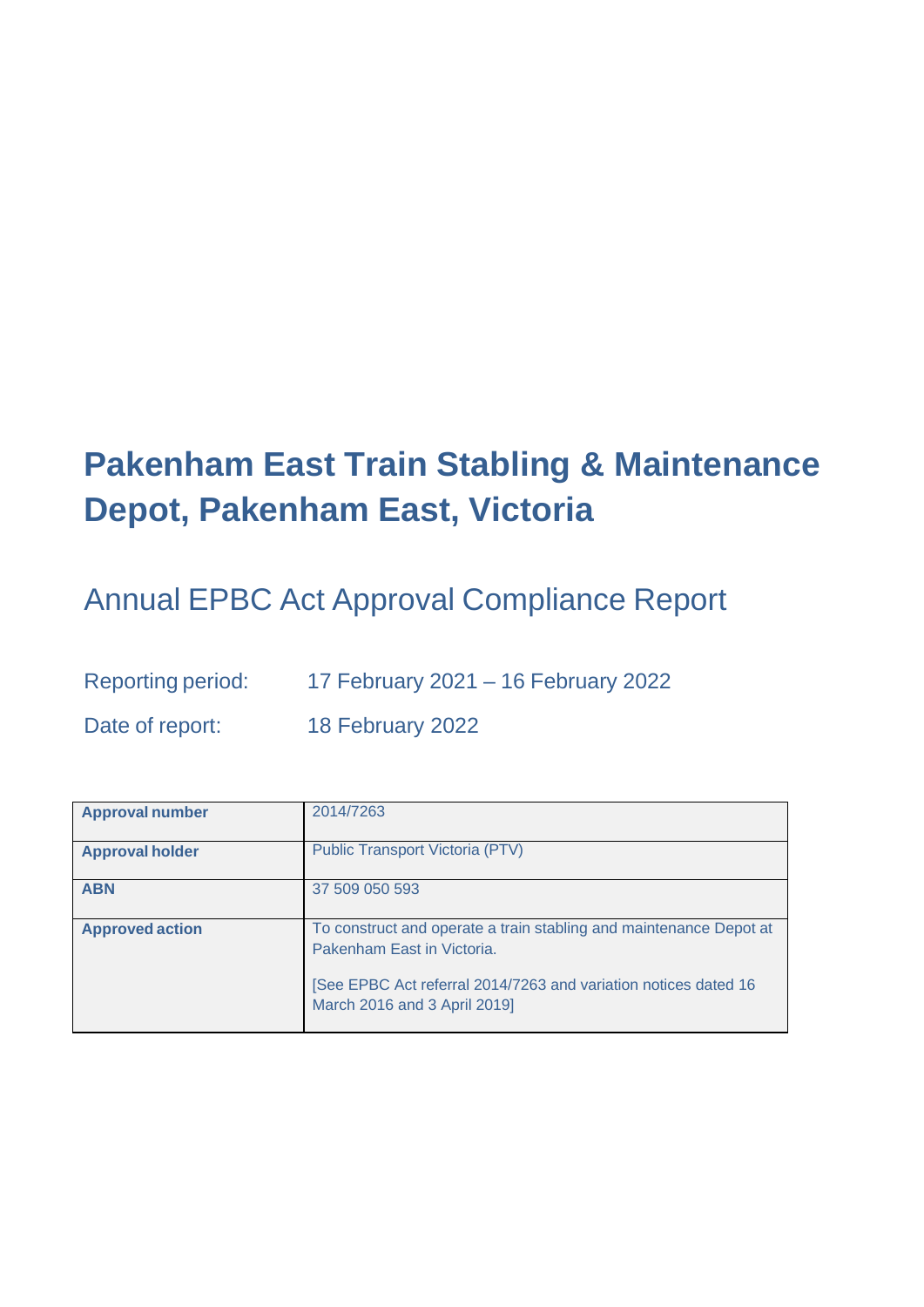### DECLARATION OF ACCURACY

I declare that all the information and documentation supporting this compliance report is true and correct in every particular. I am authorised to bind the approval holder to this declaration and that I have no knowledge of that authorisation being revoked at the time of making this declaration.

In making this declaration, I am aware that sections 490 and 491 of the *Environment Protection and Biodiversity Conservation Act 1999* (Cth) (EPBC Act) make it an offence in certain circumstances to knowingly provide false or misleading information or documents. The offence is punishable on conviction by imprisonment or a fine, or both.

Nuir Fr

**Signed:** \_\_\_\_\_\_\_\_\_\_\_\_\_\_\_\_\_\_\_\_\_\_\_\_\_\_\_\_\_\_\_\_\_\_\_\_\_\_\_\_\_\_\_\_\_ Full Name: NICHOLAS FOA **Position:** DELEGATE FOR HEAD, TRANSPORT FOR VICTORIA **Organisation:** HEAD, TRANSPORT FOR VICTORIA (ABN 97 481 088 949) **Date:** \_\_\_\_\_\_\_\_\_\_\_\_\_\_\_\_\_\_\_\_\_\_\_\_ 12/04/2022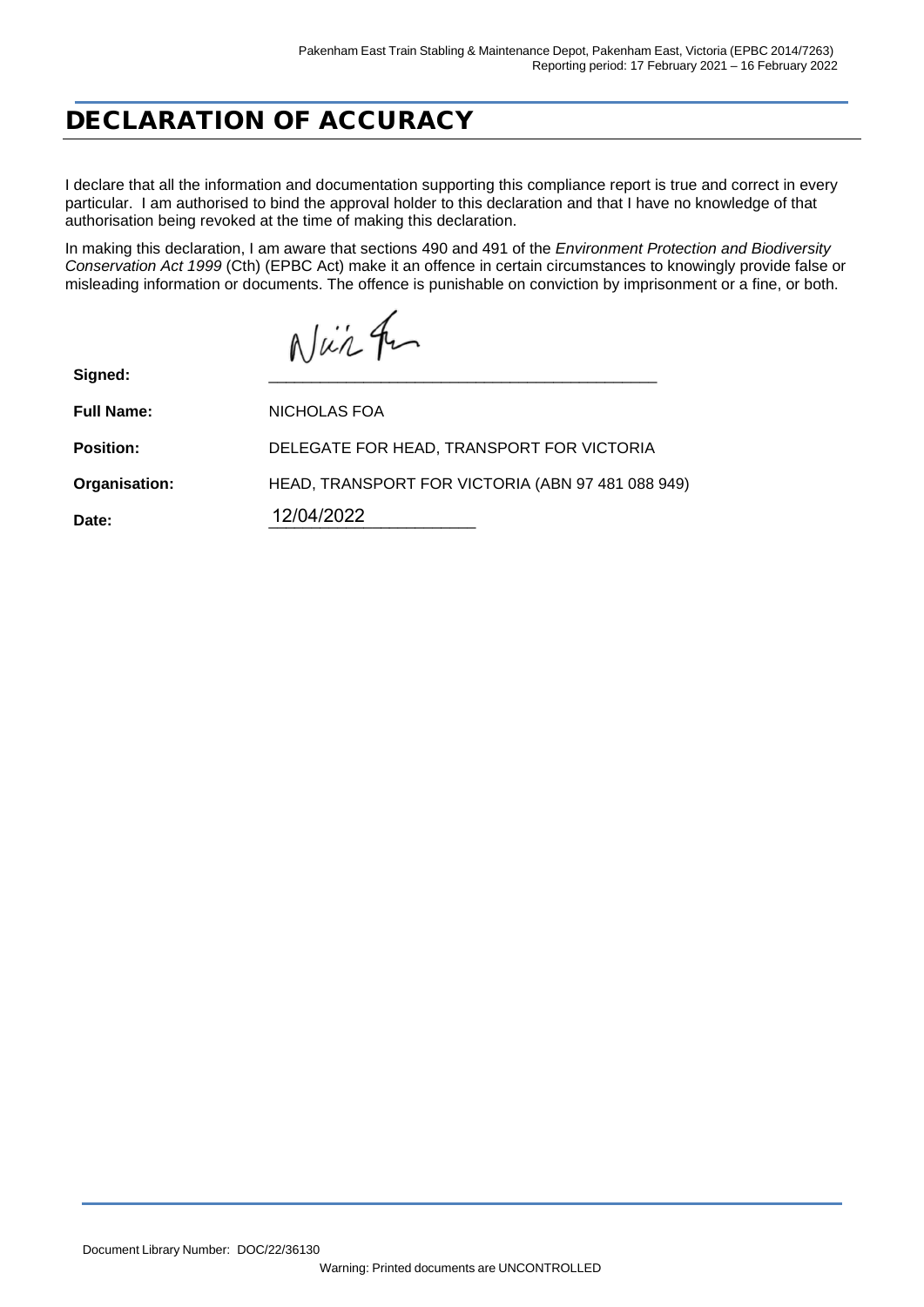### DOCUMENT VERSION CONTROL

| <b>Document Preparation and Control</b>     | <b>Document Review</b>                                    |
|---------------------------------------------|-----------------------------------------------------------|
| Ben Roberts - Biodiversity Manager; MTM     | Stacey Vorwerk - Depot and LSF, Department of Transport   |
| Alexandra Sawtell - Project Manager; Downer | Jeton Saliu - Depot and LSF Lead, Department of Transport |

#### **Declaration**

I declare that all the information and documentation supporting this compliance report is true and correct in every particular.

**Signed:**

Webster

| <b>Full Name:</b> | PHILLIP WALKER                |
|-------------------|-------------------------------|
| Position:         | <b>CHIEF EXECUTIVE OFFICE</b> |
| Organisation:     | <b>EVOLUTION RAIL</b>         |
| Date:             | 05/04/2022                    |
|                   |                               |

**ROBERT DUVEL POSITION:** CHIEF EXECUTIVE DIRECTOR, SAFETY & PEOPLE **METRO TRAINS MELBOURNE Date:** 05 / 04 / 2022 30 / 03 / 2022

| <b>Document Version</b> | <b>Date</b> |
|-------------------------|-------------|
| 1. $\Omega$             | 21-03-2022  |

| <b>Document Version History</b> |            |                        |                                                             |  |  |  |  |
|---------------------------------|------------|------------------------|-------------------------------------------------------------|--|--|--|--|
| <b>Version No.</b>              | Date       | <b>Document Status</b> | <b>Brief Description of Change(s) from Previous Version</b> |  |  |  |  |
| State                           | 8/03/2022  | Draft                  | Document outline                                            |  |  |  |  |
| MTM-V1                          | 10/03/2022 | Draft                  | First MTM draft following reporting period closure          |  |  |  |  |
| Downer-V1                       | 21/03/2022 | Draft                  | First Downer draft following reporting period closure       |  |  |  |  |
| 1.0                             | 29/03/2022 | Final                  | Final consolidated report for publication                   |  |  |  |  |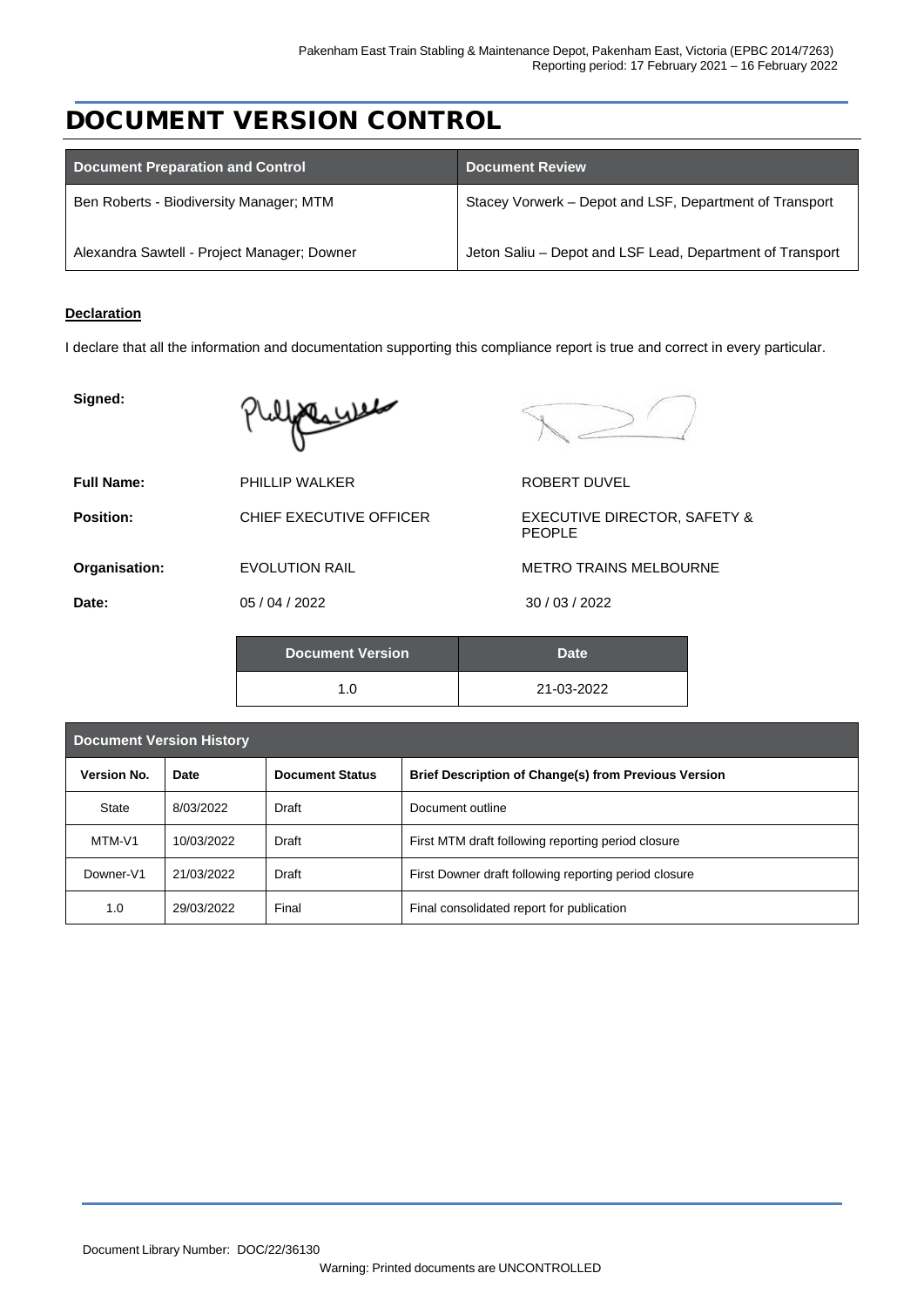## <span id="page-3-0"></span>TABLE OF CONTENTS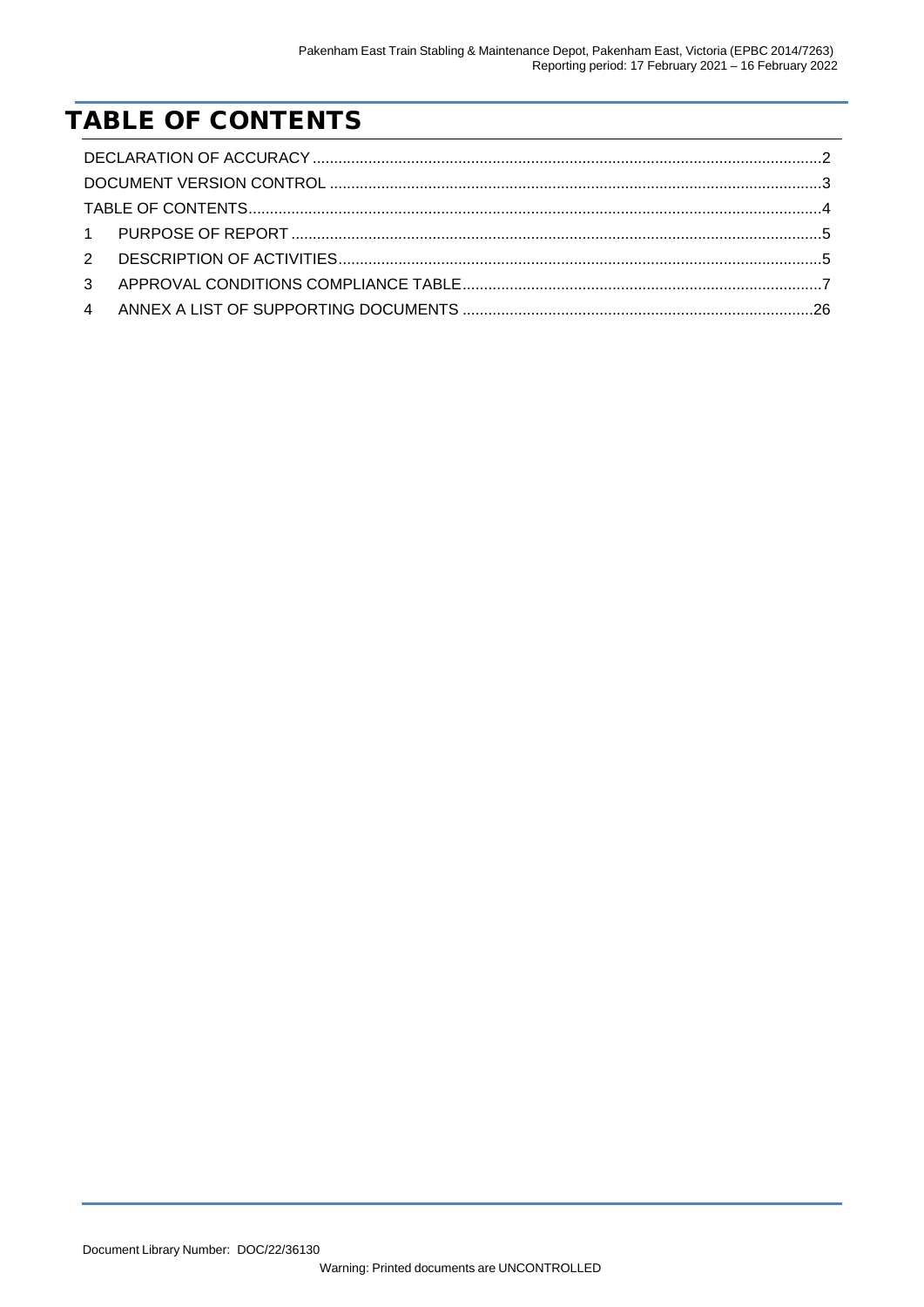### <span id="page-4-0"></span>1 PURPOSE OF REPORT

The purpose of this document is to demonstrate that there has been compliance with the conditions of the EPBC approval for the Project (EPBC 2014/7263) and to satisfy Condition 14 of that approval, which states:

*Unless otherwise agreed to in writing by the Minister, within three months of every 12 month anniversary of the commencement of the action, the person taking the action must publish a report on their website addressing compliance with each of the conditions of this approval, including implementation of any management plans as specified in the conditions. Documentary evidence providing proof of the date of publication and non-compliance with any of the conditions of this approval must be provided to the Department at the same time as the compliance report is published. Reports must remain published for the life of the approval. The person taking the action must continue to publish this report each year until such time as agreed to in writing by the Minister.*

The action commenced on 17 February 2017.

### <span id="page-4-1"></span>2 DESCRIPTION OF ACTIVITIES

#### **Overview of Project**

The State of Victoria, with the consent of Public Transport Victoria (PTV), has developed a stabling yard and maintenance facility in Pakenham, Victoria as part of the new High Capacity Metro Trains (HCMT) Project. The State of Victoria selected Evolution Rail to deliver the High Capacity Metro Trains Project (HCMT), which is being delivered as an availability based public-private partnership.

Downer EDI Services Pty Ltd (Downer), the (Depot contractor), as a subcontractor to Evolution Rail, are operating the Depot at Pakenham East, which includes bringing online and servicing 65 new High Capacity Metro Trains (HCMTs) using the new Train Maintenance Facility, Train wash, Stabling Yard and associated infrastructure. The infrastructure includes:

- Train Maintenance Facility
	- A drive through train maintenance building able to accommodate five HCMTs, incorporating a site office, a site control centre, staff amenity and operations
	- Auxiliary buildings: Train wash, Bio wash and Graffiti wash, Wheel Lathe, Integrated Testing Facility, Guard house, Presentation platform, High Capacity Signaling platform
- Stabling Yard
	- Stabling tracks and connecting tracks
- Civil Infrastructure
	- Vehicle access for Oakview Lane plus internal roadways, loading/ unloading areas, car parking and pedestrian walkways
	- Upgraded and widened local roads, including Bald Hill Road and Oakview Lane, to encompass increased traffic of heavy vehicles during construction and operation, including the installation of designated turning lanes into Oakview Lane from Bald Hill Road.
	- Ancillary services such as water, electricity, sewerage, gas, communications
	- Drivers Pathways for accessing and egressing HCMTs
- Approximately 17km of ballast tracks and rail systems
	- Ten stabling roads,
	- Two arrival roads, one departure road, loop and test track, 5 maintenance roads, two integrated test facility road
	- One-wheel lathe road, one bio/Graffiti wash road, one presentation road.
	- Approximately 3km of embedded track inside the building.

The Caulfield to Dandenong Level Crossing Removal Works Alliance (the Rail contractor) are delivering additional connection works within the existing rail corridor as part of the required works for the Project. This includes: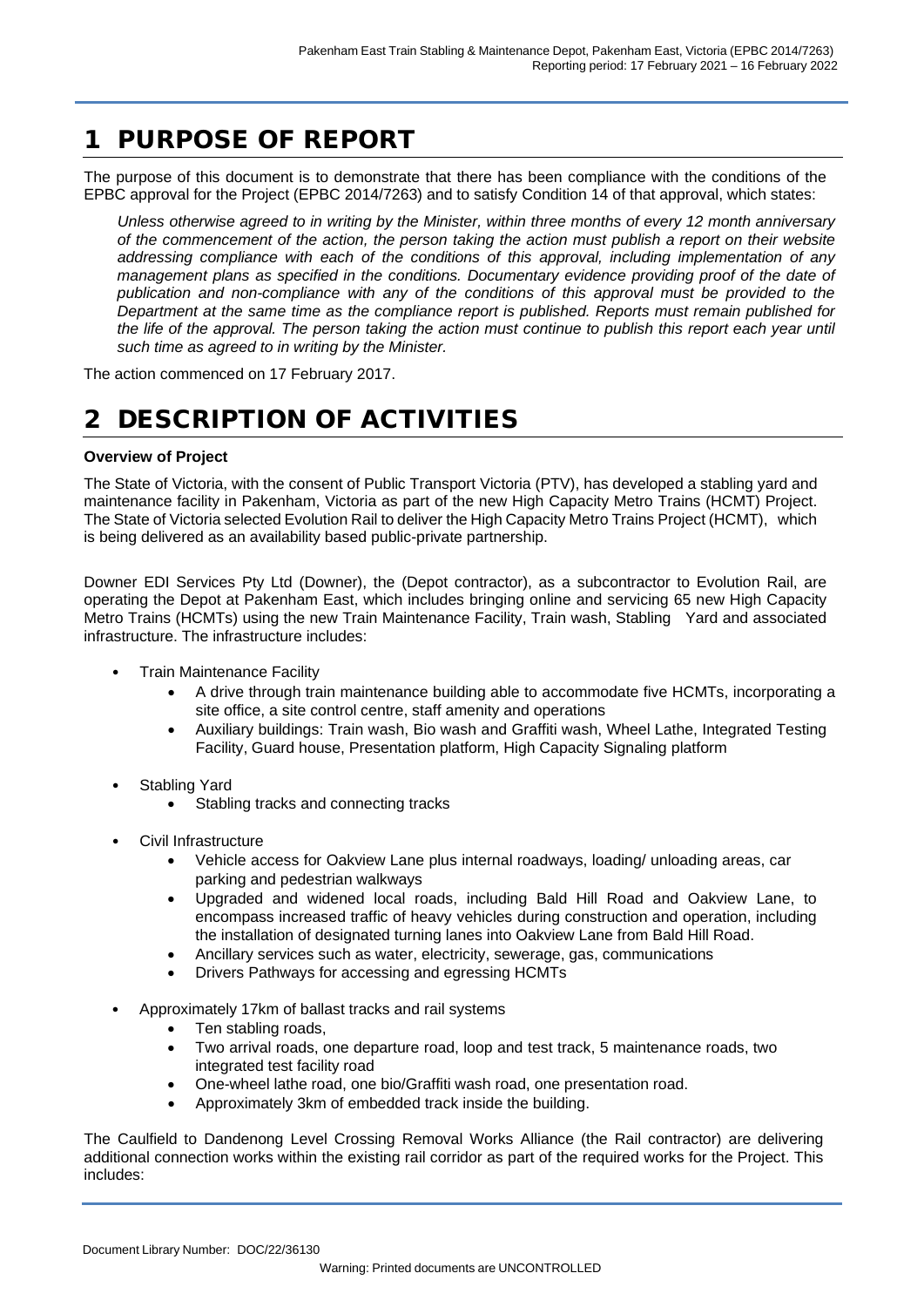- Extension of the mainline track electrification between Pakenham Station and the Depot
- Extension of the existing and installation of new signaling infrastructure from Pakenham Station to approximately 1.5km east of the HCMT Depot
- Two track turnouts to allow rail access to and from the rail corridor

The site maps in Attachment 1 show the areas of operation of both the Depot contractor (the Depot Site) and the Rail contractor (the Rail Corridor).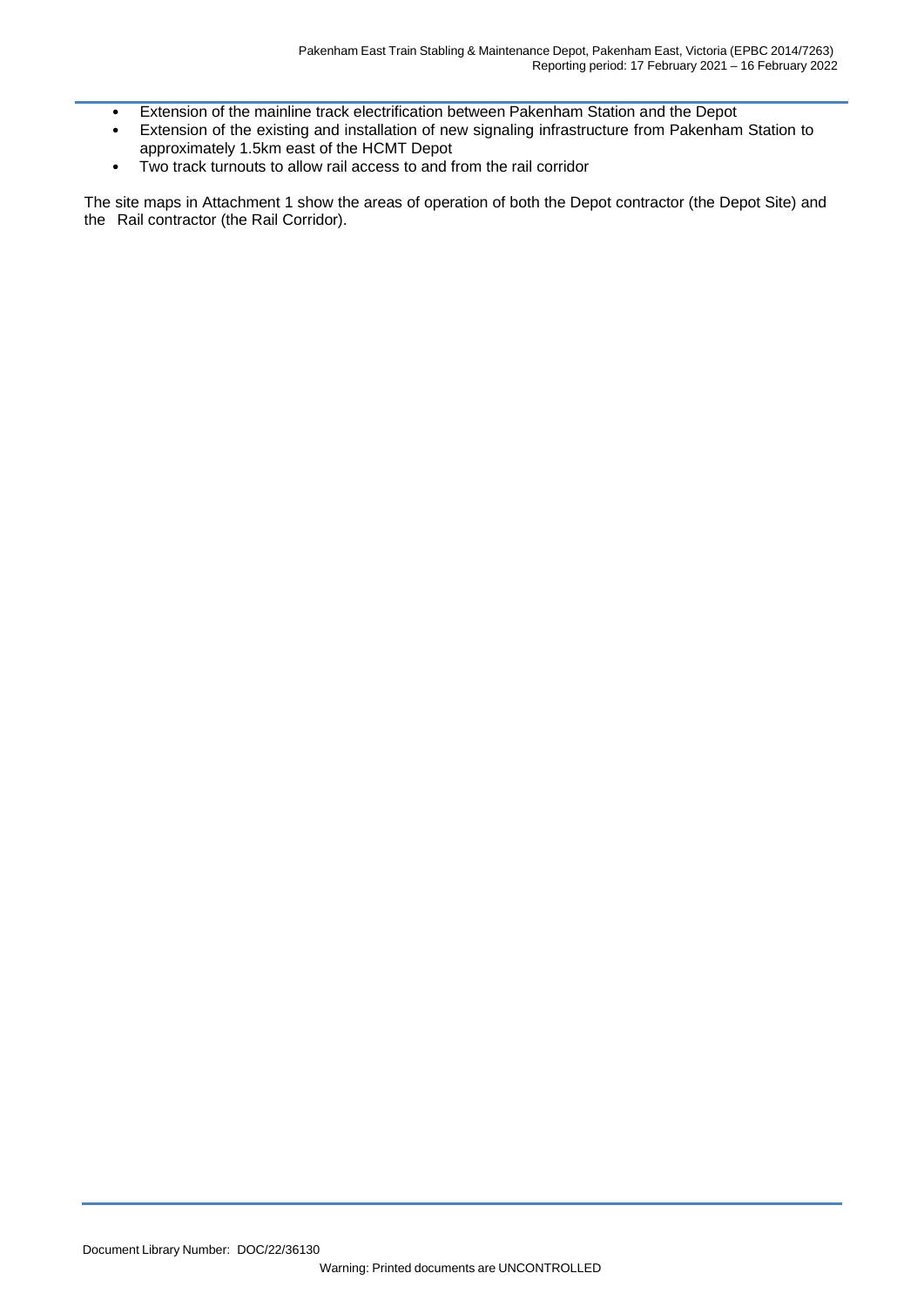#### **Works undertaken during Current Reporting Period**

The following works have been undertaken in the approval area during the 2021/2022 reporting period:

- Depot Site (Downer)
	- o Stabling Yard and Facilities Punchlist rectification items
- HCMT Train (Downer)
	- o 25 HCMTs have now been delivered, with 15 trains currently operating in revenue service
	- o Testing has continued to integrate high capacity signaling onto the HCMTs for service in the Metro Tunnel when opened
	- o Routine testing continues
- Rail Corridor (MTM)
	- o Commenced biodiversity management activities as specified in the Project Threatened Species Management Plan (TSMP).

#### **Roles, responsibilities, and project phase**

The following table outlines why in Section 3 Compliance Table at times the:

- Depot site actions can be mentioned under both the Depot Contractor and Rail Contractor and
- Rail Contractor and Rail Operator is referenced as responsible managers for the rail corridor (i.e., management responsibility was handed over during the reporting year).

| <b>Project location</b> | <b>Construction phase</b> | <b>Operation phase</b> |
|-------------------------|---------------------------|------------------------|
| Depot site              | Contractor (Downer)       | Contractor (Downer)    |
| Rail corridor           | Rail Contractor (C2DLXRA) | Franchisee (MTM)       |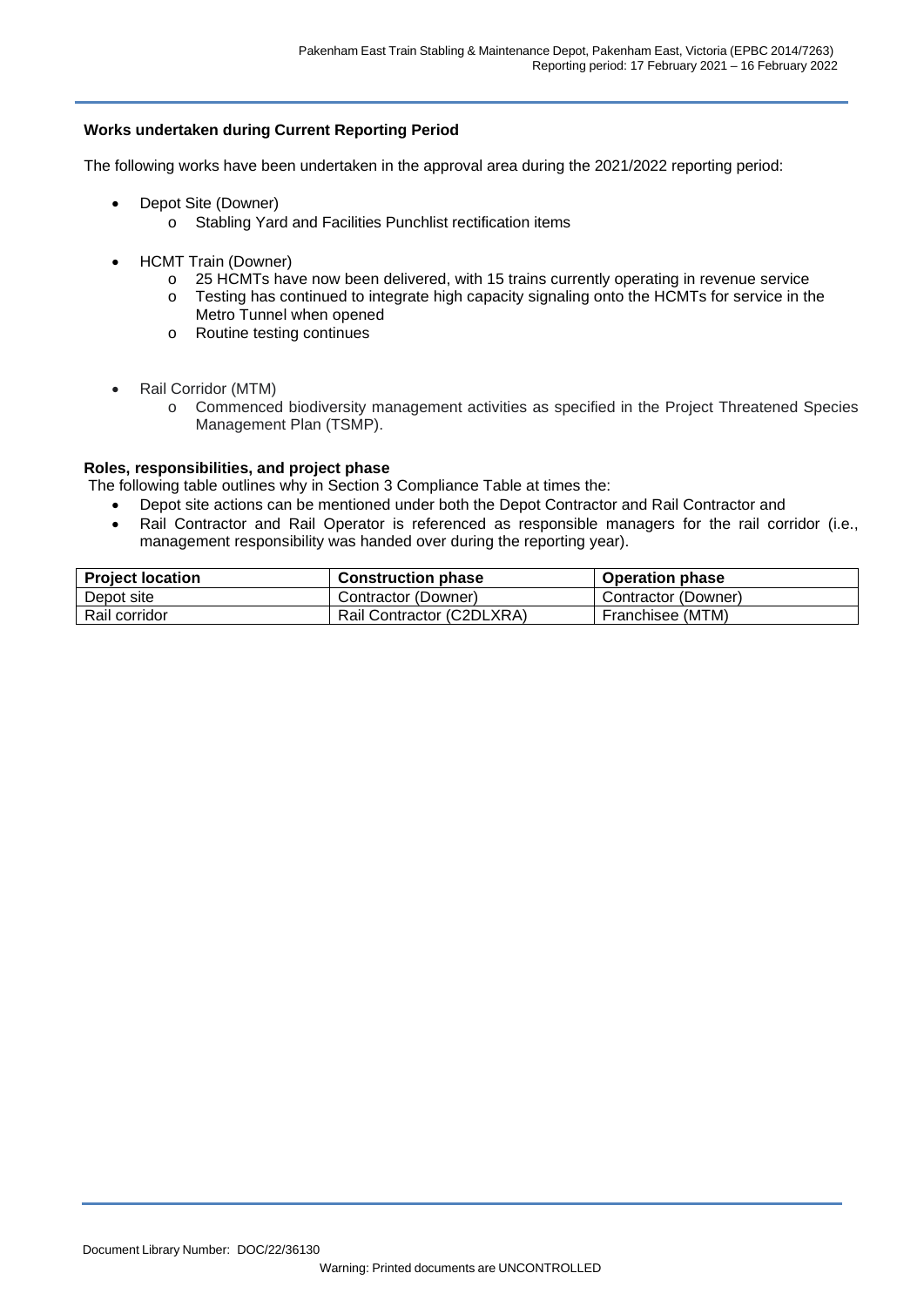#### 3 APPROVAL CONDITIONS COMPLIANCE TABLE

<span id="page-7-0"></span>

| <b>Condition</b><br>No. | <b>Approval Condition</b>                                                                                                                                                                                                                                                                                                                | <b>Relevant</b><br>project<br>phase | <b>Action</b><br><b>status</b>                           | <b>Is the Project</b><br>compliant with<br>this<br>condition? | <b>Comments and Supporting Documentation</b>                                                                                                                                                                                                                                                                                                                                                                                                                                                                                                                                                                                                             |
|-------------------------|------------------------------------------------------------------------------------------------------------------------------------------------------------------------------------------------------------------------------------------------------------------------------------------------------------------------------------------|-------------------------------------|----------------------------------------------------------|---------------------------------------------------------------|----------------------------------------------------------------------------------------------------------------------------------------------------------------------------------------------------------------------------------------------------------------------------------------------------------------------------------------------------------------------------------------------------------------------------------------------------------------------------------------------------------------------------------------------------------------------------------------------------------------------------------------------------------|
| $\mathbf 1$             | The approval holder must<br>ensure construction does<br>not occur outside the<br>project area.                                                                                                                                                                                                                                           | Construction                        | Depot site:<br>Complete<br>Rail<br>Corridor:<br>Complete | Not applicable                                                | <b>Depot Contractor</b><br>N/A – Construction did not occur within this reporting period.<br><b>Rail Contractor</b><br><b>Depot Site and Rail Corridor:</b><br>N/A - Construction did not occur within this reporting period.                                                                                                                                                                                                                                                                                                                                                                                                                            |
| $\overline{2}$          | The approval holder must<br>establish designated no-go<br>zones and a growling<br>grass frog conservation<br>buffer prior to<br>construction. The no-go<br>zones and a conservation<br>buffer must be protected<br>with temporary fencing for<br>the duration of<br>construction.                                                        | Early Works<br>&<br>Construction    | Depot site:<br>Complete<br>Rail<br>Corridor:<br>Complete | Not applicable                                                | <b>Depot Contractor</b><br>$N/A$ – Construction did not occur within this reporting period.<br><b>Rail Contractor</b><br><b>Depot Site and Rail Corridor:</b><br>$N/A$ – Construction did not occur within this reporting period.                                                                                                                                                                                                                                                                                                                                                                                                                        |
| 3                       | Prior to construction, the<br>approval holder must<br>engage a suitably qualified<br>expert to prepare a report<br>detailing the baseline<br>condition of retained fauna<br>habitat and conservation<br>buffer within the project<br>area. The baseline<br>condition data must include<br>the percentage of<br>vegetative cover and weed | Early Works                         | Depot site:<br>Complete<br>Rail<br>Corridor:<br>Complete | Not applicable                                                | <b>Depot Contractor</b><br>As previously outlined in the 2020/2021 Compliance Report, a<br>preliminary ecological condition report was completed by<br>AECOM in February 2016 on behalf of Public Transport Victoria<br>during the planning phase of the Project (Attachment 2).<br>Further to the ecological condition report dated February 2016<br>and as outlined in the 2020/2021 Compliance Report, an<br>additional assessment of the Depot site was completed in<br>January 2017 by Ecology and Heritage Partners to detail the<br>baseline condition of retained fauna habitat and conservation<br>buffer within the Depot site (Attachment 3). |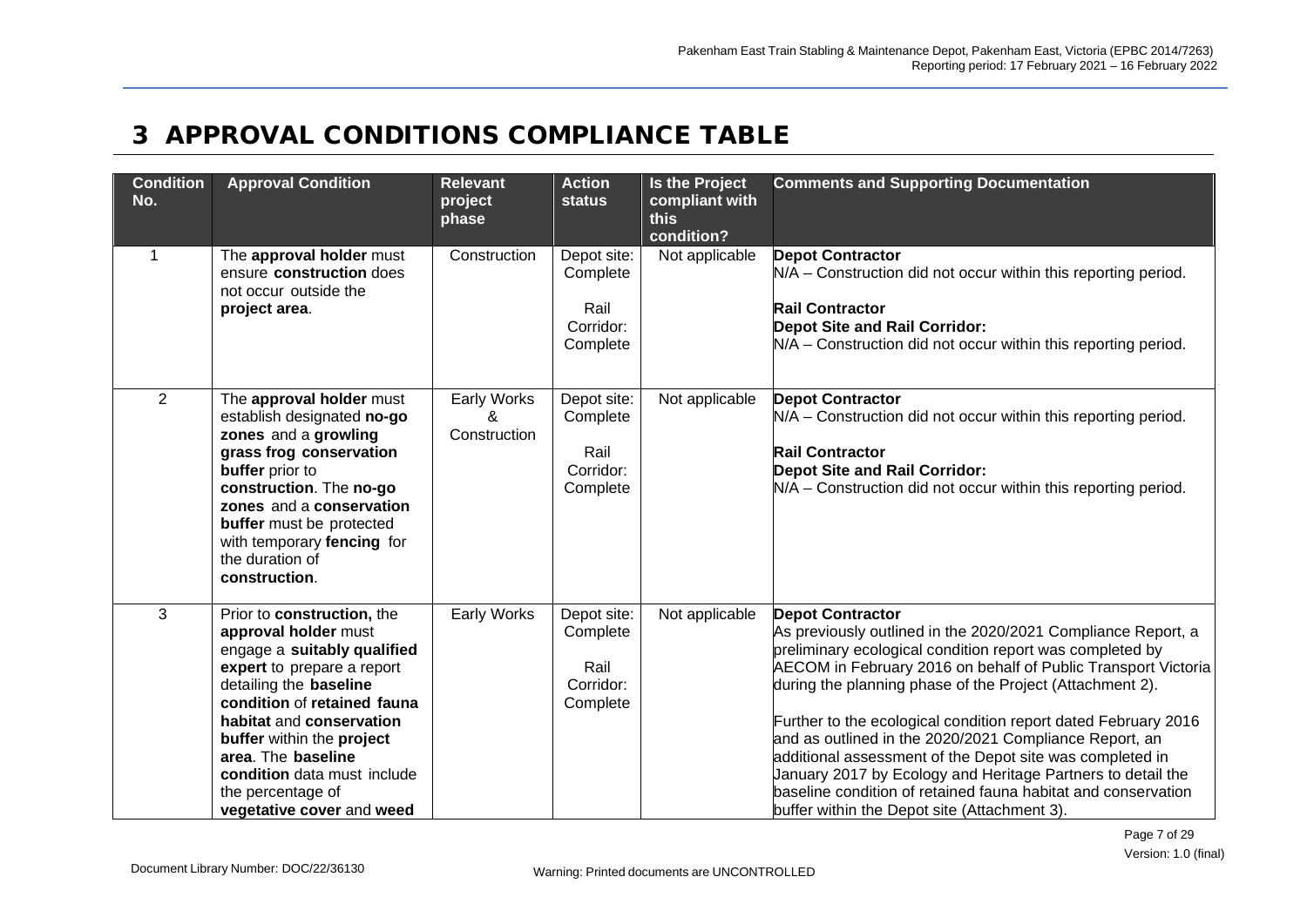| <b>Condition</b><br>No. | <b>Approval Condition</b> | <b>Relevant</b><br>project | <b>Action</b><br><b>status</b> | <b>Is the Project</b><br>compliant with | <b>Comments and Supporting Documentation</b>                                                                                                                                                                                                                                                                                                                                                                                                                                                                                                                                                                                                                                                                                                                                                                                                                                                                                                                                                                                                                                                                       |
|-------------------------|---------------------------|----------------------------|--------------------------------|-----------------------------------------|--------------------------------------------------------------------------------------------------------------------------------------------------------------------------------------------------------------------------------------------------------------------------------------------------------------------------------------------------------------------------------------------------------------------------------------------------------------------------------------------------------------------------------------------------------------------------------------------------------------------------------------------------------------------------------------------------------------------------------------------------------------------------------------------------------------------------------------------------------------------------------------------------------------------------------------------------------------------------------------------------------------------------------------------------------------------------------------------------------------------|
|                         |                           | phase                      |                                | this<br>condition?                      |                                                                                                                                                                                                                                                                                                                                                                                                                                                                                                                                                                                                                                                                                                                                                                                                                                                                                                                                                                                                                                                                                                                    |
|                         | cover present.            |                            |                                |                                         | <b>Supporting Documentation:</b><br>Attachment 2 HCMT Ecological Existing Conditions Report -<br>AECOM (February 2016).<br>Attachment 3 Baseline Condition Report for the Pakenham East<br>Train Maintenance Depot, Victoria - Ecology & Heritage<br>Partners (January 2017)                                                                                                                                                                                                                                                                                                                                                                                                                                                                                                                                                                                                                                                                                                                                                                                                                                       |
|                         |                           |                            |                                |                                         | <b>Rail Contractor</b><br><b>Depot Site:</b><br>As previously outlined in the 2019/2020 Compliance Report, a<br>preliminary ecological condition report was completed by<br>AECOM in February 2016 on behalf of Public Transport Victoria<br>during the planning phase of the Project (Attachment 2).<br>Further to the ecological condition report dated February 2016<br>and as outlined in the 2019/2020 Compliance Report, an<br>additional assessment of the Depot site was completed in<br>January 2017 by Ecology and Heritage Partners to detail the<br>baseline condition of retained fauna habitat and conservation<br>buffer within the Depot site (Attachment 3).<br><b>Supporting Documentation:</b><br>Attachment 2 HCMT Ecological Existing Conditions Report -<br>AECOM (February 2016).<br>Attachment 3 Baseline Condition Report for the Pakenham East<br>Train Maintenance Depot, Victoria - Ecology & Heritage<br>Partners (January 2017)<br><b>Rail Corridor:</b><br>Habitat Management Services (HMS) baseline conditions report<br>from 23 Nov 2016 remained current for duration of works. |
|                         |                           |                            |                                |                                         |                                                                                                                                                                                                                                                                                                                                                                                                                                                                                                                                                                                                                                                                                                                                                                                                                                                                                                                                                                                                                                                                                                                    |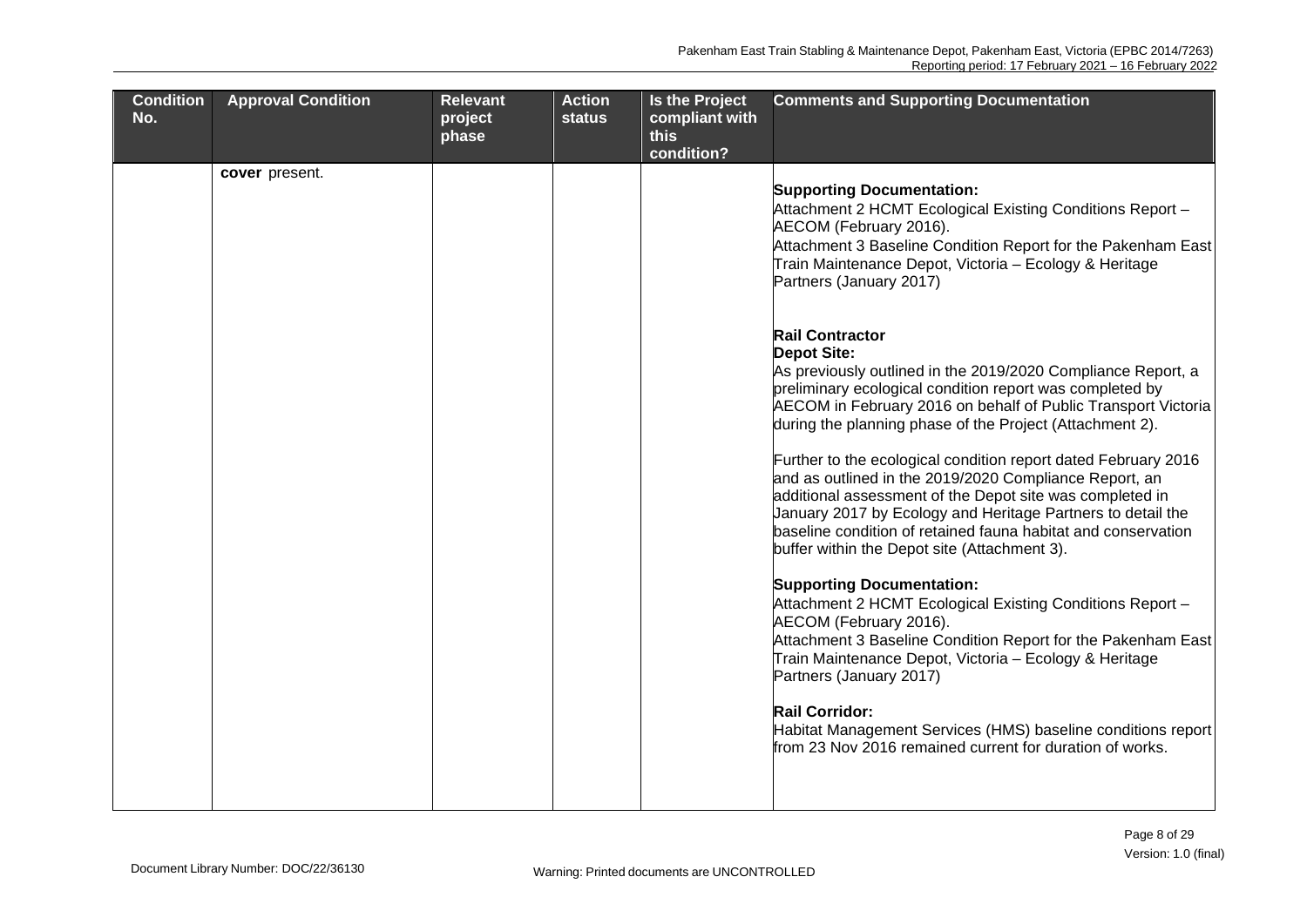| <b>Condition</b><br>No. | <b>Approval Condition</b>                                                                                                                                                                               | <b>Relevant</b><br>project<br>phase | <b>Action</b><br>status                                  | <b>Is the Project</b><br>compliant with<br>this<br>condition? | <b>Comments and Supporting Documentation</b>                                                                                                                                                                                                                                                                                                                                                                                                                                                                                                                                                                                                                                                                                                                                                                                                                                                                                                                                                                                                                                                                                                                                                                                                                                                                                                                                                                                                                                                                                                               |
|-------------------------|---------------------------------------------------------------------------------------------------------------------------------------------------------------------------------------------------------|-------------------------------------|----------------------------------------------------------|---------------------------------------------------------------|------------------------------------------------------------------------------------------------------------------------------------------------------------------------------------------------------------------------------------------------------------------------------------------------------------------------------------------------------------------------------------------------------------------------------------------------------------------------------------------------------------------------------------------------------------------------------------------------------------------------------------------------------------------------------------------------------------------------------------------------------------------------------------------------------------------------------------------------------------------------------------------------------------------------------------------------------------------------------------------------------------------------------------------------------------------------------------------------------------------------------------------------------------------------------------------------------------------------------------------------------------------------------------------------------------------------------------------------------------------------------------------------------------------------------------------------------------------------------------------------------------------------------------------------------------|
| 4                       | <b>Best practice hygiene</b><br>protocol(s) for control of<br>diseases in frogs must be<br>employed throughout<br>construction within the<br>project area, to prevent the<br>spread of disease.         | Construction                        | Depot site:<br>Complete<br>Rail<br>Corridor:<br>Complete | Not applicable                                                | <b>Depot Contractor</b><br>N/A – Construction did not occur within this reporting period.<br><b>Rail Contractor</b><br><b>Depot Site and Rail Corridor:</b><br>N/A - Construction did not occur within this reporting period.                                                                                                                                                                                                                                                                                                                                                                                                                                                                                                                                                                                                                                                                                                                                                                                                                                                                                                                                                                                                                                                                                                                                                                                                                                                                                                                              |
| 5(a)                    | The approval holder must<br>ensure that:<br><b>Habitat reduction works</b><br>are undertaken in the<br>manner specified in the<br><b>Threatened Species</b><br>Management Plan prior to<br>construction | Construction<br>&<br>Operation      | Depot site:<br>Ongoing<br>Rail<br>Corridor:<br>Ongoing   | Compliant                                                     | <b>Depot Contractor</b><br>The Flora and Fauna Management Sub-Plan (see Attachment<br>4) outlines the Threatened Species Management Plan<br>requirements and controls for vegetation removal and habitat<br>reduction across the project to ensure that only the approved<br>reduction occurs.<br>Under the Flora and Fauna Management Sub-Plan, a<br>Vegetation Disturbance Permit (Attachment 5) must be<br>completed and internally approved prior to the commencement<br>of any vegetation disturbance. These permits detail the specific<br>areas to be disturbed as well as the associated risks and<br>controls.<br>Controls for vegetation disturbance include but are not limited<br>to, flagging of specific vegetation to be removed and<br>demarcation of vegetation to be retained, fauna spotting/<br>ecologist supervision where applicable and biosecurity wash-<br>downs of machinery. The implementation of these controls is<br>communicated through the Vegetation Disturbance Permit<br>process, site specific induction and through fortnightly toolbox<br>talks with involved work crews. Vegetation Disturbance controls<br>are verified through the Monthly Environmental and<br>Sustainability Inspection (Attachment 6).<br>Ongoing weed control will be completed as per the Weed<br>Control Management Plan (Attachment 7). All habitat reduction<br>works for the 2021/2022 reporting period were undertaken in<br>accordance with the requirements as outlined in the Threatened<br>Species Management Plan (Attachment 8). |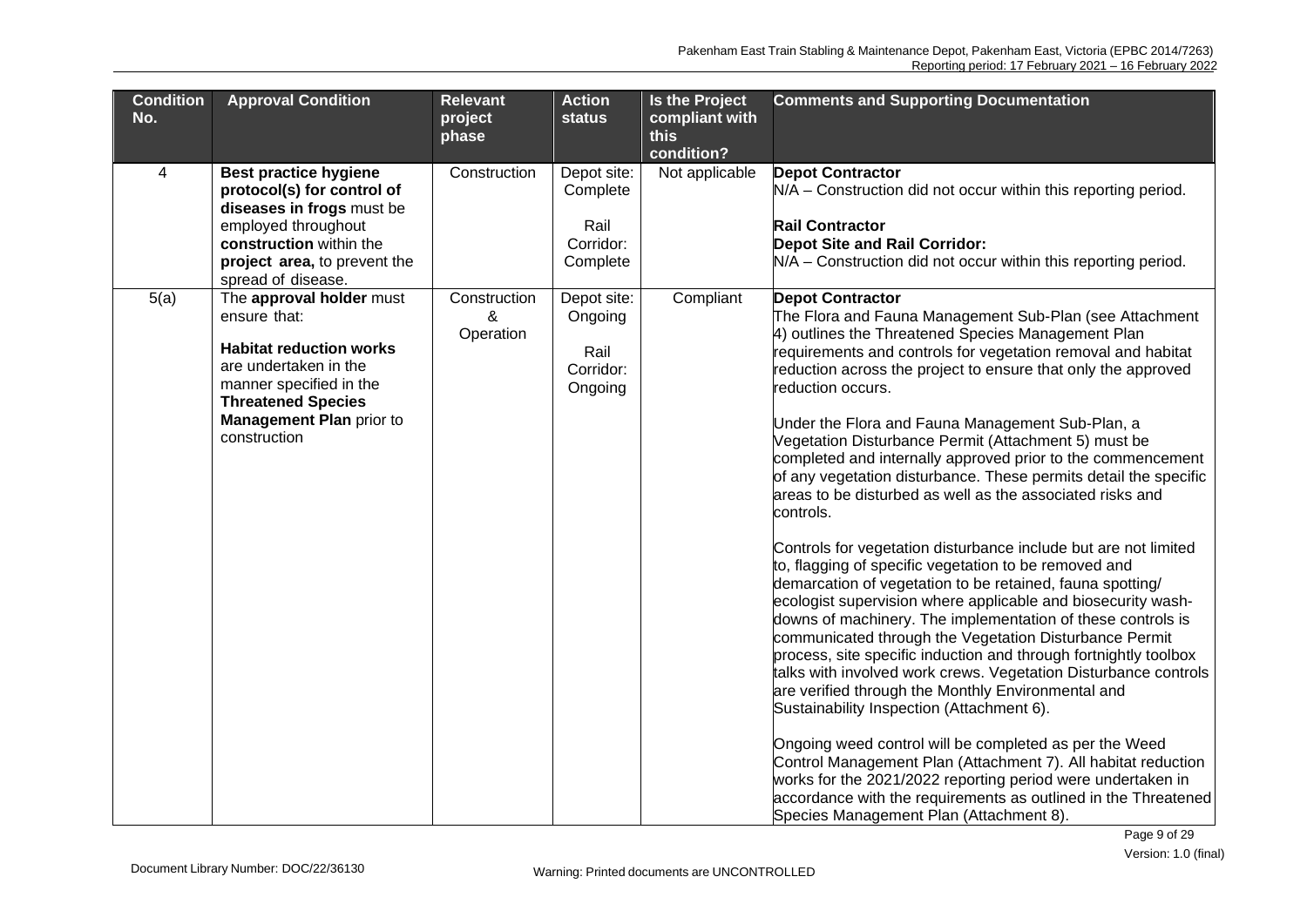| <b>Condition</b><br>No. | <b>Approval Condition</b> | <b>Relevant</b><br>project | <b>Action</b><br><b>status</b> | <b>Is the Project</b><br>compliant with | <b>Comments and Supporting Documentation</b>                                                                                                                  |
|-------------------------|---------------------------|----------------------------|--------------------------------|-----------------------------------------|---------------------------------------------------------------------------------------------------------------------------------------------------------------|
|                         |                           | phase                      |                                | this<br>condition?                      |                                                                                                                                                               |
|                         |                           |                            |                                |                                         | Weed control actions completed in this period are outlined in                                                                                                 |
|                         |                           |                            |                                |                                         | Attachment 14 and include:                                                                                                                                    |
|                         |                           |                            |                                |                                         | Targeted spot spraying of weeds in the Flora Zone, and Fauna<br>Zones 1, 2 and 3;                                                                             |
|                         |                           |                            |                                |                                         | Woody weed control (spot spraying of regrowth, maintenance<br>spraying and cut and paint in sensitive areas) in the Flora Zone<br>and Fauna Zones 1, 2 and 3; |
|                         |                           |                            |                                |                                         | Spraying of noxious weeds within the depot site; and<br>Slashing as required.                                                                                 |
|                         |                           |                            |                                |                                         | <b>Supporting Documentation:</b>                                                                                                                              |
|                         |                           |                            |                                |                                         | Attachment 4 Flora and Fauna Management Sub Plan (May<br>2017)                                                                                                |
|                         |                           |                            |                                |                                         | Attachment 5 Vegetation Disturbance Permit                                                                                                                    |
|                         |                           |                            |                                |                                         | Attachment 6 Environmental Inspection Template (Downer)<br>Attachment 7 Weed Control Action Plan - Downer (March<br>2021)                                     |
|                         |                           |                            |                                |                                         | Attachment 8 Threatened Species Management Plan - Stage 1<br>- AECOM (Jun 2018)                                                                               |
|                         |                           |                            |                                |                                         | Attachment 14 Pakenham East Depot Annual Works Report<br>(Abzeco November 2021)                                                                               |
|                         |                           |                            |                                |                                         | <b>Rail Contractor</b>                                                                                                                                        |
|                         |                           |                            |                                |                                         | <b>Depot Site:</b><br>The Flora and Fauna Management Sub-Plan (see Attachment                                                                                 |
|                         |                           |                            |                                |                                         | 4) outlines the Threatened Species Management Plan                                                                                                            |
|                         |                           |                            |                                |                                         | requirements and controls for vegetation removal and habitat                                                                                                  |
|                         |                           |                            |                                |                                         | reduction across the project to ensure that only the approved<br>reduction occurs.                                                                            |
|                         |                           |                            |                                |                                         | Under the Flora and Fauna Management Sub-Plan, a                                                                                                              |
|                         |                           |                            |                                |                                         | Vegetation Disturbance Permit (Attachment 5) must be                                                                                                          |
|                         |                           |                            |                                |                                         | completed and internally approved prior to the commencement<br>of any vegetation disturbance. These permits detail the specific                               |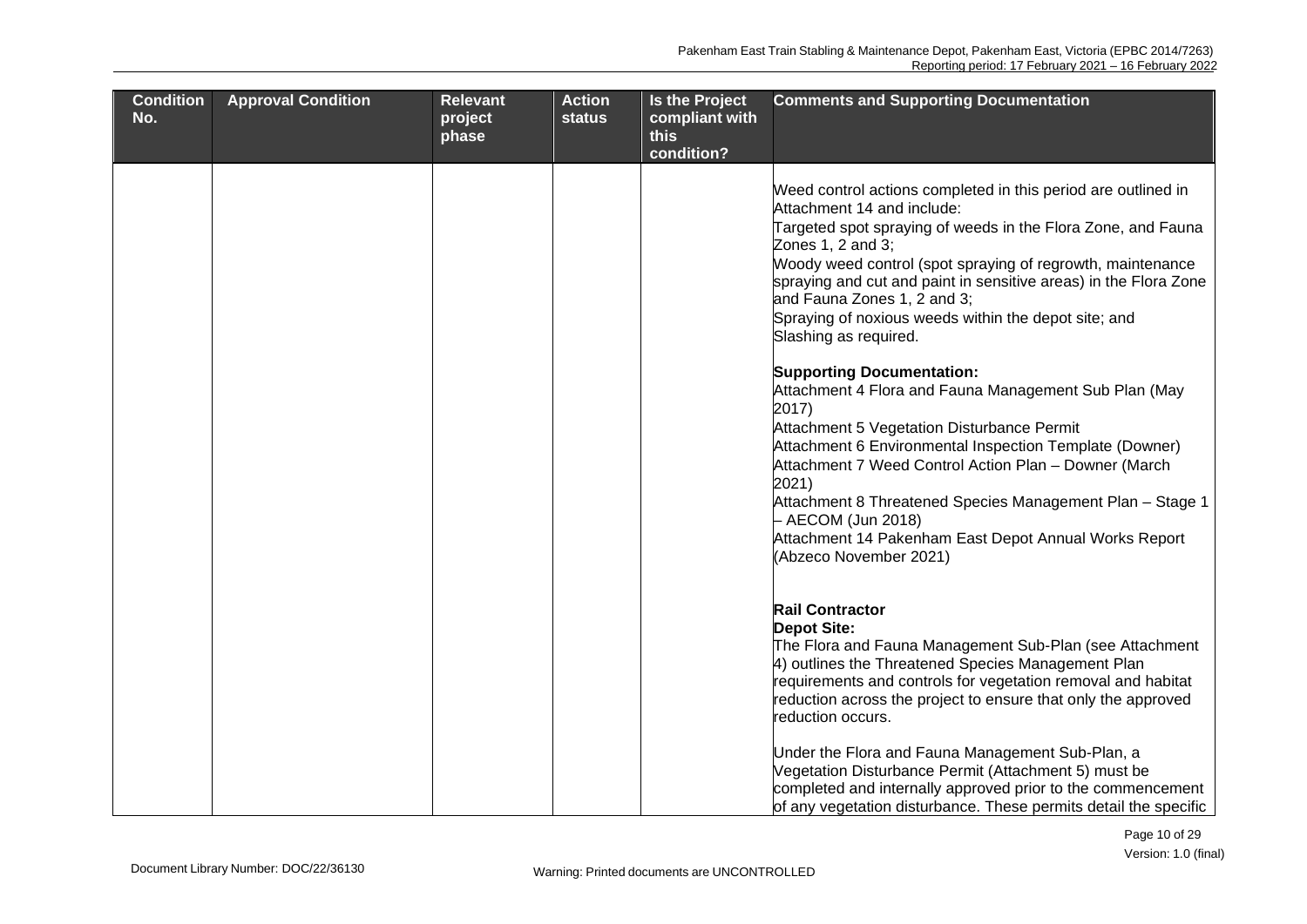| <b>Condition</b> | <b>Approval Condition</b> | <b>Relevant</b> | <b>Action</b> | <b>Is the Project</b> | <b>Comments and Supporting Documentation</b>                                                                               |
|------------------|---------------------------|-----------------|---------------|-----------------------|----------------------------------------------------------------------------------------------------------------------------|
| No.              |                           | project         | <b>status</b> | compliant with        |                                                                                                                            |
|                  |                           | phase           |               | this                  |                                                                                                                            |
|                  |                           |                 |               | condition?            |                                                                                                                            |
|                  |                           |                 |               |                       | areas to be disturbed as well as the associated risks and<br>controls.                                                     |
|                  |                           |                 |               |                       |                                                                                                                            |
|                  |                           |                 |               |                       | Controls for vegetation disturbance include but are not limited                                                            |
|                  |                           |                 |               |                       | to, flagging of specific vegetation to be removed and                                                                      |
|                  |                           |                 |               |                       | demarcation of vegetation to be retained, fauna spotting/                                                                  |
|                  |                           |                 |               |                       | ecologist supervision where applicable and biosecurity wash-                                                               |
|                  |                           |                 |               |                       | downs of machinery. The implementation of these controls is                                                                |
|                  |                           |                 |               |                       | communicated through the Vegetation Disturbance Permit<br>process, site specific induction and through fortnightly toolbox |
|                  |                           |                 |               |                       | talks with involved work crews. Vegetation Disturbance controls                                                            |
|                  |                           |                 |               |                       | are verified through the Monthly Environmental and                                                                         |
|                  |                           |                 |               |                       | Sustainability Inspection (Attachment 6).                                                                                  |
|                  |                           |                 |               |                       | Ongoing weed control will be completed as per the Weed                                                                     |
|                  |                           |                 |               |                       | Control Management Plan (Attachment 7). All habitat reduction                                                              |
|                  |                           |                 |               |                       | works for the 2020/2021 reporting period were undertaken in                                                                |
|                  |                           |                 |               |                       | accordance with the requirements as outlined in the Threatened<br>Species Management Plan (Attachment 8).                  |
|                  |                           |                 |               |                       |                                                                                                                            |
|                  |                           |                 |               |                       | This included:                                                                                                             |
|                  |                           |                 |               |                       | Targeted spot spraying of weeds in Flora Zone 2, Fauna Zones<br>1, 2 and $3$ ;                                             |
|                  |                           |                 |               |                       | Woody weed control (spot spraying of regrowth, maintenance                                                                 |
|                  |                           |                 |               |                       | spraying and cut and paint in sensitive areas) in Fauna Zones                                                              |
|                  |                           |                 |               |                       | 1, 2 and $3$ ;                                                                                                             |
|                  |                           |                 |               |                       | Spraying of noxious weeds within the depot site; and                                                                       |
|                  |                           |                 |               |                       | Slashing as required.                                                                                                      |
|                  |                           |                 |               |                       | <b>Supporting Documentation:</b>                                                                                           |
|                  |                           |                 |               |                       | Attachment 4 Flora and Fauna Management Sub Plan (May                                                                      |
|                  |                           |                 |               |                       | 2017)                                                                                                                      |
|                  |                           |                 |               |                       | Attachment 5 Vegetation Disturbance Permit                                                                                 |
|                  |                           |                 |               |                       | Attachment 6 Environmental Inspection Template (Downer)<br>Attachment 7 Weed Control Action Plan - Downer (March           |
|                  |                           |                 |               |                       | 2021)                                                                                                                      |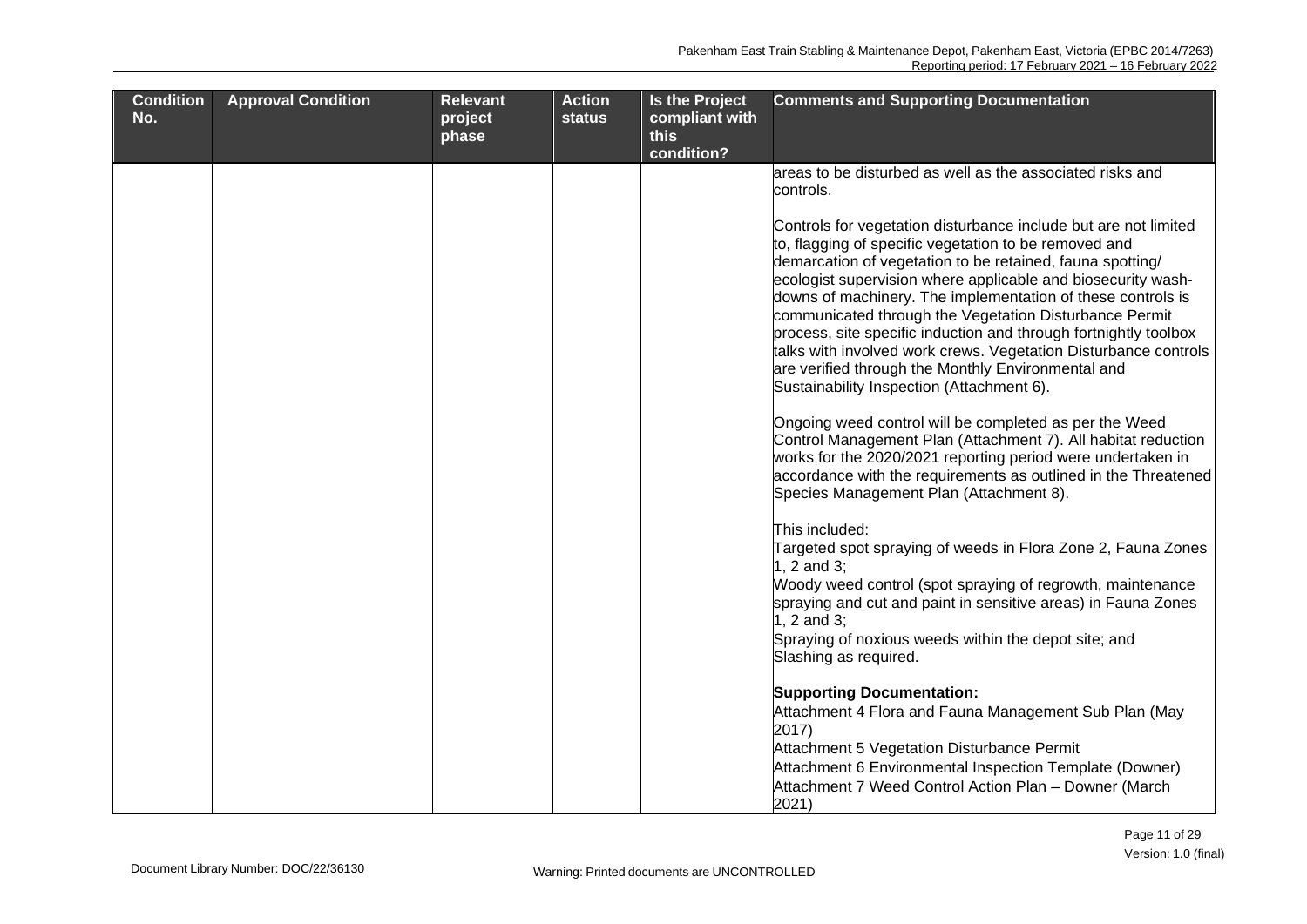| <b>Condition</b><br>No. | <b>Approval Condition</b>                                                                                                                                          | <b>Relevant</b><br>project     | <b>Action</b><br><b>status</b>                           | <b>Is the Project</b><br>compliant with | <b>Comments and Supporting Documentation</b>                                                                                                                                                                                                                                                                                                                                                                                                                                                                                                                                                                                                                         |
|-------------------------|--------------------------------------------------------------------------------------------------------------------------------------------------------------------|--------------------------------|----------------------------------------------------------|-----------------------------------------|----------------------------------------------------------------------------------------------------------------------------------------------------------------------------------------------------------------------------------------------------------------------------------------------------------------------------------------------------------------------------------------------------------------------------------------------------------------------------------------------------------------------------------------------------------------------------------------------------------------------------------------------------------------------|
|                         |                                                                                                                                                                    | phase                          |                                                          | this<br>condition?                      |                                                                                                                                                                                                                                                                                                                                                                                                                                                                                                                                                                                                                                                                      |
|                         |                                                                                                                                                                    |                                |                                                          |                                         | Attachment 8 Threatened Species Management Plan - Stage 1<br>- AECOM (Jun 2018)<br>Rail Operator (Franchisee)<br><b>Rail Corridor:</b><br>As specified in the TSMP, MTM is undertaking woody weed and<br>biomass control within Flora Zone 1 and across Southern<br>Brown Bandicoot habitat areas. This is being undertaken<br>gradually to replace weed infestations with native plant species<br>that provide Southern Brown Bandicoot habitat. We are seeking<br>to achieve a no net loss of vegetation cover over 2 meres in                                                                                                                                     |
| 5(b)                    | The approval holder must<br>ensure that:<br>Protected matters do not<br>disperse into the<br>construction footprint.                                               | Construction                   | Depot site:<br>Complete<br>Rail<br>Corridor:<br>Complete | Not applicable                          | height with only small areas being treated annually.<br><b>Depot Contractor</b><br>N/A - Construction did not occur within this reporting period.<br><b>Rail Contractor</b><br><b>Depot Site and Rail Corridor:</b><br>N/A - Construction did not occur within this reporting period.                                                                                                                                                                                                                                                                                                                                                                                |
| 5(c)                    | The approval holder must<br>ensure that:<br>Annual fox control is<br>undertaken in the manner<br>specified in the Threatened<br><b>Species Management</b><br>Plan. | Construction<br>&<br>Operation | Depot site:<br>Ongoing                                   | Non-compliant                           | <b>Depot Contractor</b><br>Fox control was undertaken February - March 2020 as<br>outlined in the 2020/2021 compliance report (Attachment 9).<br>Due to Covid 19 related delays, fox control did not<br>commence again until June 2021 (Attachment 10) and will be<br>ongoing through July 2021 (Attachment 14).<br>Fox control was undertaken as per the attached map in<br>Attachment 10.<br><b>Supporting Documentation:</b><br>Attachment 9 ITP for Fox Baiting Works - DOW-HCMT-ITP-<br>CV-0051 (February - March 2020)<br>Attachment 10 Evidence of Fox Baiting (June 2021)<br>Attachment 14 Pakenham East Depot Annual Works Report<br>(Abzeco November 2021) |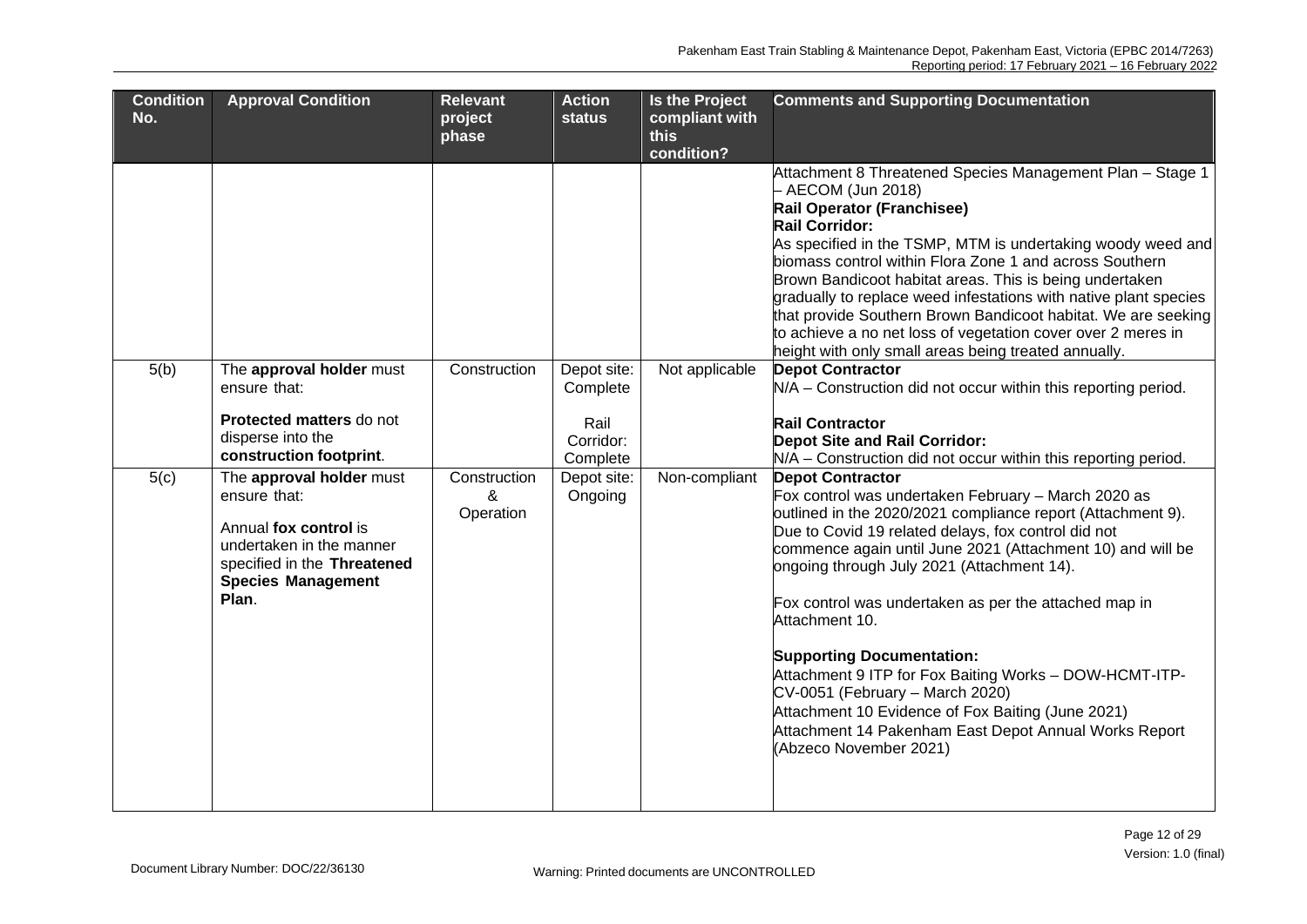| <b>Condition</b> | <b>Approval Condition</b>                           | <b>Relevant</b>  | <b>Action</b> | <b>Is the Project</b>  | <b>Comments and Supporting Documentation</b>                                                                                |
|------------------|-----------------------------------------------------|------------------|---------------|------------------------|-----------------------------------------------------------------------------------------------------------------------------|
| No.              |                                                     | project<br>phase | <b>status</b> | compliant with<br>this |                                                                                                                             |
|                  |                                                     |                  |               | condition?             |                                                                                                                             |
|                  |                                                     |                  |               |                        | <b>Rail Contractor</b>                                                                                                      |
|                  |                                                     |                  |               |                        | <b>Depot Site:</b>                                                                                                          |
|                  |                                                     |                  |               |                        | Fox control was undertaken February - March 2020 as                                                                         |
|                  |                                                     |                  |               |                        | outlined in the 2019/2020 compliance report (Attachment 9).                                                                 |
|                  |                                                     |                  |               |                        | Due to Covid 19 related delays, fox control did not<br>commence again until June 2021 (Attachment 10) and will be           |
|                  |                                                     |                  |               |                        | ongoing through July 2021.                                                                                                  |
|                  |                                                     |                  |               |                        |                                                                                                                             |
|                  |                                                     |                  |               |                        | Fox control was undertaken as per the attached map in                                                                       |
|                  |                                                     |                  |               |                        | Attachment 10.                                                                                                              |
|                  |                                                     |                  |               |                        | <b>Supporting Documentation:</b>                                                                                            |
|                  |                                                     |                  |               |                        | Attachment 9 ITP for Fox Baiting Works - DOW-HCMT-ITP-                                                                      |
|                  |                                                     |                  |               |                        | CV-0051 (February - March 2020)                                                                                             |
|                  |                                                     |                  |               |                        | Attachment 10 Evidence of Fox Baiting (June 2021)                                                                           |
|                  |                                                     |                  |               |                        | Rail Operator (Franchisee)                                                                                                  |
|                  |                                                     |                  |               |                        | <b>Rail Corridor:</b>                                                                                                       |
|                  |                                                     |                  |               |                        | The TSMP (Table 18 – Action 2.5 & 2.8) specifies that fox                                                                   |
|                  |                                                     |                  |               |                        | control programs are required within Fauna Zone's 1, 2 & 3                                                                  |
|                  |                                                     |                  |               |                        | (Depot Site).<br>In an effort to enhance the fox baiting program being                                                      |
|                  |                                                     |                  |               |                        | undertaken with the Depot, MTM has engaged a contractor to                                                                  |
|                  |                                                     |                  |               |                        | extent the Depot fox baiting program into the adjoining rail                                                                |
|                  |                                                     |                  |               |                        | corridor to protect any Southern Brown Bandicoot's that may                                                                 |
|                  |                                                     |                  |               |                        | be utilising the rail corridor. The fox baiting program is                                                                  |
|                  |                                                     |                  |               |                        | scheduled to commence in late March - early April 2022.                                                                     |
| 6(a)             | To reduce impacts to                                | Construction     | Depot site:   | Compliant              | <b>Depot Contractor</b>                                                                                                     |
|                  | protected matters, the<br>approval holder must, for | &<br>Operation   | Ongoing       |                        | The extent of retained fauna habitat and conservation buffer<br>within the project area was maintained during the 2020/2021 |
|                  | the life of the approval:                           |                  | Rail          |                        | reporting period as identified in table 1-1 in Attachment 1.                                                                |
|                  |                                                     |                  | Corridor:     |                        |                                                                                                                             |
|                  | Maintain the extent of                              |                  | Ongoing       |                        | No-Go zones are delineated with fencing and separated from                                                                  |
|                  | retained fauna habitat and                          |                  |               |                        | the operations footprint.                                                                                                   |
|                  | conservation buffer within                          |                  |               |                        |                                                                                                                             |
|                  | the <b>project</b> area.                            |                  |               |                        |                                                                                                                             |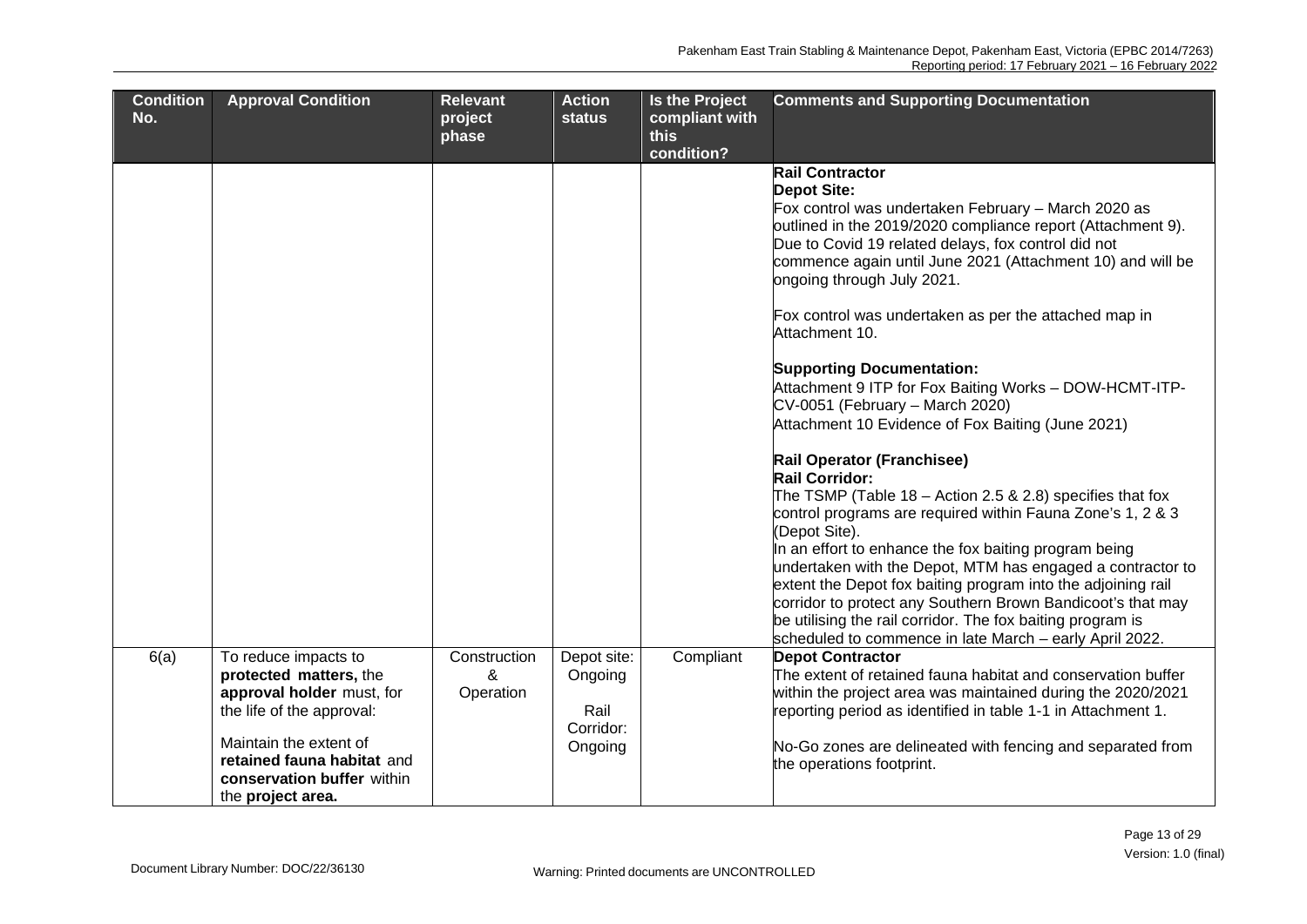| <b>Condition</b> | <b>Approval Condition</b> | <b>Relevant</b> | <b>Action</b> | Is the Project | <b>Comments and Supporting Documentation</b>                                                                            |
|------------------|---------------------------|-----------------|---------------|----------------|-------------------------------------------------------------------------------------------------------------------------|
| No.              |                           | project         | <b>status</b> | compliant with |                                                                                                                         |
|                  |                           | phase           |               | this           |                                                                                                                         |
|                  |                           |                 |               | condition?     | As per the requirements of the Flora and Fauna Management                                                               |
|                  |                           |                 |               |                | Sub-Plan (Attachment 4), fencing was established in January                                                             |
|                  |                           |                 |               |                | February 2017 prior to the commencement of Project works.                                                               |
|                  |                           |                 |               |                |                                                                                                                         |
|                  |                           |                 |               |                | As per the requirements of the Flora and Fauna Management                                                               |
|                  |                           |                 |               |                | Sub- Plan (see Attachment 4), fencing is inspected monthly                                                              |
|                  |                           |                 |               |                | as part of the Environmental Inspection (Attachment 6).                                                                 |
|                  |                           |                 |               |                | These fenced areas have not been altered since the                                                                      |
|                  |                           |                 |               |                | commencement of the action.                                                                                             |
|                  |                           |                 |               |                | <b>Supporting Documentation:</b>                                                                                        |
|                  |                           |                 |               |                | Attachment 1 Post-Construction Ecology Baseline                                                                         |
|                  |                           |                 |               |                | Assessment HCMT Depot Pakenham - Cardno (March                                                                          |
|                  |                           |                 |               |                | $2021$ ).                                                                                                               |
|                  |                           |                 |               |                | Attachment 4 Flora and Fauna Management Sub-Plan                                                                        |
|                  |                           |                 |               |                | Attachment 6 Environmental Inspection Template.                                                                         |
|                  |                           |                 |               |                |                                                                                                                         |
|                  |                           |                 |               |                | <b>Rail Contractor</b>                                                                                                  |
|                  |                           |                 |               |                | The extent of retained fauna habitat and conservation buffer                                                            |
|                  |                           |                 |               |                | within the project area was maintained during the 2020/2021                                                             |
|                  |                           |                 |               |                | reporting period as identified in table 1-1 in Attachment 1.                                                            |
|                  |                           |                 |               |                |                                                                                                                         |
|                  |                           |                 |               |                | No-Go zones are delineated with fencing and separated from                                                              |
|                  |                           |                 |               |                | the operations footprint.                                                                                               |
|                  |                           |                 |               |                | As per the requirements of the Flora and Fauna Management                                                               |
|                  |                           |                 |               |                | Sub-Plan (Attachment 4), fencing was established in January /                                                           |
|                  |                           |                 |               |                | February 2017 prior to the commencement of Project works.                                                               |
|                  |                           |                 |               |                |                                                                                                                         |
|                  |                           |                 |               |                | As per the requirements of the Flora and Fauna Management                                                               |
|                  |                           |                 |               |                | Sub- Plan (see Attachment 4), fencing is inspected monthly as                                                           |
|                  |                           |                 |               |                | part of the Environmental Inspection (Attachment 6). These<br>fenced areas have not been altered since the commencement |
|                  |                           |                 |               |                | of the action.                                                                                                          |
|                  |                           |                 |               |                |                                                                                                                         |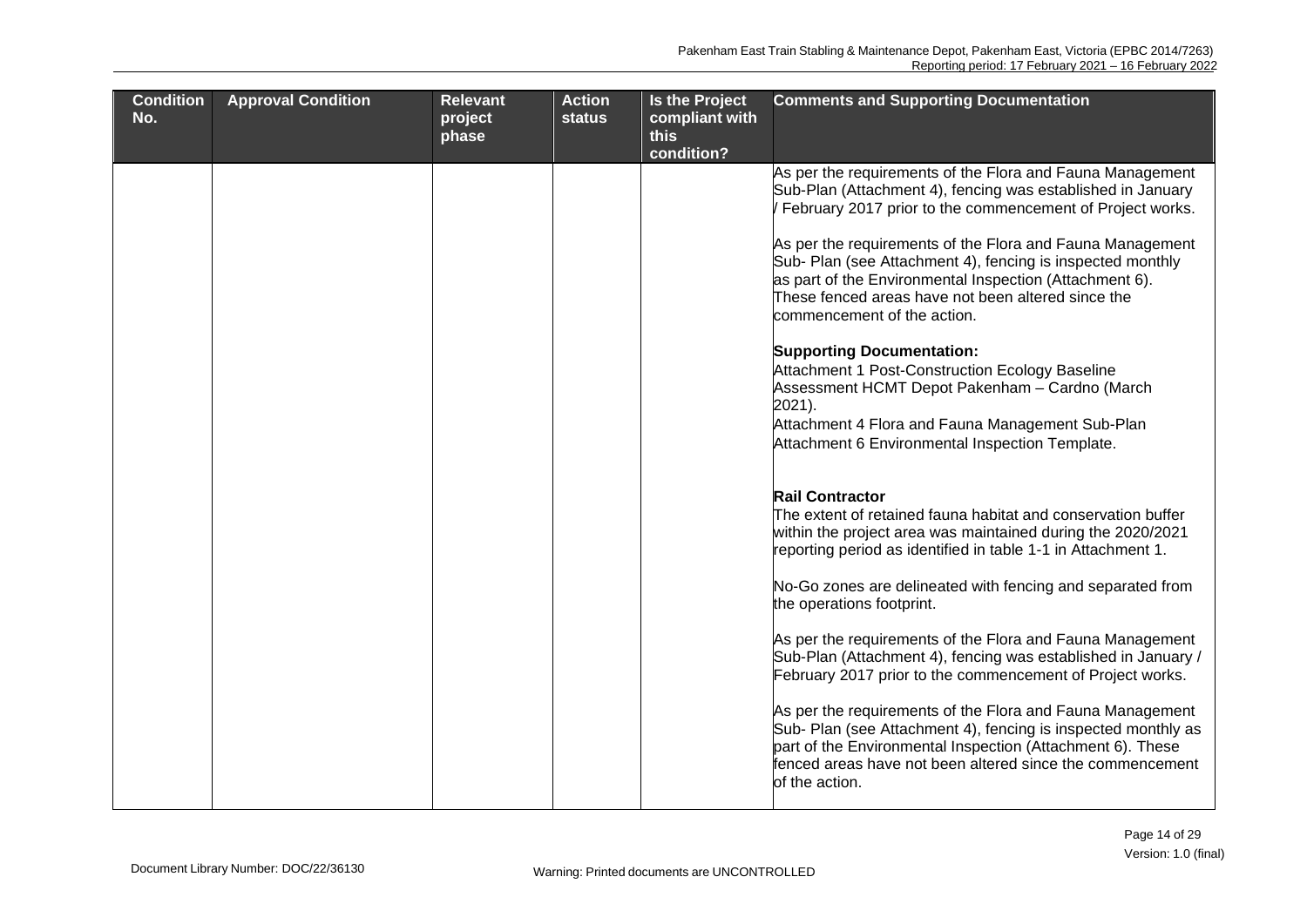| <b>Condition</b><br>No. | <b>Approval Condition</b>                                                                                                                                                                                                                        | <b>Relevant</b><br>project<br>phase | <b>Action</b><br><b>status</b>                         | Is the Project<br>compliant with<br>this | <b>Comments and Supporting Documentation</b>                                                                                                                                                                                                                                                                                                                                                                                                                                                                                                                                                                                                                                                                                                                                                                                                                                                                                            |
|-------------------------|--------------------------------------------------------------------------------------------------------------------------------------------------------------------------------------------------------------------------------------------------|-------------------------------------|--------------------------------------------------------|------------------------------------------|-----------------------------------------------------------------------------------------------------------------------------------------------------------------------------------------------------------------------------------------------------------------------------------------------------------------------------------------------------------------------------------------------------------------------------------------------------------------------------------------------------------------------------------------------------------------------------------------------------------------------------------------------------------------------------------------------------------------------------------------------------------------------------------------------------------------------------------------------------------------------------------------------------------------------------------------|
|                         |                                                                                                                                                                                                                                                  |                                     |                                                        | condition?                               |                                                                                                                                                                                                                                                                                                                                                                                                                                                                                                                                                                                                                                                                                                                                                                                                                                                                                                                                         |
|                         |                                                                                                                                                                                                                                                  |                                     |                                                        |                                          | <b>Supporting Documentation:</b><br>Attachment 1 Post-Construction Ecology Baseline<br>Assessment HCMT Depot Pakenham - Cardno (March<br>2021).<br>Attachment 4 Flora and Fauna Management Sub-Plan<br>Attachment 6 Environmental Inspection Template.<br>Rail Operator (Franchisee)<br><b>Rail Corridor:</b><br>During the reporting year there were no works which impacted<br>the retained fauna habitat and conservation buffer along the<br>mainline, which continues to be managed as a NGZ with<br>restricted operational access. It should be noted however, the<br>Pakenham East Level Crossing Removal Project has removed<br>areas of HCMT Project NGZ to facilitate the Pakenham East<br>Station and associated rail works. Works associated with the<br>Pakenham East project was included in EPBC Act Referral<br>2021/8943 - Pakenham Level Crossing Removal Project which<br>was assessed as a Not a Controlled Action. |
| 6(b)                    | To reduce the impacts to<br>protected matters, the<br>approval holder must, for<br>the life of the approval:<br>Maintain the extent of<br>vegetative cover over 1m<br>in height within the retained<br>fauna habitat and<br>conservation buffer. | Construction<br>&<br>Operation      | Depot site:<br>Ongoing<br>Rail<br>Corridor:<br>Ongoing | Compliant                                | <b>Depot Contractor</b><br>No vegetation removal occurred during the reporting period.<br>Weed control did occur as per the Weed Control Action Plan<br>(Attachment 7) however weed structure was maintained for the<br>purposes of fauna habitat. As outlined in the Post-Construction<br>Ecology Baseline Assessment (Attachment 1) there is no<br>reduction in the extent of protected habitat for this reporting<br>period.<br>All vegetative cover over 1m in height within the retained fauna<br>habitat and conservation buffer was maintained during the<br>2021/22 reporting period as outlined in Attachment 14.<br><b>Supporting Documentation:</b><br>Attachment 1 Post-Construction Ecology Baseline Assessment<br>HCMT Depot Pakenham - Cardno (March 2021)                                                                                                                                                               |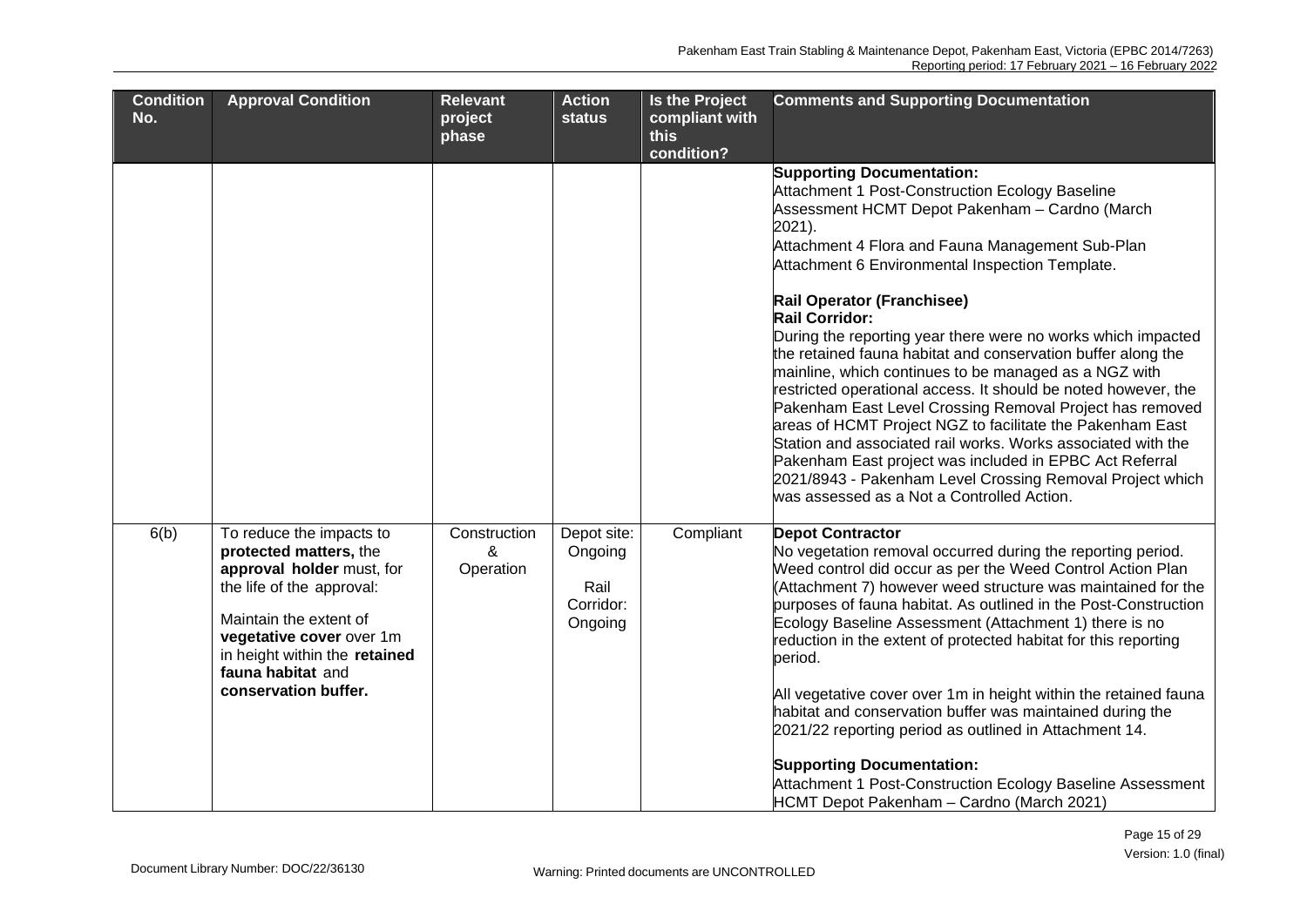| <b>Condition</b><br>No. | <b>Approval Condition</b>                                                                                                                                         | <b>Relevant</b><br>project<br>phase | <b>Action</b><br><b>status</b> | <b>Is the Project</b><br>compliant with<br>this<br>condition? | <b>Comments and Supporting Documentation</b>                                                                                                                                                                                                                                                                                                                                                                                   |
|-------------------------|-------------------------------------------------------------------------------------------------------------------------------------------------------------------|-------------------------------------|--------------------------------|---------------------------------------------------------------|--------------------------------------------------------------------------------------------------------------------------------------------------------------------------------------------------------------------------------------------------------------------------------------------------------------------------------------------------------------------------------------------------------------------------------|
|                         |                                                                                                                                                                   |                                     |                                |                                                               | Attachment 7 Weed Control Action Plan<br>Attachment 14 Pakenham East Depot Annual Works Report<br>(Abzeco November 2021)                                                                                                                                                                                                                                                                                                       |
|                         |                                                                                                                                                                   |                                     |                                |                                                               | <b>Rail Contractor</b><br>No vegetation removal occurred during the reporting period.<br>Weed control did occur as per the Weed Control Action Plan<br>(Attachment 7) however weed structure was maintained for the<br>purposes of fauna habitat. As outlined in the Post-Construction<br>Ecology Baseline Assessment (Attachment 1) there is no<br>reduction in the extent of protected habitat for this reporting<br>period. |
|                         |                                                                                                                                                                   |                                     |                                |                                                               | All vegetative cover over 1m in height within the retained fauna<br>habitat and conservation buffer was maintained during the<br>2020/21 reporting period.                                                                                                                                                                                                                                                                     |
|                         |                                                                                                                                                                   |                                     |                                |                                                               | <b>Supporting Documentation:</b><br>Attachment 1 Post-Construction Ecology Baseline Assessment<br>HCMT Depot Pakenham - Cardno (March 2021)<br>Attachment 7 Weed Control Action Plan                                                                                                                                                                                                                                           |
|                         |                                                                                                                                                                   |                                     |                                |                                                               | Rail Operator (Franchisee)<br><b>Rail Corridor:</b><br>During the reporting year there were no works which impacted<br>the retained fauna habitat and conservation buffer along the<br>mainline, which continues to be managed as a NGZ with<br>restricted operational access.                                                                                                                                                 |
| 6(c)                    | To reduce the impacts to<br>protected matters, the<br>approval holder must, for<br>the life of the approval:<br>Undertake revegetation<br>and habitat enhancement | Construction<br>&<br>Operation      | Depot site:<br>Ongoing         | Compliant                                                     | <b>Depot Contractor</b><br>As outlined in the Post-Construction Ecology Baseline<br>Assessment (Attachment 1), revegetation occurred as per the<br>TSMP however additional corrective actions are required to<br>ensure survival of replanting.                                                                                                                                                                                |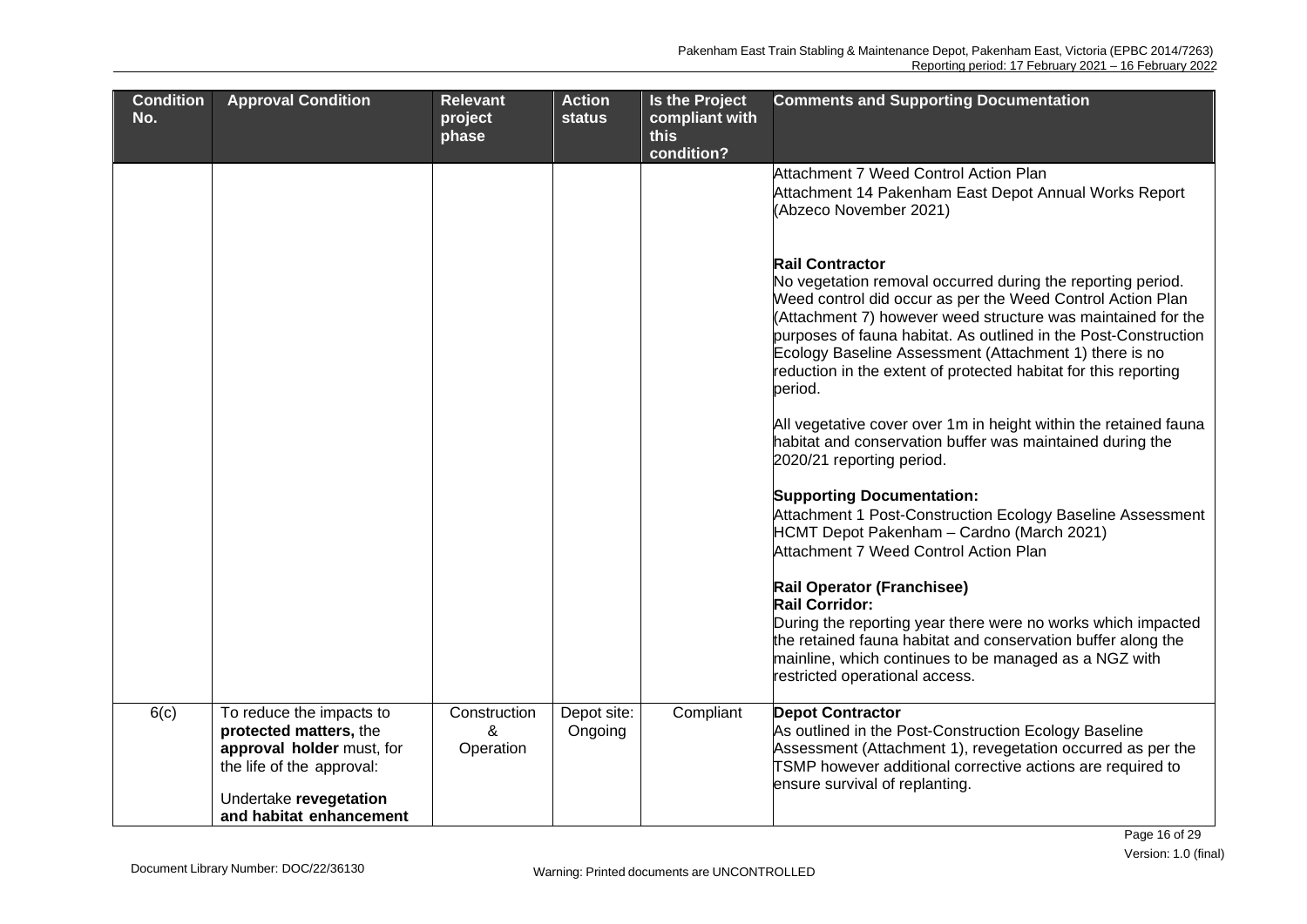| <b>Condition</b> | <b>Approval Condition</b>                     | <b>Relevant</b> | <b>Action</b> | <b>Is the Project</b> | <b>Comments and Supporting Documentation</b>                                                                         |
|------------------|-----------------------------------------------|-----------------|---------------|-----------------------|----------------------------------------------------------------------------------------------------------------------|
| No.              |                                               | project         | <b>status</b> | compliant with        |                                                                                                                      |
|                  |                                               | phase           |               | this<br>condition?    |                                                                                                                      |
|                  | within the retained fauna                     |                 |               |                       | As outlined in the 2020/2021 Compliance Report, the                                                                  |
|                  | habitat and conservation                      |                 |               |                       | requirements for revegetation and habitat enhancement works                                                          |
|                  | <b>buffer</b> within 1 month of               |                 |               |                       | are captured in the Project's Flora and Fauna Management                                                             |
|                  | the completion of habitat<br>reduction works. |                 |               |                       | Sub-Plan (see Attachment 4) and Weed, Pests and Pathogens<br>Management Sub-Plan (see Attachment 11).                |
|                  |                                               |                 |               |                       |                                                                                                                      |
|                  |                                               |                 |               |                       | The Weed Control Action Plan (Attachment 7) outlines the                                                             |
|                  |                                               |                 |               |                       | habitation reduction and revegetation works which will occur in<br>2021.                                             |
|                  |                                               |                 |               |                       |                                                                                                                      |
|                  |                                               |                 |               |                       | Revegetation and habitat enhancement work within the<br>retaining habitat and habitat enhancement works were         |
|                  |                                               |                 |               |                       | completed during the 2021/2022 period. Habitat logs, piles of                                                        |
|                  |                                               |                 |               |                       | debris and a 10m x 10m enhancement area were installed                                                               |
|                  |                                               |                 |               |                       | during this period as outlined in Attachment 14.                                                                     |
|                  |                                               |                 |               |                       | <b>Supporting Documentation:</b>                                                                                     |
|                  |                                               |                 |               |                       | Attachment 1 Post-Construction Ecology Baseline Assessment                                                           |
|                  |                                               |                 |               |                       | HCMT Depot Pakenham - Cardno (March 2021)<br>Attachment 4 Flora and Fauna Management Sub-Plan -                      |
|                  |                                               |                 |               |                       | Downer (May 2017)                                                                                                    |
|                  |                                               |                 |               |                       | Attachment 7 Weed Control Action Plan (March 2021)                                                                   |
|                  |                                               |                 |               |                       | Attachment 11 Weed, Pests and Pathogens Management Sub-<br>Plan - Downer (May 2018)                                  |
|                  |                                               |                 |               |                       | Attachment 14 Pakenham East Depot Annual Works Report                                                                |
|                  |                                               |                 |               |                       | (Abzeco November 2021)                                                                                               |
|                  |                                               |                 |               |                       |                                                                                                                      |
|                  |                                               |                 |               |                       | <b>Rail Contractor</b>                                                                                               |
|                  |                                               |                 |               |                       | As outlined in the Post-Construction Ecology Baseline<br>Assessment (Attachment 1), revegetation occurred as per the |
|                  |                                               |                 |               |                       | TSMP however additional corrective actions are required to                                                           |
|                  |                                               |                 |               |                       | ensure survival of replanting.                                                                                       |
|                  |                                               |                 |               |                       | As outlined in the 2018/2019 Compliance Report, the                                                                  |
|                  |                                               |                 |               |                       | requirements for revegetation and habitat enhancement works                                                          |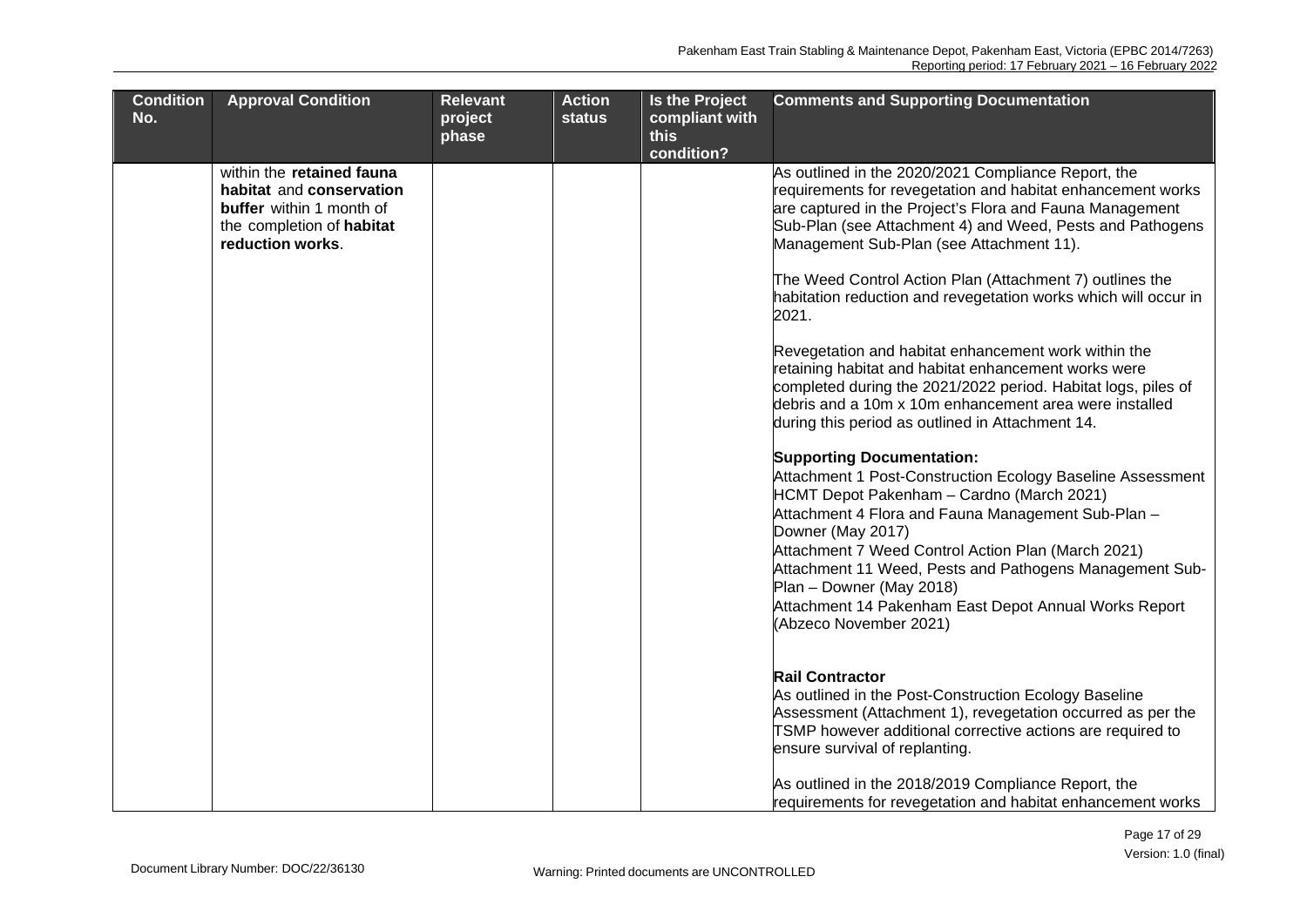| <b>Condition</b> | <b>Approval Condition</b> | <b>Relevant</b> | <b>Action</b> | <b>Is the Project</b> | <b>Comments and Supporting Documentation</b>                                                                                     |
|------------------|---------------------------|-----------------|---------------|-----------------------|----------------------------------------------------------------------------------------------------------------------------------|
| No.              |                           | project         | status        | compliant with        |                                                                                                                                  |
|                  |                           | phase           |               | this                  |                                                                                                                                  |
|                  |                           |                 |               | condition?            | are captured in the Project's Flora and Fauna Management                                                                         |
|                  |                           |                 |               |                       | Sub-Plan (see Attachment 4) and Weed, Pests and Pathogens                                                                        |
|                  |                           |                 |               |                       | Management Sub-Plan (see Attachment 11).                                                                                         |
|                  |                           |                 |               |                       |                                                                                                                                  |
|                  |                           |                 |               |                       | The Weed Control Action Plan (Attachment 7) outlines the                                                                         |
|                  |                           |                 |               |                       | habitation reduction and revegetation works which will occur in                                                                  |
|                  |                           |                 |               |                       | 2021.                                                                                                                            |
|                  |                           |                 |               |                       |                                                                                                                                  |
|                  |                           |                 |               |                       | Revegetation and habitat enhancement work within the<br>retaining habitat and habitat enhancement works were                     |
|                  |                           |                 |               |                       | completed during the 2020/2021 period. Habitat logs, piles of                                                                    |
|                  |                           |                 |               |                       | debris and a 10m x 10m enhancement area were installed                                                                           |
|                  |                           |                 |               |                       | during this period.                                                                                                              |
|                  |                           |                 |               |                       |                                                                                                                                  |
|                  |                           |                 |               |                       | <b>Supporting Documentation:</b>                                                                                                 |
|                  |                           |                 |               |                       | Attachment 1 Post-Construction Ecology Baseline Assessment                                                                       |
|                  |                           |                 |               |                       | HCMT Depot Pakenham - Cardno (March 2021)                                                                                        |
|                  |                           |                 |               |                       | Attachment 4 Flora and Fauna Management Sub-Plan -<br>Downer (May 2017)                                                          |
|                  |                           |                 |               |                       | Attachment 7 Weed Control Action Plan (March 2021)                                                                               |
|                  |                           |                 |               |                       | Attachment 11 Weed, Pests and Pathogens Management Sub-                                                                          |
|                  |                           |                 |               |                       | Plan - Downer (May 2018)                                                                                                         |
|                  |                           |                 |               |                       |                                                                                                                                  |
|                  |                           |                 |               |                       | Rail Operator (Franchisee)                                                                                                       |
|                  |                           |                 |               |                       | Rail Corridor:                                                                                                                   |
|                  |                           |                 |               |                       | Not applicable - The Threatened Species Management Plan                                                                          |
|                  |                           |                 |               |                       | (Table 18 – Action 2.4) specifies that replacement planting of<br>habitat areas treated for woody weeds is required within Fauna |
|                  |                           |                 |               |                       | Zone 1 (Depot Site).                                                                                                             |
|                  |                           |                 |               |                       |                                                                                                                                  |
|                  |                           |                 |               |                       | As part of the broader land management activities being                                                                          |
|                  |                           |                 |               |                       | undertaken by MTM as specified in the TSMP, a land                                                                               |
|                  |                           |                 |               |                       | management contractor has been engaged to undertake                                                                              |
|                  |                           |                 |               |                       | ecological restoration activities within HCMT NGZ areas. This                                                                    |
|                  |                           |                 |               |                       | includes areas in the mainline that may form habitat for                                                                         |
|                  |                           |                 |               |                       | Southern Brown Bandicoot as identified in the TSMP. These                                                                        |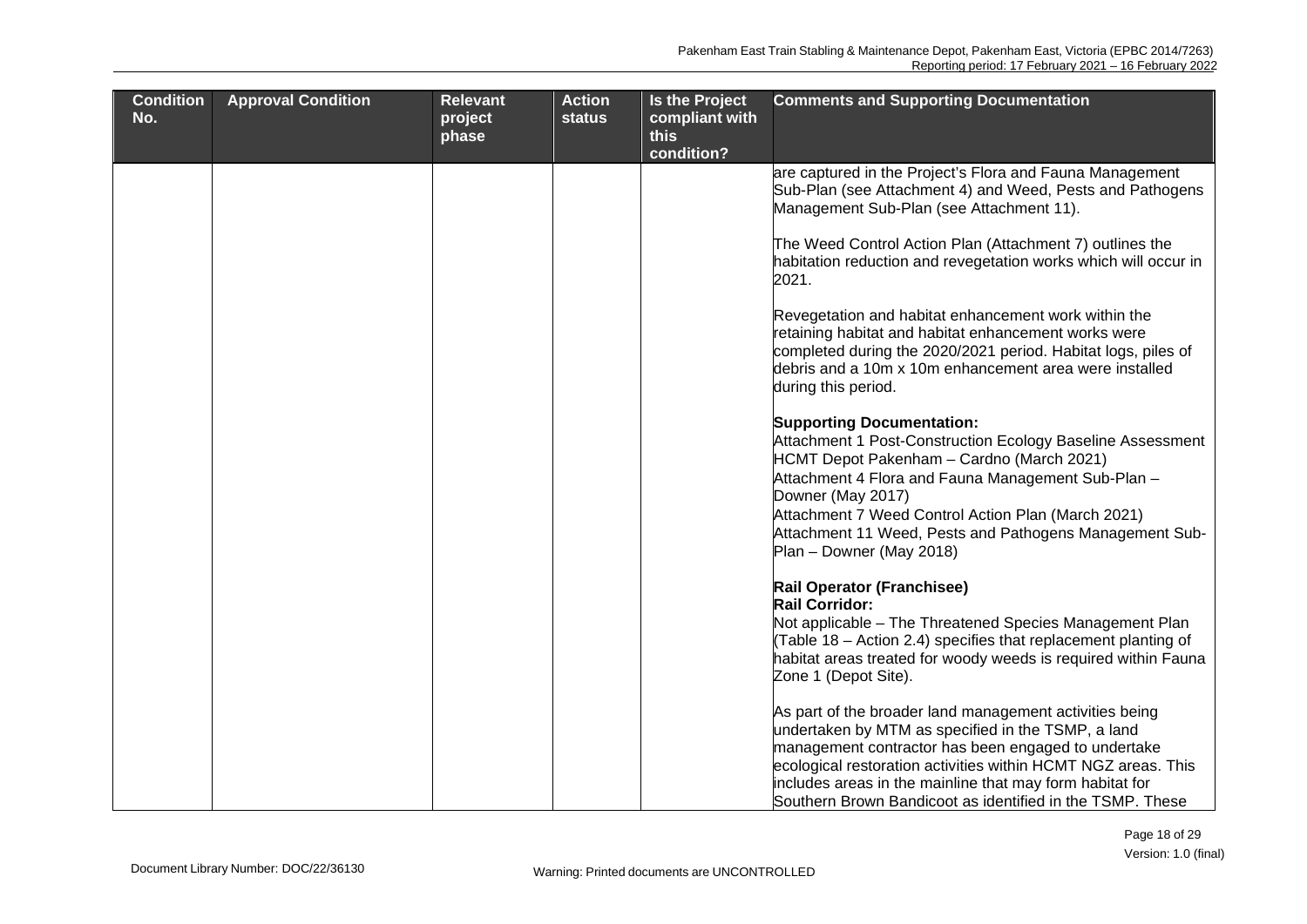| <b>Condition</b><br>No. | <b>Approval Condition</b>                                                                                                                                                                                                                                                                                                                                                      | <b>Relevant</b><br>project<br>phase | <b>Action</b><br><b>status</b> | <b>Is the Project</b><br>compliant with<br>this<br>condition? | <b>Comments and Supporting Documentation</b>                                                                                                                                                                                                                                                                                                                                                                                         |                                                                                                                                                      |                                                                                                                                                                                                                                                                             |
|-------------------------|--------------------------------------------------------------------------------------------------------------------------------------------------------------------------------------------------------------------------------------------------------------------------------------------------------------------------------------------------------------------------------|-------------------------------------|--------------------------------|---------------------------------------------------------------|--------------------------------------------------------------------------------------------------------------------------------------------------------------------------------------------------------------------------------------------------------------------------------------------------------------------------------------------------------------------------------------------------------------------------------------|------------------------------------------------------------------------------------------------------------------------------------------------------|-----------------------------------------------------------------------------------------------------------------------------------------------------------------------------------------------------------------------------------------------------------------------------|
|                         |                                                                                                                                                                                                                                                                                                                                                                                |                                     |                                |                                                               | activities are being guided by the TSMP.                                                                                                                                                                                                                                                                                                                                                                                             |                                                                                                                                                      |                                                                                                                                                                                                                                                                             |
| $\overline{7}$          | The approval holder must<br>maintain and improve the<br>condition of the retained<br>fauna habitat and<br>conservation buffer. By the<br>15 year anniversary of the<br>commencement of the<br>action, relative to the<br>baseline condition there must<br>be:<br>a) an increase in vegetative<br>cover of at least 20%; and<br>b) a decrease in weed cover<br>of at least 20%. | Construction<br>&<br>Operation      | Depot site:<br>Ongoing         | of 15                                                         | Update for year 5 Depot Contractor<br><b>Vegetation Cover</b><br>Area<br>Flora Zone 2<br>Fauna Zone 1<br>Fauna Zone 2<br>Fauna Zone 3<br><b>Weed Cover</b><br>Area<br>Flora Zone 2<br>Fauna Zone 1<br>Fauna Zone 2<br>Fauna Zone 3<br><b>Supporting Documentation:</b><br>Attachment 1 Post-Construction Ecology Baseline<br>Assessment HCMT Depot Pakenham - Cardno (March<br>2021)<br><b>Rail Contractor</b><br><b>Depot Site:</b> | <b>Baseline</b><br>Vegetation<br>Cover<br>80-100%<br>80-100%<br>80-100%<br>90%<br><b>Baseline</b><br>Vegetation<br>Cover<br>20%<br>70%<br>20%<br>50% | Current<br>Vegetation<br>Cover<br>94.15%<br>100%<br>91.74%<br>98%<br>Current<br>Vegetation<br>Cover<br>53.95%<br>78.63%<br>86.47%<br>97.5%<br>Then tables below represent the current vegetation and weed<br>cover against baseline cover observations for Flora Zone 2 and |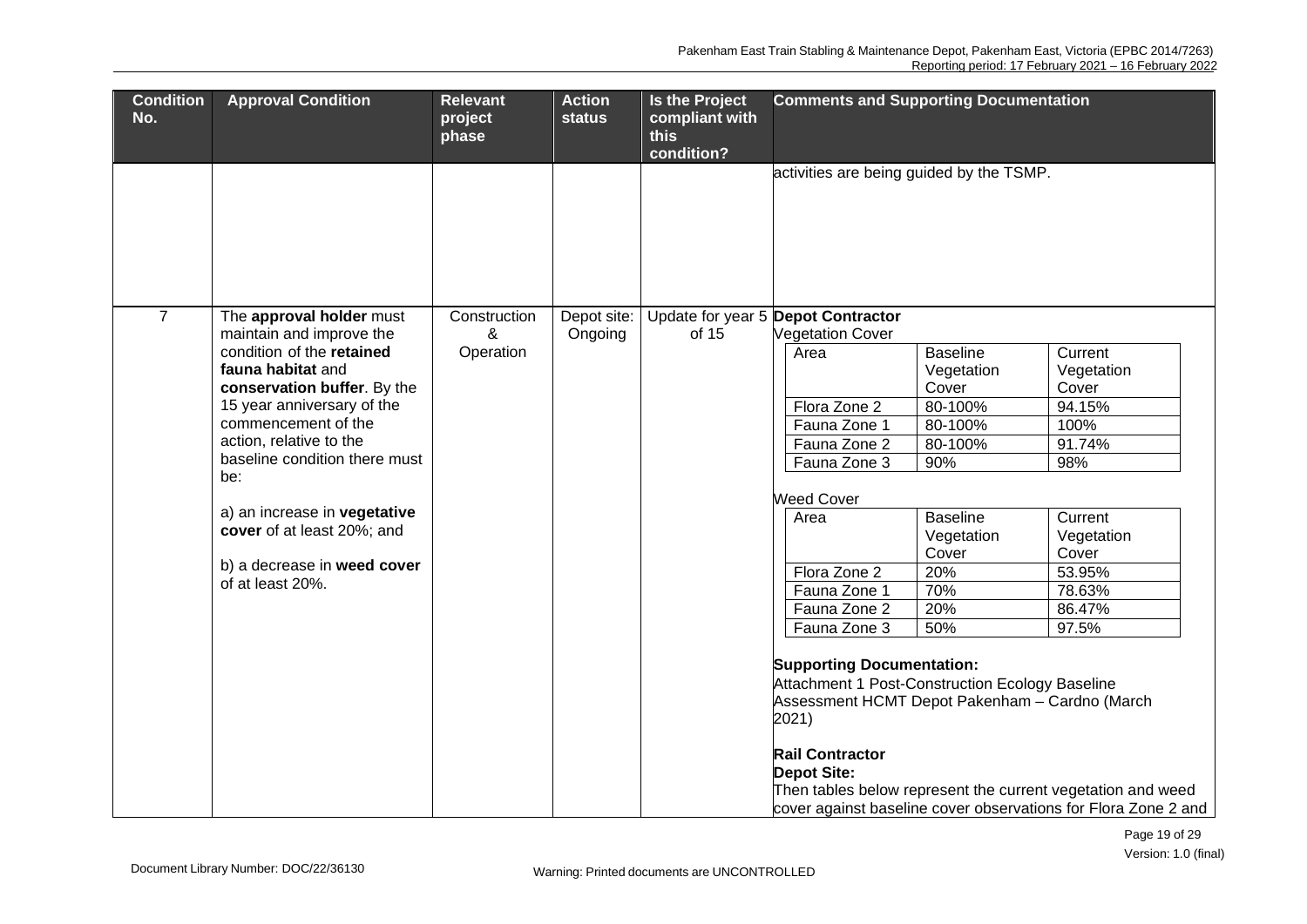| <b>Condition</b><br>No. | <b>Approval Condition</b> | <b>Relevant</b><br>project<br>phase | <b>Action</b><br><b>status</b> | <b>Is the Project</b><br>compliant with<br>this<br>condition? |                                                | <b>Comments and Supporting Documentation</b>       |                                                                                                                                                                                                |
|-------------------------|---------------------------|-------------------------------------|--------------------------------|---------------------------------------------------------------|------------------------------------------------|----------------------------------------------------|------------------------------------------------------------------------------------------------------------------------------------------------------------------------------------------------|
|                         |                           |                                     |                                |                                                               |                                                |                                                    | Fauna Zone's 1, 2 & 3 (Depot Site). Note that maintenance and<br>improvement targets outlined in approval condition 7 relate to<br>fauna habitat and conservations buffers only (Depot Site)). |
|                         |                           |                                     |                                |                                                               |                                                |                                                    |                                                                                                                                                                                                |
|                         |                           |                                     |                                |                                                               | <b>Vegetation Cover</b>                        |                                                    |                                                                                                                                                                                                |
|                         |                           |                                     |                                |                                                               | Area                                           | <b>Baseline</b>                                    | Current                                                                                                                                                                                        |
|                         |                           |                                     |                                |                                                               |                                                | Vegetation                                         | Vegetation                                                                                                                                                                                     |
|                         |                           |                                     |                                |                                                               |                                                | Cover                                              | Cover                                                                                                                                                                                          |
|                         |                           |                                     |                                |                                                               | Flora Zone 2                                   | 80-100%                                            | 94.15%                                                                                                                                                                                         |
|                         |                           |                                     |                                |                                                               | Fauna Zone 1                                   | 80-100%                                            | 100%                                                                                                                                                                                           |
|                         |                           |                                     |                                |                                                               | Fauna Zone 2                                   | 80-100%                                            | 91.74%                                                                                                                                                                                         |
|                         |                           |                                     |                                |                                                               | Fauna Zone 3                                   | 90%                                                | 98%                                                                                                                                                                                            |
|                         |                           |                                     |                                |                                                               | <b>Weed Cover</b>                              |                                                    |                                                                                                                                                                                                |
|                         |                           |                                     |                                |                                                               | Area                                           | <b>Baseline</b><br>Vegetation                      | Current<br>Vegetation                                                                                                                                                                          |
|                         |                           |                                     |                                |                                                               |                                                | Cover                                              | Cover                                                                                                                                                                                          |
|                         |                           |                                     |                                |                                                               | Flora Zone 2                                   | 20%                                                | 53.95%                                                                                                                                                                                         |
|                         |                           |                                     |                                |                                                               | Fauna Zone 1                                   | 70%                                                | 78.63%                                                                                                                                                                                         |
|                         |                           |                                     |                                |                                                               | Fauna Zone 2                                   | 20%                                                | 86.47%                                                                                                                                                                                         |
|                         |                           |                                     |                                |                                                               | Fauna Zone 3                                   | 50%                                                | 97.5%                                                                                                                                                                                          |
|                         |                           |                                     |                                |                                                               |                                                |                                                    |                                                                                                                                                                                                |
|                         |                           |                                     |                                |                                                               | Interpretation of results:<br>Vegetation cover |                                                    |                                                                                                                                                                                                |
|                         |                           |                                     |                                |                                                               |                                                | As shown in the vegetation cover table, the target |                                                                                                                                                                                                |
|                         |                           |                                     |                                |                                                               |                                                |                                                    | percentages of vegetation cover (increase of at least 20%                                                                                                                                      |
|                         |                           |                                     |                                |                                                               |                                                |                                                    | cover on baseline levels by 15 year anniversary (2032)) has                                                                                                                                    |
|                         |                           |                                     |                                |                                                               |                                                |                                                    | either been meet or well on track to be meet by the 2032.                                                                                                                                      |
|                         |                           |                                     |                                |                                                               |                                                |                                                    |                                                                                                                                                                                                |
|                         |                           |                                     |                                |                                                               | Weed cover                                     |                                                    |                                                                                                                                                                                                |
|                         |                           |                                     |                                |                                                               |                                                |                                                    | Cardno (2021) reports that weed cover percentages have                                                                                                                                         |
|                         |                           |                                     |                                |                                                               |                                                |                                                    | increased in the Flora and Fauna Zone's as detailed below:                                                                                                                                     |
|                         |                           |                                     |                                |                                                               |                                                | Flora Zone 2 weed cover has increased by 170%      |                                                                                                                                                                                                |
|                         |                           |                                     |                                |                                                               |                                                | Fauna Zone 1 weed cover has increased by 11%       |                                                                                                                                                                                                |
|                         |                           |                                     |                                |                                                               |                                                | Fauna Zone 2 weed cover has increased by 330%      |                                                                                                                                                                                                |
|                         |                           |                                     |                                |                                                               |                                                | Fauna Zone 3 weed cover has increased by 95%       |                                                                                                                                                                                                |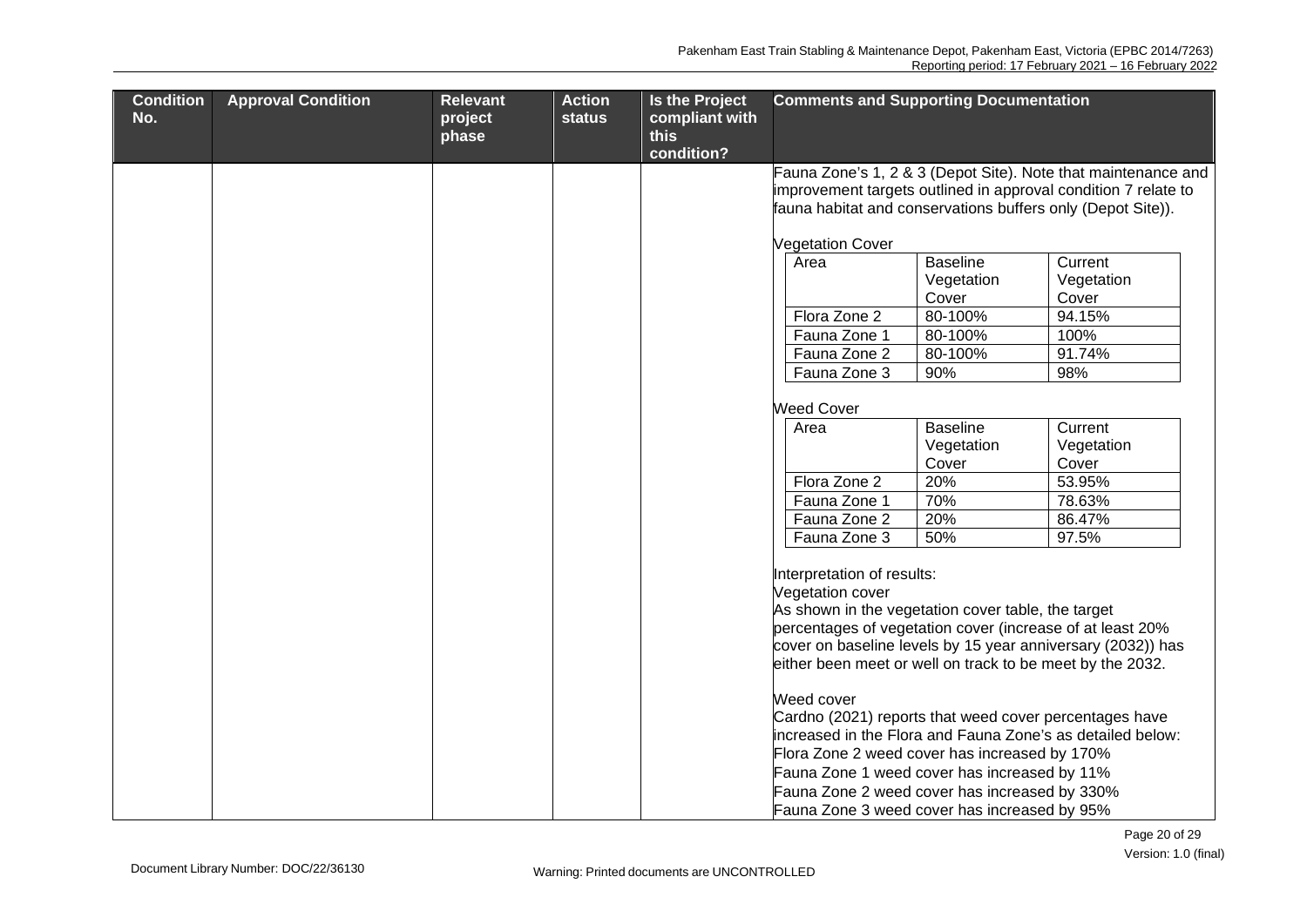| <b>Condition</b><br>No. | <b>Approval Condition</b> | <b>Relevant</b><br>project<br>phase | <b>Action</b><br><b>status</b> | <b>Is the Project</b><br>compliant with<br>this<br>condition? | <b>Comments and Supporting Documentation</b>                                                                                                                                                                                                                                                                                                                                                                                                                                                                                                                                                                               |
|-------------------------|---------------------------|-------------------------------------|--------------------------------|---------------------------------------------------------------|----------------------------------------------------------------------------------------------------------------------------------------------------------------------------------------------------------------------------------------------------------------------------------------------------------------------------------------------------------------------------------------------------------------------------------------------------------------------------------------------------------------------------------------------------------------------------------------------------------------------------|
|                         |                           |                                     |                                |                                                               | Downer, 2021 indicates the 2020/2021 reporting period has<br>been optimum conditions for the growth of high threat<br>weeds, in particular blackberry due to the wet and humid<br>conditions.                                                                                                                                                                                                                                                                                                                                                                                                                              |
|                         |                           |                                     |                                |                                                               | In accordance with the corrective actions for increased weed<br>growth listed in Threatened Species Management Plan<br>(AECOM, 2018), a Weed Control Action Plan (Downer,<br>2021) has been prepared and carried out to address<br>aggressive weed growth over the 2020/2021 reporting<br>period. The Weed Control Action Plan reports that following<br>corrective actions the weed cover is back below or remains<br>slightly above baseline levels, however the corrective<br>actions listed indicated that a reduction of 20% weed cover<br>is achievable across all Fauna Zone's within the next<br>reporting period. |
|                         |                           |                                     |                                |                                                               | <b>Supporting Documentation:</b><br>Attachment 1 Post-Construction Ecology Baseline<br>Assessment HCMT Depot Pakenham - Cardno (March<br>2021)<br>Attachment 7 Weed Control Action Plan - Downer (March<br>2021)                                                                                                                                                                                                                                                                                                                                                                                                           |
|                         |                           |                                     |                                |                                                               | <b>Rail Operator (Franchisee)</b><br><b>Rail Corridor:</b><br>Vegetation and weed cover requirements specified in<br>approval condition 7 have not been report against in the rail<br>corridor in past annual reports, as retained fauna habitat and<br>conservation buffer's (Fauna Zone's 1, 2 & 3) occur within the<br>Depot Site only.                                                                                                                                                                                                                                                                                 |
|                         |                           |                                     |                                |                                                               | The TSMP specifies that annual monitoring of site conditions<br>is to occur. Site conditions are to monitor the state of threats<br>to ecological values; high threat weeds, biomass levels,                                                                                                                                                                                                                                                                                                                                                                                                                               |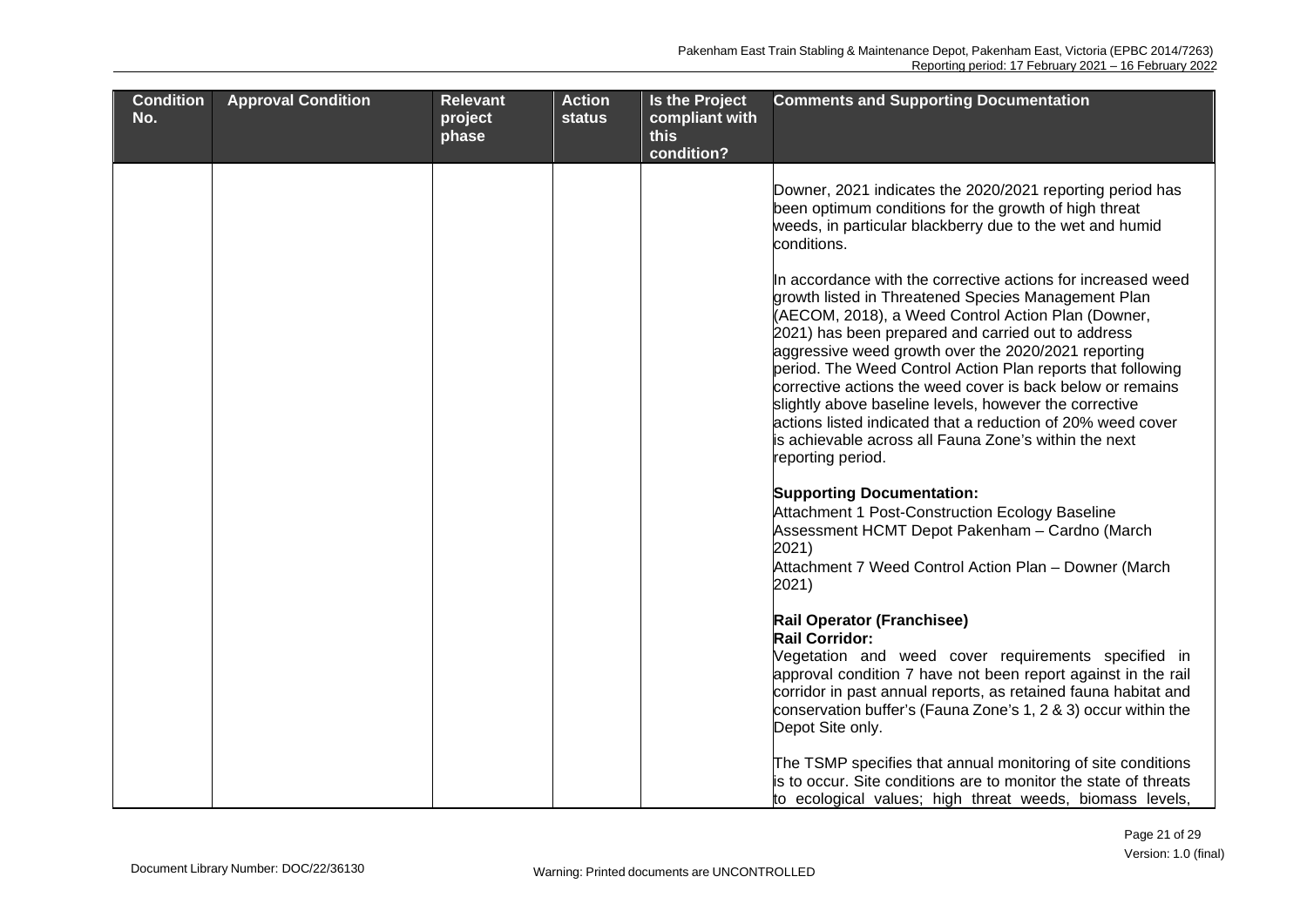| <b>Condition</b><br>No. | <b>Approval Condition</b> | <b>Relevant</b><br>project | <b>Action</b><br><b>status</b> | <b>Is the Project</b><br>compliant with | <b>Comments and Supporting Documentation</b>                                |                                          |                                                                                                                                                                                                                                                                                                                                                                                                                                                                         |
|-------------------------|---------------------------|----------------------------|--------------------------------|-----------------------------------------|-----------------------------------------------------------------------------|------------------------------------------|-------------------------------------------------------------------------------------------------------------------------------------------------------------------------------------------------------------------------------------------------------------------------------------------------------------------------------------------------------------------------------------------------------------------------------------------------------------------------|
|                         |                           | phase                      |                                | this<br>condition?                      |                                                                             |                                          |                                                                                                                                                                                                                                                                                                                                                                                                                                                                         |
|                         |                           |                            |                                |                                         | damage or destruction.                                                      |                                          | recruitment space, predation, fence condition and any                                                                                                                                                                                                                                                                                                                                                                                                                   |
|                         |                           |                            |                                |                                         | Management                                                                  | Services<br>(2016)                       | As such, MTM has engaged a consultant to undertake a<br>current baseline condition assessment for the above listed<br>parameters, not all of which were assessed in Habitat<br>baseline<br>condition<br>assessment. The 2021 baseline condition assessment report<br>is still in draft when writing this report, thus, only high threat<br>weed cover and recruitment space measures are available at<br>this point in time. Observations on predation, fence condition |
|                         |                           |                            |                                |                                         | & damage and destruction have also been provided.<br>High threat weed cover |                                          |                                                                                                                                                                                                                                                                                                                                                                                                                                                                         |
|                         |                           |                            |                                |                                         | Area                                                                        | <b>Baseline</b><br>weed cover<br>(2016)  | <b>Baseline</b><br>weed cover<br>(2021)                                                                                                                                                                                                                                                                                                                                                                                                                                 |
|                         |                           |                            |                                |                                         | Flora Zone 1<br>(south)                                                     | 30%                                      | 29%                                                                                                                                                                                                                                                                                                                                                                                                                                                                     |
|                         |                           |                            |                                |                                         | Flora Zone 1<br>(north)                                                     | 15%                                      | 25%                                                                                                                                                                                                                                                                                                                                                                                                                                                                     |
|                         |                           |                            |                                |                                         | Recruitment space                                                           |                                          |                                                                                                                                                                                                                                                                                                                                                                                                                                                                         |
|                         |                           |                            |                                |                                         | Area                                                                        | <b>Baseline</b><br>biomass (%)<br>(2021) |                                                                                                                                                                                                                                                                                                                                                                                                                                                                         |
|                         |                           |                            |                                |                                         | Flora Zone 1<br>(south)                                                     | 42%                                      |                                                                                                                                                                                                                                                                                                                                                                                                                                                                         |
|                         |                           |                            |                                |                                         | Flora Zone 1<br>(north)                                                     | 65%                                      |                                                                                                                                                                                                                                                                                                                                                                                                                                                                         |
|                         |                           |                            |                                |                                         |                                                                             |                                          |                                                                                                                                                                                                                                                                                                                                                                                                                                                                         |
|                         |                           |                            |                                |                                         |                                                                             |                                          |                                                                                                                                                                                                                                                                                                                                                                                                                                                                         |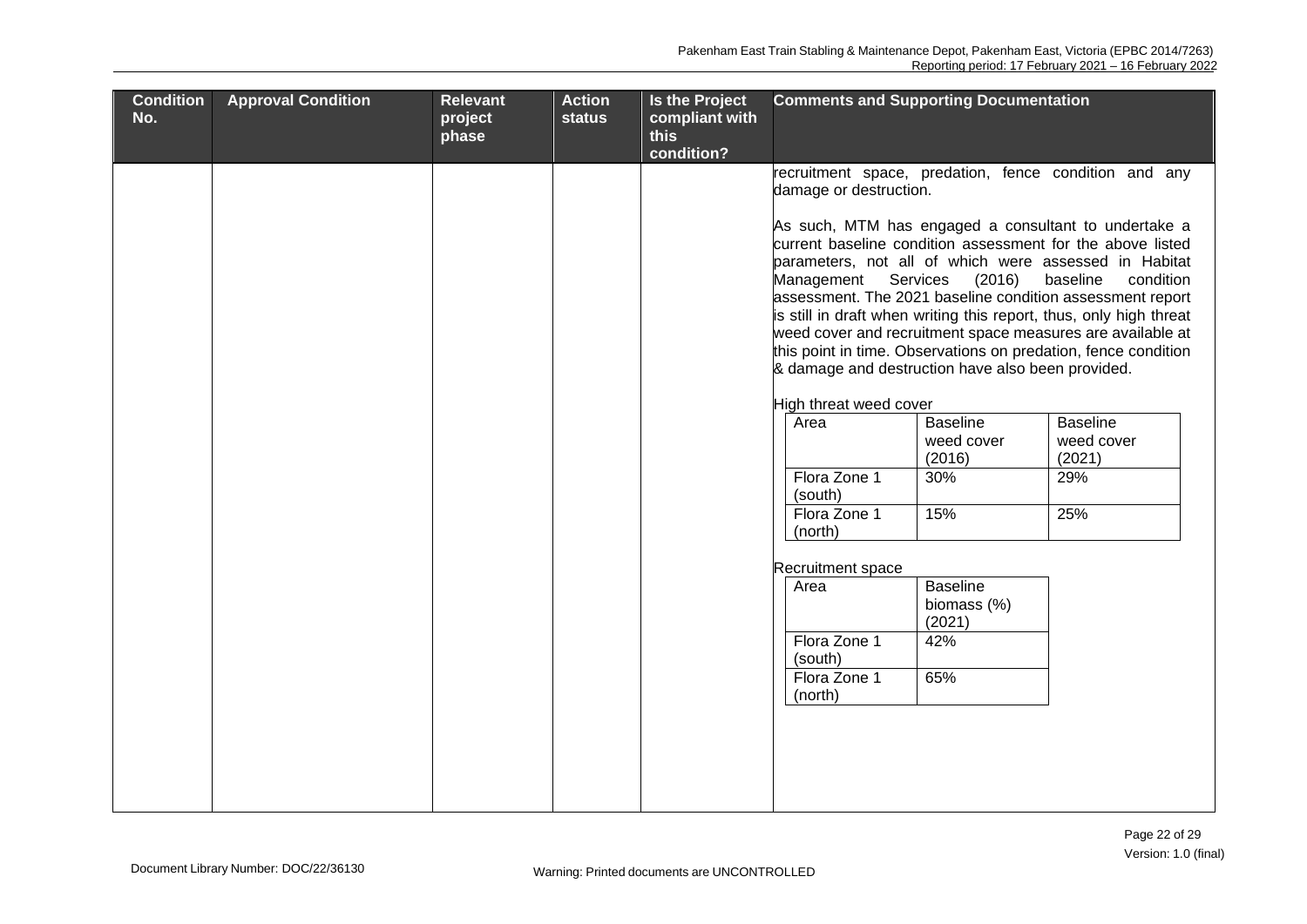| <b>Condition</b> | <b>Approval Condition</b> | <b>Relevant</b>  | <b>Action</b> | <b>Is the Project</b>                | <b>Comments and Supporting Documentation</b>                                                                                                                                                                                                                                                                                                                                                                                                                                                                                                                                                                                                                                                                                                                                                                                                                                                                                                                                                                                                                                                                                                      |
|------------------|---------------------------|------------------|---------------|--------------------------------------|---------------------------------------------------------------------------------------------------------------------------------------------------------------------------------------------------------------------------------------------------------------------------------------------------------------------------------------------------------------------------------------------------------------------------------------------------------------------------------------------------------------------------------------------------------------------------------------------------------------------------------------------------------------------------------------------------------------------------------------------------------------------------------------------------------------------------------------------------------------------------------------------------------------------------------------------------------------------------------------------------------------------------------------------------------------------------------------------------------------------------------------------------|
| No.              |                           | project<br>phase | <b>status</b> | compliant with<br>this<br>condition? |                                                                                                                                                                                                                                                                                                                                                                                                                                                                                                                                                                                                                                                                                                                                                                                                                                                                                                                                                                                                                                                                                                                                                   |
|                  |                           |                  |               |                                      | <b>Biomass levels</b>                                                                                                                                                                                                                                                                                                                                                                                                                                                                                                                                                                                                                                                                                                                                                                                                                                                                                                                                                                                                                                                                                                                             |
|                  |                           |                  |               |                                      | <b>Baseline</b><br>Area                                                                                                                                                                                                                                                                                                                                                                                                                                                                                                                                                                                                                                                                                                                                                                                                                                                                                                                                                                                                                                                                                                                           |
|                  |                           |                  |               |                                      | biomass (%)                                                                                                                                                                                                                                                                                                                                                                                                                                                                                                                                                                                                                                                                                                                                                                                                                                                                                                                                                                                                                                                                                                                                       |
|                  |                           |                  |               |                                      | (2021)                                                                                                                                                                                                                                                                                                                                                                                                                                                                                                                                                                                                                                                                                                                                                                                                                                                                                                                                                                                                                                                                                                                                            |
|                  |                           |                  |               |                                      | Flora Zone 1<br>tbc                                                                                                                                                                                                                                                                                                                                                                                                                                                                                                                                                                                                                                                                                                                                                                                                                                                                                                                                                                                                                                                                                                                               |
|                  |                           |                  |               |                                      | (south)<br>Flora Zone 1<br>tbc                                                                                                                                                                                                                                                                                                                                                                                                                                                                                                                                                                                                                                                                                                                                                                                                                                                                                                                                                                                                                                                                                                                    |
|                  |                           |                  |               |                                      | (north)                                                                                                                                                                                                                                                                                                                                                                                                                                                                                                                                                                                                                                                                                                                                                                                                                                                                                                                                                                                                                                                                                                                                           |
|                  |                           |                  |               |                                      |                                                                                                                                                                                                                                                                                                                                                                                                                                                                                                                                                                                                                                                                                                                                                                                                                                                                                                                                                                                                                                                                                                                                                   |
|                  |                           |                  |               |                                      | Predation:<br>Moderate levels of rabbit activity were evident in Flora Zone<br>1 on both sides of the track, particularly in association with<br>earthen slopes in the western half of each section. Signs of<br>rabbit activity include numerous burrows and scats, with<br>heavy browsing of grass species in the vicinity of the burrows.<br>Fence condition:<br>Fences remained intact around all perimeters of both the<br>northern and southern sections of Flora Zone 1.<br>Damage and destruction:<br>Vegetation along the rail corridor perimeters, on both sides of<br>the track, showed signs of damage which potentially results<br>from application of non-selective herbicides on adjoining<br>properties. On the northern side of Flora Zone 1, small<br>patches of dead Kangaroo Grass were observed beneath<br>dead Blackberry canes, adjacent to the perimeter fence-line.<br>More extensive patches of dead Kangaroo Grass and<br>Blackberry were evident in the adjoining property. Similar off-<br>target damage was observed along the southern perimeter.<br>MTM intends to notify adjacent land managers of potential off |
|                  |                           |                  |               |                                      | target herbicide damage which is impacting native vegetation<br>in HCMT NGZs.                                                                                                                                                                                                                                                                                                                                                                                                                                                                                                                                                                                                                                                                                                                                                                                                                                                                                                                                                                                                                                                                     |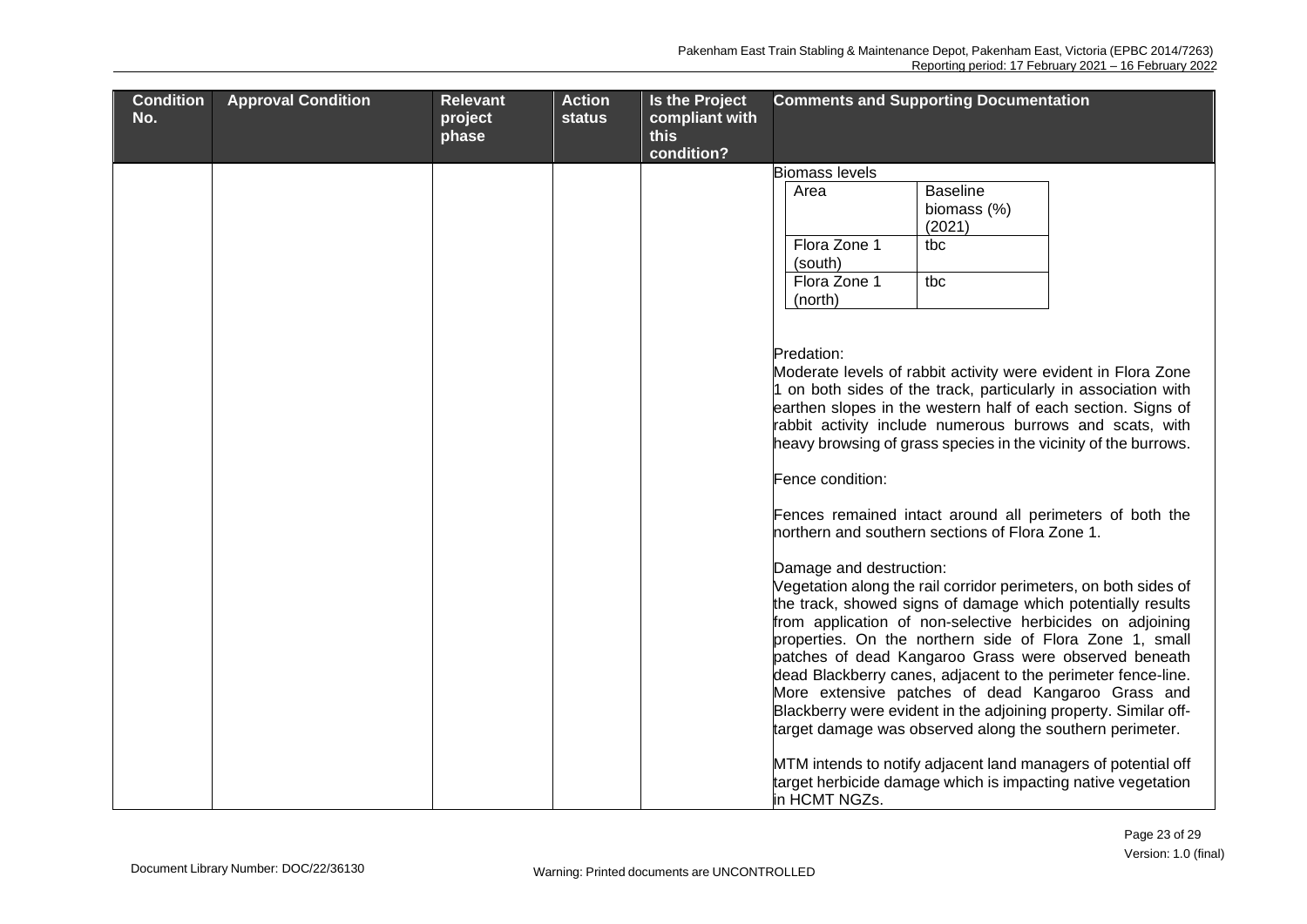| <b>Condition</b> | <b>Approval Condition</b>                      | <b>Relevant</b>    | <b>Action</b> | <b>Is the Project</b> | <b>Comments and Supporting Documentation</b>                     |
|------------------|------------------------------------------------|--------------------|---------------|-----------------------|------------------------------------------------------------------|
| No.              |                                                | project            | <b>status</b> | compliant with        |                                                                  |
|                  |                                                | phase              |               | this                  |                                                                  |
|                  |                                                |                    |               | condition?            |                                                                  |
| 8                | The increase in vegetative                     | Operation          | Depot site:   | Not applicable        | <b>Depot Contractor</b>                                          |
|                  | cover required in Condition                    |                    | Not yet       |                       | The assessments discussed above in relation to Condition 3 will  |
|                  | 7 must be verified in writing                  |                    | started       |                       | be used as baseline for the confirmation of compliance with this |
|                  | by a suitably qualified                        |                    |               |                       | condition by the 15-year anniversary of the action. Attachment 1 |
|                  | expert in a report detailing                   |                    |               |                       | provides an update on vegetative cover for year 5.               |
|                  | the results of an                              |                    |               |                       |                                                                  |
|                  | assessment. The report                         |                    |               |                       | <b>Supporting Documentation:</b>                                 |
|                  | must be provided to the                        |                    |               |                       | Attachment 1 Post-Construction Ecology Baseline Assessment       |
|                  | Department and be<br>published on the approval |                    |               |                       | HCMT Depot Pakenham - Cardno (March 2021)                        |
|                  | holder's website within 20                     |                    |               |                       | <b>Rail Contractor</b>                                           |
|                  | business days of the 15                        |                    |               |                       | <b>Depot Site:</b>                                               |
|                  | year anniversary of the                        |                    |               |                       | Attachment 2 and 3 will be used as baseline for the              |
|                  | commencement of the                            |                    |               |                       | confirmation of compliance with this condition by the 15-year    |
|                  | action.                                        |                    |               |                       | anniversary of the action. Attachment 1 provides an update on    |
|                  |                                                |                    |               |                       | vegetative cover for year 5.                                     |
|                  |                                                |                    |               |                       | <b>Supporting Documentation:</b>                                 |
|                  |                                                |                    |               |                       | Attachment 1 Post-Construction Ecology Baseline                  |
|                  |                                                |                    |               |                       | Assessment HCMT Depot Pakenham - Cardno (March                   |
|                  |                                                |                    |               |                       | 2021)                                                            |
|                  |                                                |                    |               |                       | Attachment 2 HCMT Ecological Existing Conditions Report -        |
|                  |                                                |                    |               |                       | AECOM (February 2016).                                           |
|                  |                                                |                    |               |                       | Attachment 3 Baseline Condition Report for the Pakenham East     |
|                  |                                                |                    |               |                       | Train Maintenance Depot, Victoria - Ecology & Heritage           |
|                  |                                                |                    |               |                       | Partners (January 2017)                                          |
|                  |                                                |                    |               |                       | <b>Rail Corridor:</b>                                            |
|                  |                                                |                    |               |                       | Not applicable - as condition 7 relates to retained fauna        |
|                  |                                                |                    |               |                       | habitat and conservation buffer (Flora Zone 2 and Fauna          |
|                  |                                                |                    |               |                       | Zone's 1, 2 & 3 (Depot Site)).                                   |
| 9                | Prior to the commencement                      | <b>Early Works</b> | Depot site:   | Compliant             | <b>Depot Contractor</b>                                          |
|                  | of the action, the approval                    |                    | Complete      |                       | As outlined in the 2020/2021 Compliance Report, the Fernbank     |
|                  | holder must, for the long-                     |                    |               |                       | offset was procured by Public Transport Victoria on 17           |
|                  | term protection of the                         |                    | Rail          |                       | November 2016, prior to the commencement of the action,          |
|                  | growling grass frog, enter                     |                    | Corridor:     |                       | when a Surplus Credit Trading Agreement was signed by the        |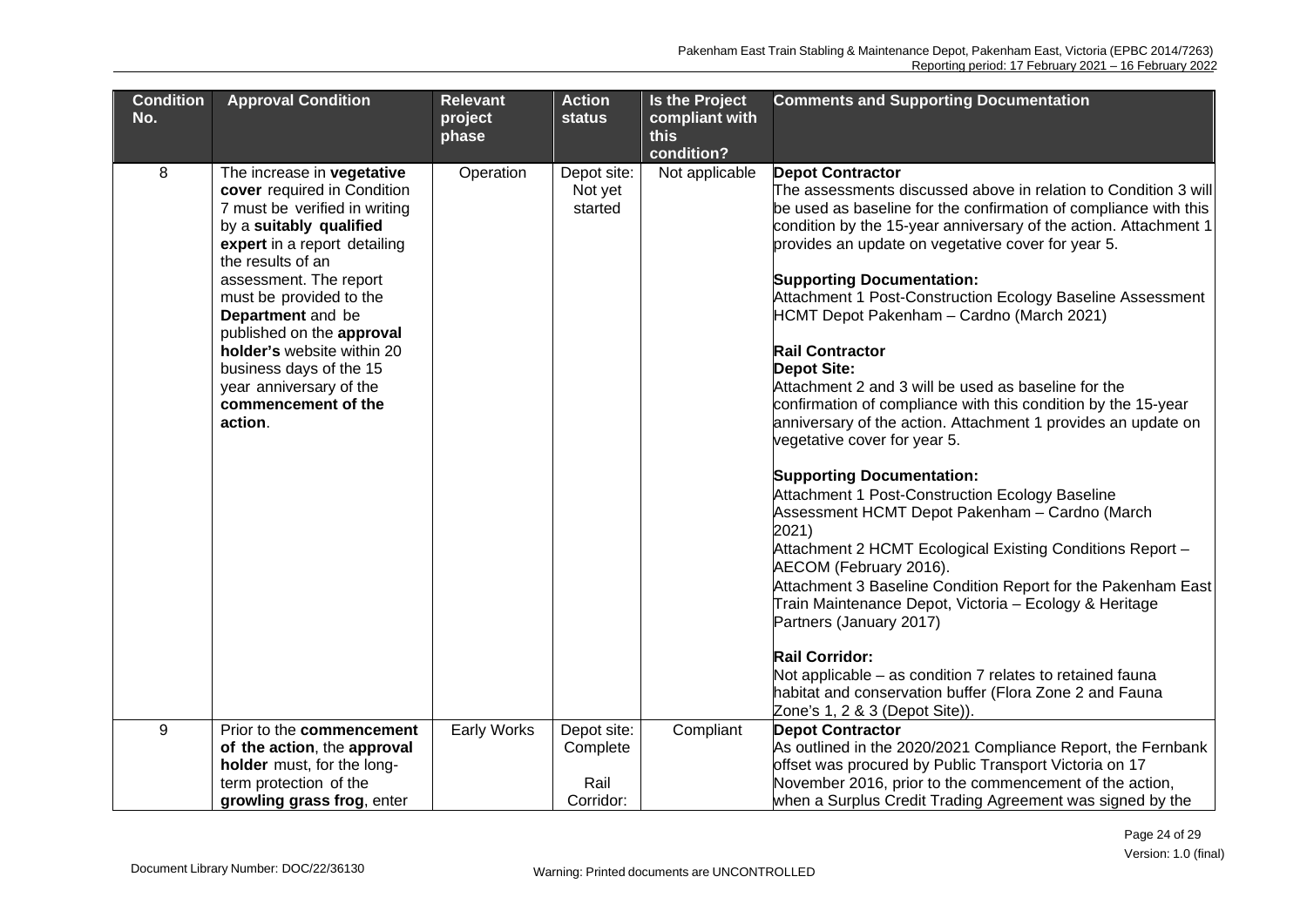| <b>Condition</b><br>No. | <b>Approval Condition</b>                                                                                                                                                                                                                                                                                                                                                                                                                                              | <b>Relevant</b><br>project<br>phase | <b>Action</b><br><b>status</b> | <b>Is the Project</b><br>compliant with<br>this | <b>Comments and Supporting Documentation</b>                                                                                                                                                                                                                                                                                                                                                                                                                                                                                                                                                                                                                                                                                                                                                                                                                                                                                                       |
|-------------------------|------------------------------------------------------------------------------------------------------------------------------------------------------------------------------------------------------------------------------------------------------------------------------------------------------------------------------------------------------------------------------------------------------------------------------------------------------------------------|-------------------------------------|--------------------------------|-------------------------------------------------|----------------------------------------------------------------------------------------------------------------------------------------------------------------------------------------------------------------------------------------------------------------------------------------------------------------------------------------------------------------------------------------------------------------------------------------------------------------------------------------------------------------------------------------------------------------------------------------------------------------------------------------------------------------------------------------------------------------------------------------------------------------------------------------------------------------------------------------------------------------------------------------------------------------------------------------------------|
|                         | into a legal mechanism to<br>secure an offset containing<br>5.66 ha of growling grass<br>frog habitat at Fernbank<br>as identified in Annex B.<br>Within 14 days of the offset<br>being secured the approval<br>holder must provide the<br>Department with:<br>a) Written evidence<br>demonstrating that the<br>offset has been<br>secured; and<br>b. Shapefiles and offset<br>attributes that clearly<br>define the location and<br>boundaries of the offset<br>site. |                                     | Complete                       | condition?                                      | relevant parties (see Attachment 12).<br>Written evidence demonstrating the sourcing of the offset<br>(including relevant shapefiles and offset attributes) was<br>provided to the Department on 6 and 7 December 2016<br><b>Supporting Documentation</b><br>Attachment 12 Surplus Credit Trading Agreement<br><b>Rail Contractor</b><br>As outlined in the 2019/2020 Compliance Report, the Fernbank<br>offset was procured by Public Transport Victoria on 17<br>November 2016, prior to the commencement of the action,<br>when a Surplus Credit Trading Agreement was signed by the<br>relevant parties (see Attachment 12).<br>Written evidence demonstrating the sourcing of the offset<br>(including relevant shapefiles and offset attributes) was<br>provided to the Department on 6 and 7 December 2016<br><b>Supporting Documentation</b><br>Attachment 12 Surplus Credit Trading Agreement<br><b>Rail Corridor:</b><br>Not applicable. |
| 10                      | If, at any time after 6<br>months from the date of<br>this approval, the approval<br>holder has not entered into<br>a legal mechanism to<br>secure the offset at<br>Fernbank, the approval<br>holder must submit an<br>alternative offset strategy to<br>the Department. The<br>approval holder must<br>ensure any proposal for                                                                                                                                        | Construction<br>&<br>Operation      | Depot site:<br>Complete        | Not applicable                                  | <b>Depot Contractor</b><br>As outlined in the 2020/2021 Compliance Report, the Fernbank<br>offset was procured within 6 months of the date of the project<br>approval.<br>As such, this condition is deemed non applicable.<br><b>Rail Contractor</b><br><b>Depot Site:</b><br>As outlined in the 2019/2020 Compliance Report, the Fernbank<br>offset was procured within 6 months of the date of the project<br>approval.                                                                                                                                                                                                                                                                                                                                                                                                                                                                                                                         |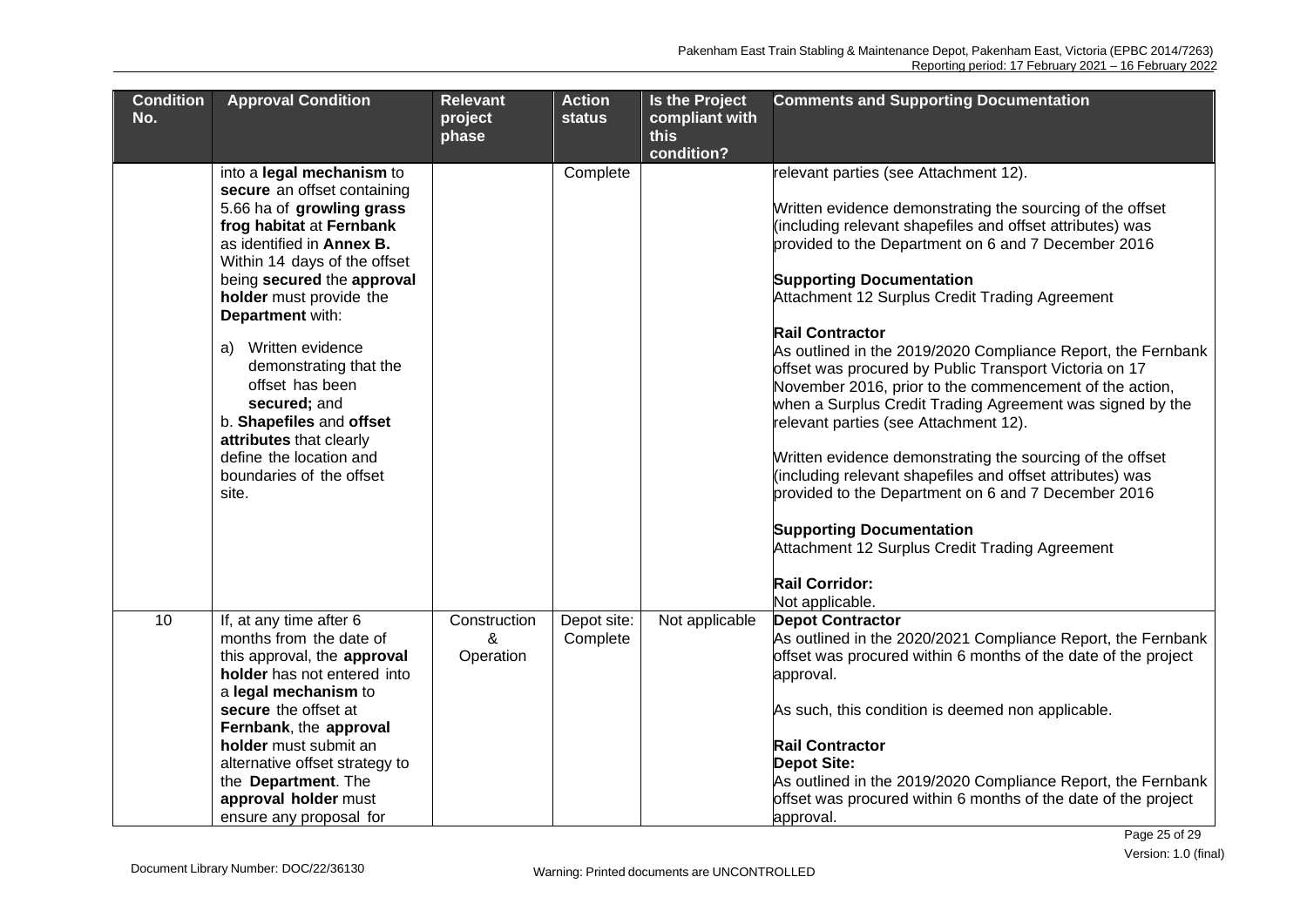| <b>Condition</b><br>No. | <b>Approval Condition</b>                                                                                                                                                                                                                                | <b>Relevant</b><br>project<br>phase | <b>Action</b><br><b>status</b> | Is the Project<br>compliant with<br>this<br>condition? | <b>Comments and Supporting Documentation</b>                                                                                                                                                                                                                                                                                                                                                                                                                                                                                                                                                                                                                                                                                                                                                                                                                                                                                                                                                                                                                                                                                                   |
|-------------------------|----------------------------------------------------------------------------------------------------------------------------------------------------------------------------------------------------------------------------------------------------------|-------------------------------------|--------------------------------|--------------------------------------------------------|------------------------------------------------------------------------------------------------------------------------------------------------------------------------------------------------------------------------------------------------------------------------------------------------------------------------------------------------------------------------------------------------------------------------------------------------------------------------------------------------------------------------------------------------------------------------------------------------------------------------------------------------------------------------------------------------------------------------------------------------------------------------------------------------------------------------------------------------------------------------------------------------------------------------------------------------------------------------------------------------------------------------------------------------------------------------------------------------------------------------------------------------|
|                         | alternative offsets is agreed<br>to in writing with the<br>Department prior to the<br>commencement of the<br>action.                                                                                                                                     |                                     |                                |                                                        | As such, this condition is deemed non applicable.<br><b>Rail Corridor:</b><br>Not applicable.                                                                                                                                                                                                                                                                                                                                                                                                                                                                                                                                                                                                                                                                                                                                                                                                                                                                                                                                                                                                                                                  |
| 11                      | The approval holder must<br>ensure the offset is<br>managed in accordance<br>with the offset<br>management measures at<br>Fernbank as identified in<br>Annex B for a period of at<br>least 10 years commencing<br>from the day the offset is<br>secured. | Construction<br>&<br>Operation      | Depot site:<br>Complete        | of 10 years                                            | Year 4 update out Depot Contractor<br>As outlined in the 2020/2021 Compliance Report, the Fernbank<br>offset is being managed in accordance with the executed Deed<br>of Covenant for the site.<br>The fourth annual Landowner Offset Management Report is<br>included as an attachment to demonstrate compliance with this<br>Condition (see Attachment 14).<br><b>Supporting Documentation</b><br>Attachment 13 Annual Report - End of Year 4 - Growling<br>Grass Frog Offset at 3300 Princes Hwy, Fernbank, Victoria-<br>Bush Blocks (February 2021)<br><b>Rail Contractor</b><br><b>Depot Site and Rail Corridor:</b><br>As outlined in the 2019/2020 Compliance Report, the Fernbank<br>offset is being managed in accordance with the executed Deed<br>of Covenant for the site.<br>The fourth annual Landowner Offset Management Report is<br>included as an attachment to demonstrate compliance with this<br>Condition (see Attachment 13).<br><b>Supporting Documentation</b><br>Attachment 13 Annual Report - End of Year 4 - Growling<br>Grass Frog Offset at 3300 Princes Hwy, Fernbank, Victoria-<br>Bush Blocks (February 2021) |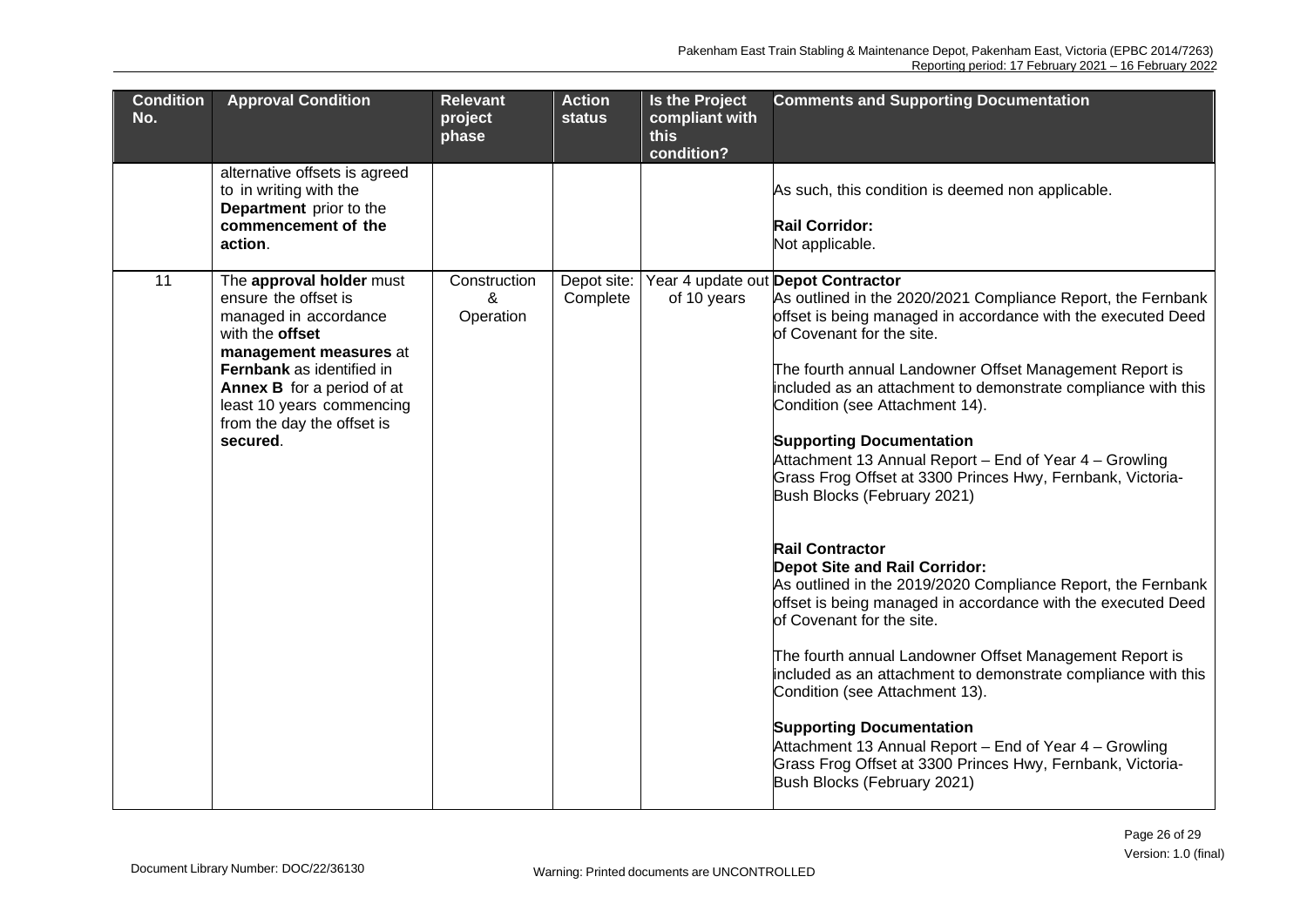| <b>Condition</b><br>No. | <b>Approval Condition</b>                                                                                                                                                                                                                                                                                                                                                           | <b>Relevant</b><br>project<br>phase | <b>Action</b><br><b>status</b>                           | <b>Is the Project</b><br>compliant with<br>this<br>condition? | <b>Comments and Supporting Documentation</b>                                                                                                                                                                                                                                                                                                                                                                                                                                                                                                                                                                                                                                                                                                                                                                                                                                                                                                                                                                          |
|-------------------------|-------------------------------------------------------------------------------------------------------------------------------------------------------------------------------------------------------------------------------------------------------------------------------------------------------------------------------------------------------------------------------------|-------------------------------------|----------------------------------------------------------|---------------------------------------------------------------|-----------------------------------------------------------------------------------------------------------------------------------------------------------------------------------------------------------------------------------------------------------------------------------------------------------------------------------------------------------------------------------------------------------------------------------------------------------------------------------------------------------------------------------------------------------------------------------------------------------------------------------------------------------------------------------------------------------------------------------------------------------------------------------------------------------------------------------------------------------------------------------------------------------------------------------------------------------------------------------------------------------------------|
| 12                      | Within 14 days after the<br>commencement of the<br>action, the person taking<br>the action must advise the<br>Department in writing of<br>the actual date of<br>commencement.                                                                                                                                                                                                       | Construction                        | Depot site:<br>Complete<br>Rail<br>Corridor:<br>Complete | Compliant                                                     | <b>Depot Contractor</b><br>As outlined in the 2020/2021 Compliance Report, the<br>commencement of the action was on 17 February 2017.<br>Written confirmation of commencement was provided by Manish<br>Pancholi, Downer to the attention of Keith Horwood from the<br>Commonwealth Department of the Environment and Energy on<br>2 March 2017 – 13 days after the commencement of the action.<br>This was acknowledged by the Department in a return letter<br>dated 20 March 2017.<br><b>Rail Contractor</b><br><b>Depot Site and Rail Corridor:</b><br>As outlined in the 2019/2020 Compliance Report, the<br>commencement of the action was on 17 February 2017.<br>Written confirmation of commencement was provided by Manish<br>Pancholi, Downer to the attention of Keith Horwood from the<br>Commonwealth Department of the Environment and Energy on<br>2 March 2017 – 13 days after the commencement of the action.<br>This was acknowledged by the Department in a return letter<br>dated 20 March 2017. |
| 13                      | The person taking the action<br>must maintain accurate<br>recorded substantiating all<br>activities associated with or<br>relevant to the conditions of<br>approval, including measures<br>taken to implement any<br>management plans and<br>offset management<br>measures required by this<br>approval, and make them<br>available upon request to the<br>Department. Such records | Construction<br>&<br>Operation      | Depot site:<br>Ongoing<br>Rail<br>Corridor:<br>Ongoing   | Compliant                                                     | <b>Depot Contractor</b><br>As outlined in the 2020/2021 Compliance Report accurate<br>records substantiating all activities associated with or relevant<br>to the conditions of approval, including measures taken to<br>implement any management plans and offset management<br>measures required by this approval, are available for perusal<br>by the Department if requested.<br><b>Rail Contractor</b><br><b>Depot Site and Rail Corridor:</b><br>As outlined in the 2019/2020 Compliance Report accurate<br>records substantiating all activities associated with or relevant<br>to the conditions of approval, including measures taken to<br>implement any management plans and offset management                                                                                                                                                                                                                                                                                                             |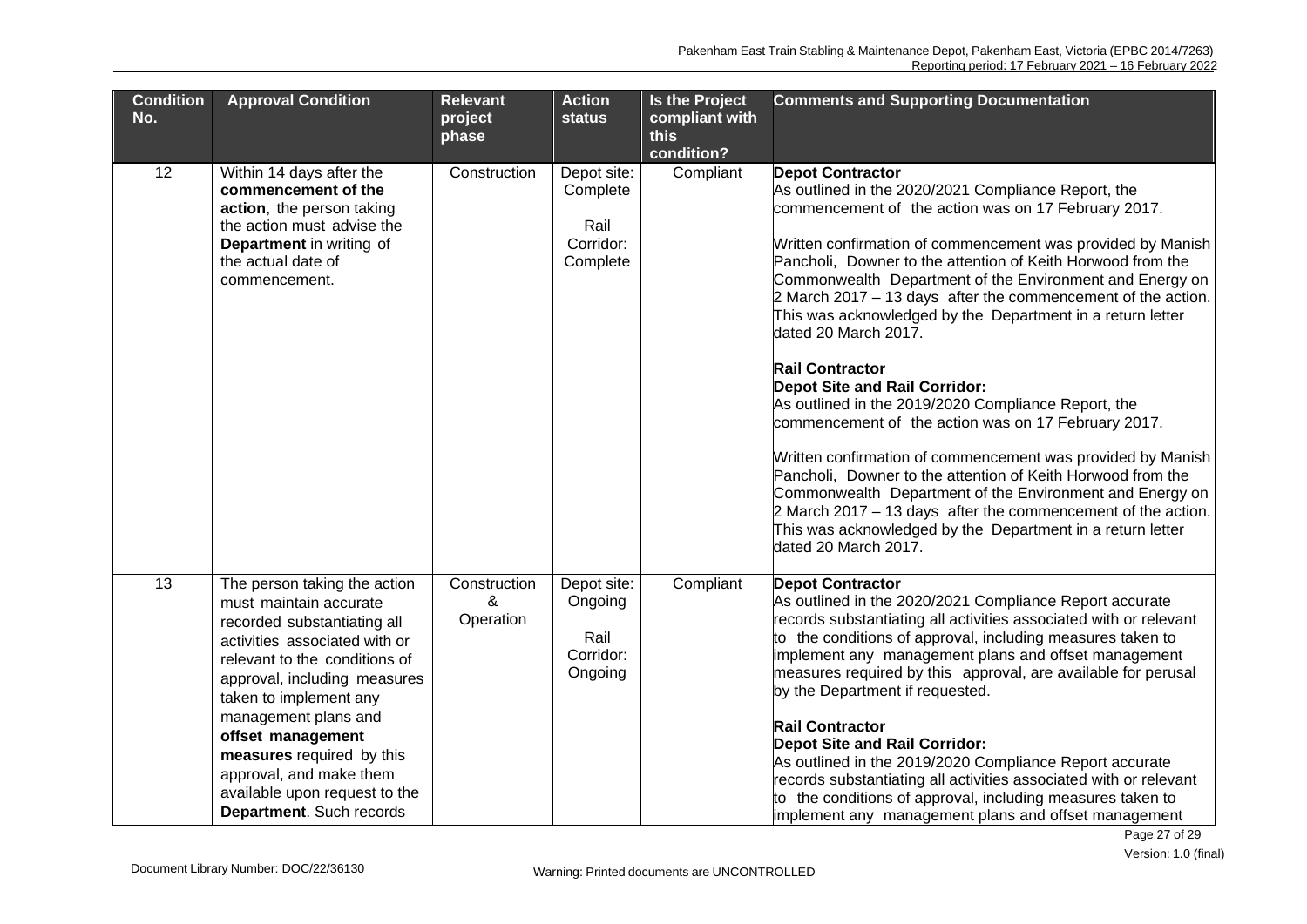| <b>Condition</b><br>No. | <b>Approval Condition</b>                                                                                                                                                                                                                                                                                                                                                                                                                                                                                                                                                                                       | <b>Relevant</b><br>project<br>phase | <b>Action</b><br><b>status</b>                         | <b>Is the Project</b><br>compliant with<br>this<br>condition? | <b>Comments and Supporting Documentation</b>                                                                                                                                                                                                                                                                                                                                                                                                                                                                                                                                                                                                    |
|-------------------------|-----------------------------------------------------------------------------------------------------------------------------------------------------------------------------------------------------------------------------------------------------------------------------------------------------------------------------------------------------------------------------------------------------------------------------------------------------------------------------------------------------------------------------------------------------------------------------------------------------------------|-------------------------------------|--------------------------------------------------------|---------------------------------------------------------------|-------------------------------------------------------------------------------------------------------------------------------------------------------------------------------------------------------------------------------------------------------------------------------------------------------------------------------------------------------------------------------------------------------------------------------------------------------------------------------------------------------------------------------------------------------------------------------------------------------------------------------------------------|
|                         | may be subject to audit by<br>the Department or an<br>independent auditor in<br>accordance with Section 458<br>of the EPBC Act, or used to<br>verify compliance with the<br>conditions of approval.<br>Summaries of audits will be<br>posted on the Department's<br>website. The results of audits<br>may also be publicised<br>through the general media.                                                                                                                                                                                                                                                      |                                     |                                                        |                                                               | measures required by this approval, are available for perusal<br>by the Department if requested.                                                                                                                                                                                                                                                                                                                                                                                                                                                                                                                                                |
| 14                      | Unless otherwise agreed to<br>in writing by the Minister,<br>within three months of every<br>12 month anniversary of the<br>commencement of the<br>action, the person taking<br>the action must publish a<br>report on their website<br>addressing compliance with<br>each of the conditions of<br>this approval, including<br>implementation of any<br>management plans as<br>specified in the conditions.<br>Documentary evidence<br>providing proof of the date<br>of publication and non-<br>compliance with any of the<br>conditions of this approval<br>must be provided to the<br>Department at the same | Construction<br>&<br>Operation      | Depot site:<br>Ongoing<br>Rail<br>Corridor:<br>Ongoing | Non-Compliant                                                 | <b>Depot Site and Rail Corridor:</b><br><b>Depot Contractor</b><br>This report has been prepared to satisfy this condition. It will be<br>published on the HCMT project website.<br>The commencement of the action occurred 17 February 2017,<br>and as a result, the due date for this report is 17 May 2022.<br>This report will be provided to the State July 2022.<br><b>Rail Contractor</b><br>This report has been prepared to satisfy this condition. It will be<br>published on the HCMT project website.<br>The commencement of the action occurred 17 February 2017,<br>and as a result, the due date for this report is 17 May 2021. |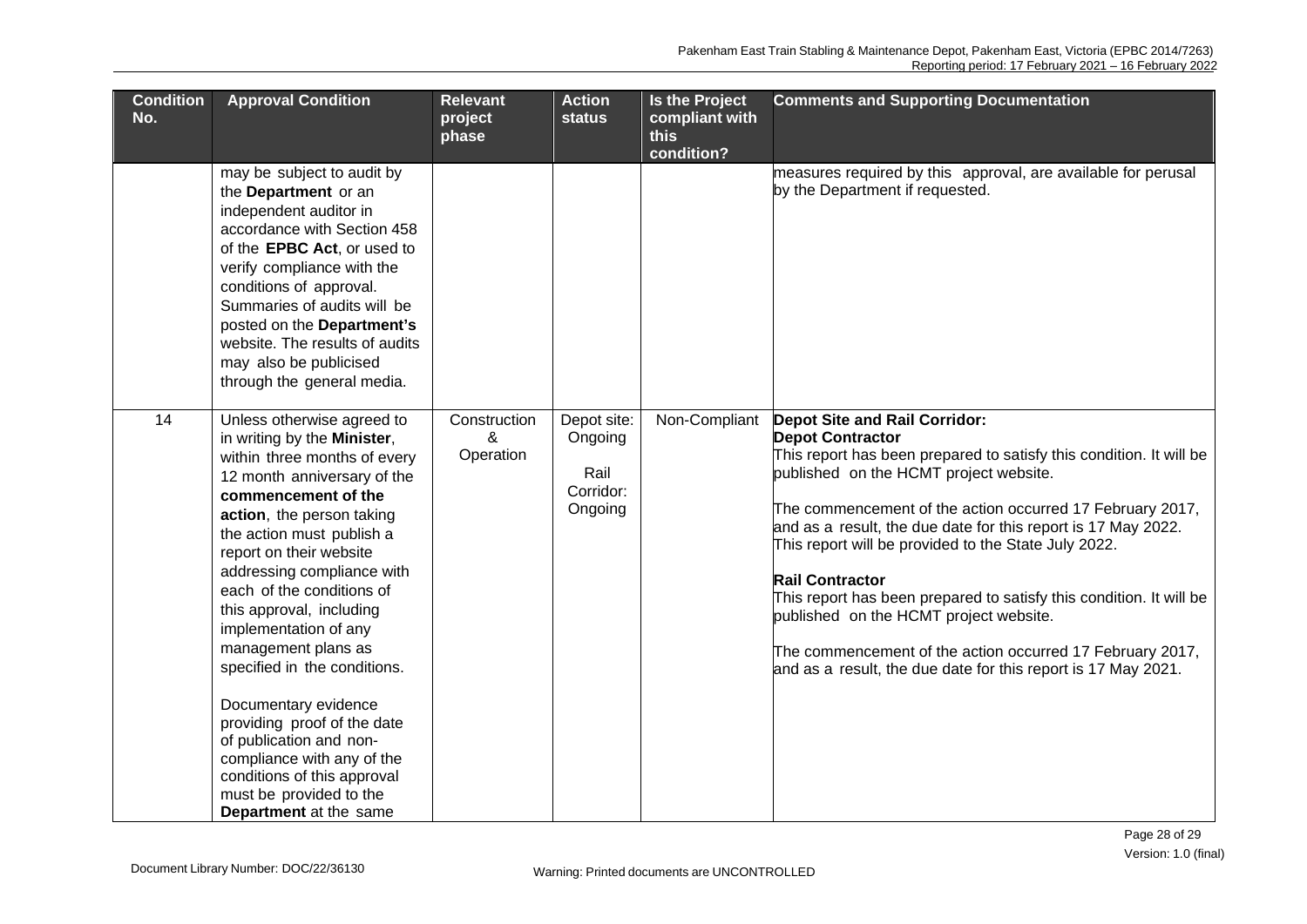| <b>Condition</b><br>No. | <b>Approval Condition</b>                                                                                                                                                                                                                                                                                                                                                                                                                                                                                                                                                                                        | <b>Relevant</b><br>project<br>phase | <b>Action</b><br><b>status</b>                           | <b>Is the Project</b><br>compliant with<br>this | <b>Comments and Supporting Documentation</b>                                                                                                                                                                                                                                                                                                                                                                                                                                                                                                                                                              |
|-------------------------|------------------------------------------------------------------------------------------------------------------------------------------------------------------------------------------------------------------------------------------------------------------------------------------------------------------------------------------------------------------------------------------------------------------------------------------------------------------------------------------------------------------------------------------------------------------------------------------------------------------|-------------------------------------|----------------------------------------------------------|-------------------------------------------------|-----------------------------------------------------------------------------------------------------------------------------------------------------------------------------------------------------------------------------------------------------------------------------------------------------------------------------------------------------------------------------------------------------------------------------------------------------------------------------------------------------------------------------------------------------------------------------------------------------------|
|                         |                                                                                                                                                                                                                                                                                                                                                                                                                                                                                                                                                                                                                  |                                     |                                                          | condition?                                      |                                                                                                                                                                                                                                                                                                                                                                                                                                                                                                                                                                                                           |
|                         | time as the compliance<br>report is published. Reports<br>must remain published for<br>the life of the approval. The<br>person taking the action<br>must continue to publish<br>this report each year until<br>such time as agreed in<br>writing by the Minister.                                                                                                                                                                                                                                                                                                                                                |                                     |                                                          |                                                 |                                                                                                                                                                                                                                                                                                                                                                                                                                                                                                                                                                                                           |
| 15                      | The person taking the<br>action may choose to<br>revise a management plan,<br>program or strategy<br>approved by the Minister<br>under Conditions 2-11<br>without submitting it for<br>approval under Section<br>143A of the EPBC Act, if<br>the taking of the action in<br>accordance with the<br>revised plan,<br>program or strategy would<br>not be likely to have a new<br>or increased impact. If the<br>person taking the action<br>makes this choice they<br>must:<br>a) Notify the<br>Department in<br>writing that the<br>approved plan,<br>program or strategy<br>has been revised<br>and provide the | Construction<br>&<br>Operation      | Depot site:<br>Complete<br>Rail<br>Corridor:<br>Complete | Compliant                                       | <b>Depot Contractor</b><br>Following the approved amendments to the TSMP on 3rd April<br>2019, there have been no further changes to management<br>plans, program or strategy within this reporting period. As such,<br>there has been no requirement to notify the Department.<br><b>Rail Contractor</b><br><b>Depot Site and Rail Corridor:</b><br>Following the approved amendments to the TSMP on 3rd April<br>2019, there have been no further changes to management<br>plans, program or strategy within this reporting period. As such,<br>there has been no requirement to notify the Department. |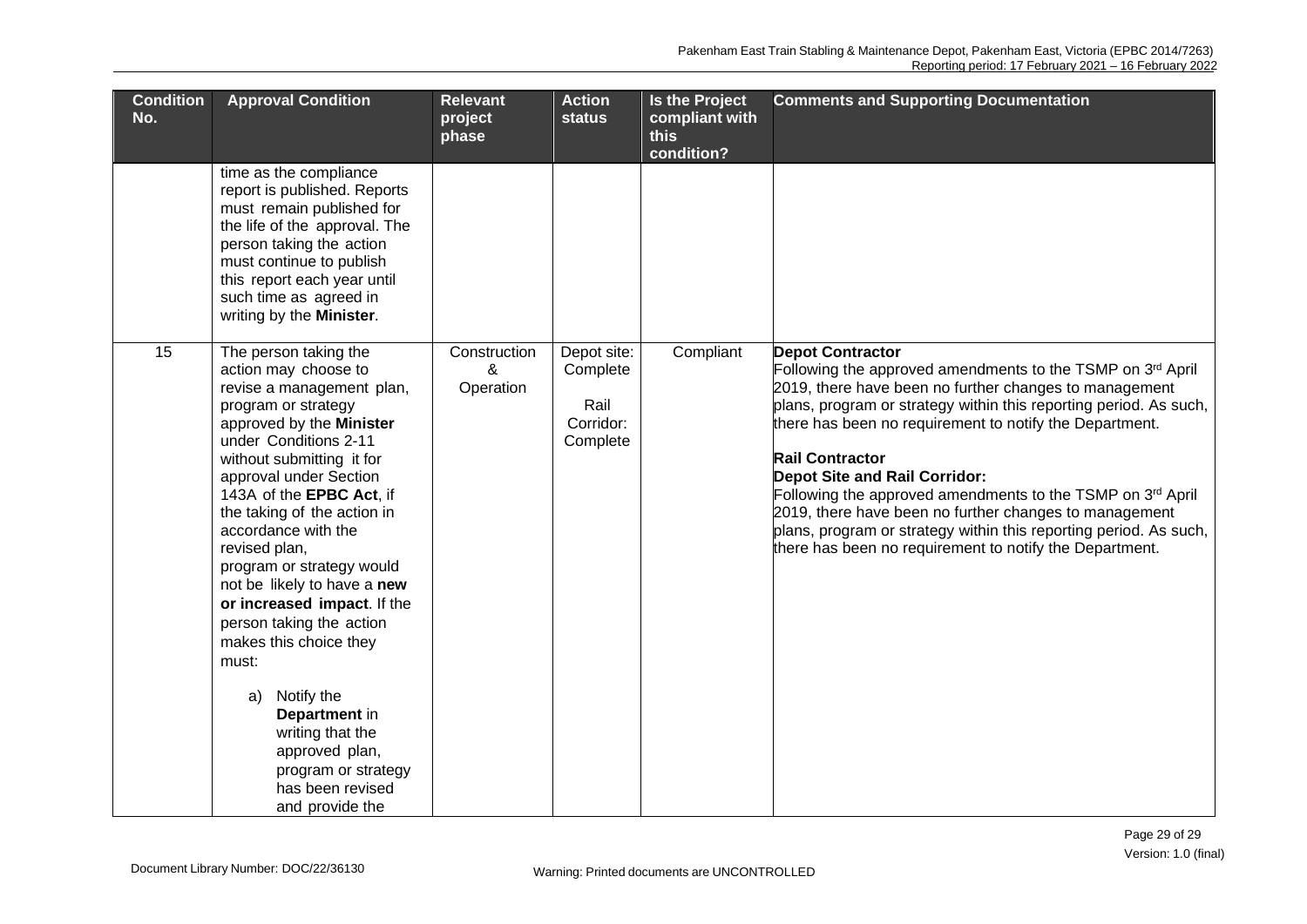| <b>Condition</b><br>No. | <b>Approval Condition</b>            | <b>Relevant</b>  | <b>Action</b> | <b>Is the Project</b>  | <b>Comments and Supporting Documentation</b> |
|-------------------------|--------------------------------------|------------------|---------------|------------------------|----------------------------------------------|
|                         |                                      | project<br>phase | <b>status</b> | compliant with<br>this |                                              |
|                         |                                      |                  |               | condition?             |                                              |
|                         | Department with                      |                  |               |                        |                                              |
|                         | an electronic copy                   |                  |               |                        |                                              |
|                         | of the revised plan.                 |                  |               |                        |                                              |
|                         | Program or                           |                  |               |                        |                                              |
|                         | strategy;                            |                  |               |                        |                                              |
|                         | Implement the<br>b)                  |                  |               |                        |                                              |
|                         | revised plan,                        |                  |               |                        |                                              |
|                         | program or strategy                  |                  |               |                        |                                              |
|                         | from the date that the               |                  |               |                        |                                              |
|                         | plan, program or                     |                  |               |                        |                                              |
|                         | strategy is submitted                |                  |               |                        |                                              |
|                         | to the Department;                   |                  |               |                        |                                              |
|                         | and                                  |                  |               |                        |                                              |
|                         | For the life of this<br>$\mathbf{C}$ |                  |               |                        |                                              |
|                         | approval, maintain a                 |                  |               |                        |                                              |
|                         | record of the                        |                  |               |                        |                                              |
|                         | reasons the                          |                  |               |                        |                                              |
|                         | approval holder                      |                  |               |                        |                                              |
|                         | considers that                       |                  |               |                        |                                              |
|                         | taking the action in                 |                  |               |                        |                                              |
|                         | accordance with the                  |                  |               |                        |                                              |
|                         | revised plan,                        |                  |               |                        |                                              |
|                         | program or strategy                  |                  |               |                        |                                              |
|                         | would not be likely                  |                  |               |                        |                                              |
|                         | to have a new or                     |                  |               |                        |                                              |
|                         | increased impact.                    |                  |               |                        |                                              |
| 16                      | The person taking the                | Construction     | Depot site:   | Not applicable         | <b>Depot Contractor</b>                      |
|                         | action may revoke their              | &                | N/A           |                        | N/A                                          |
|                         | choice under Condition 15            | Operation        |               |                        |                                              |
|                         | at any time by notice to the         |                  | Rail          |                        | <b>Rail Contractor</b>                       |
|                         | Department. If the person            |                  | Corridor:     |                        | N/A                                          |
|                         | taking the action revokes            |                  | N/A           |                        |                                              |
|                         | the choice to implement a            |                  |               |                        |                                              |
|                         | revised plan, program or             |                  |               |                        |                                              |
|                         | strategy, without approval           |                  |               |                        |                                              |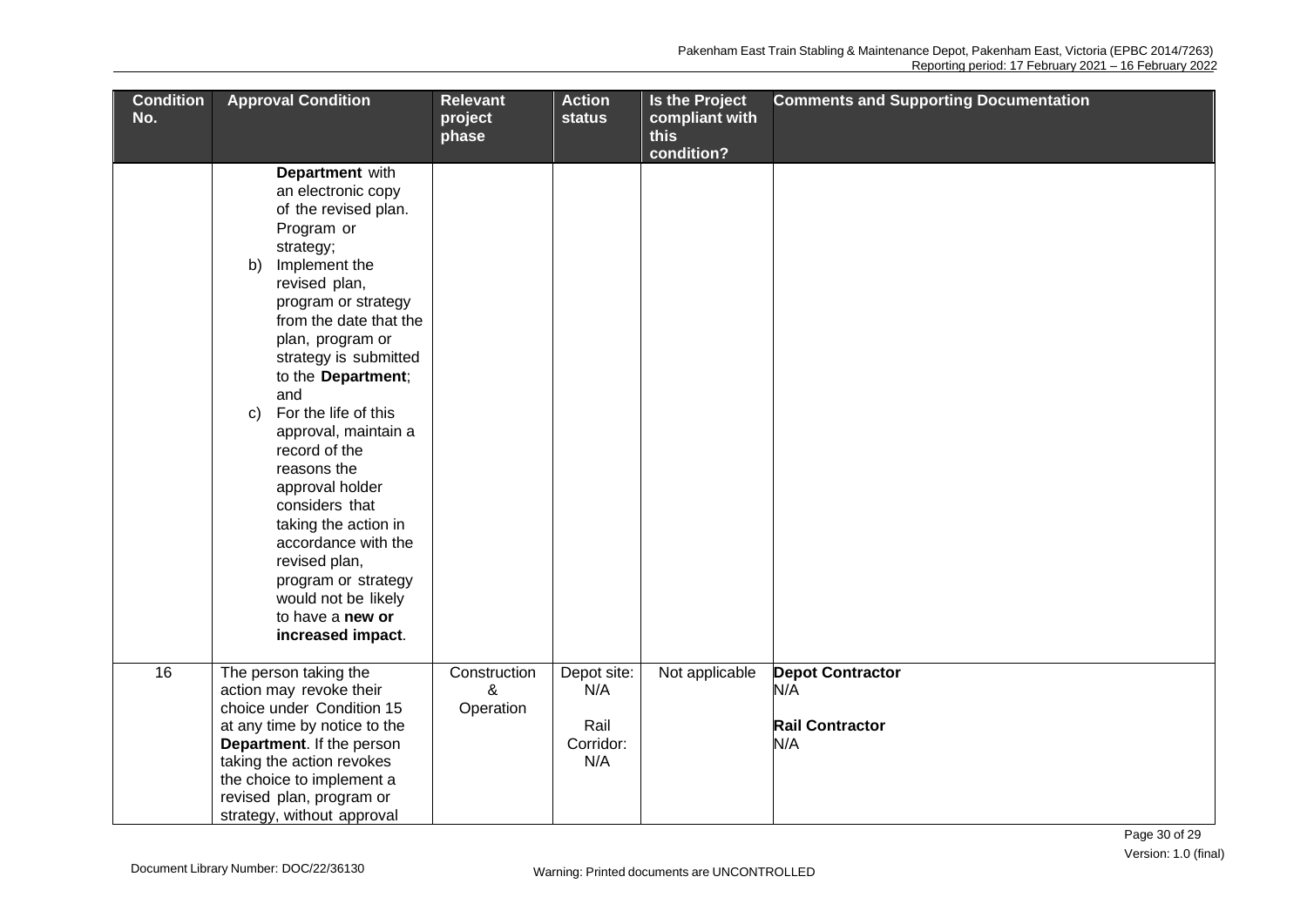| <b>Condition</b><br>No. | <b>Approval Condition</b>                                                                                                                                                                                                                                                                                                                                                                                                                                                                                                                                                  | <b>Relevant</b><br>project     | <b>Action</b><br><b>status</b>                 | <b>Is the Project</b><br>compliant with | <b>Comments and Supporting Documentation</b>                    |
|-------------------------|----------------------------------------------------------------------------------------------------------------------------------------------------------------------------------------------------------------------------------------------------------------------------------------------------------------------------------------------------------------------------------------------------------------------------------------------------------------------------------------------------------------------------------------------------------------------------|--------------------------------|------------------------------------------------|-----------------------------------------|-----------------------------------------------------------------|
|                         |                                                                                                                                                                                                                                                                                                                                                                                                                                                                                                                                                                            | phase                          |                                                | this<br>condition?                      |                                                                 |
|                         | under Section 143A of the<br>Act, the plan, program or<br>strategy approved by the<br>Minister must be<br>implemented.                                                                                                                                                                                                                                                                                                                                                                                                                                                     |                                |                                                |                                         |                                                                 |
| 17                      | Condition 15 does not apply<br>if the revisions to the<br>approved plan, program or<br>strategy include changes to<br>environmental offsets<br>provided under the plan,<br>program<br>or strategy in relation to a<br>matter protected by a<br>controlling provision for the<br>action, unless otherwise<br>agreed in writing by the<br>Minister. This does not<br>otherwise limit the<br>circumstances in which the<br>taking of<br>the action in accordance<br>with a revised plan,<br>program or strategy would,<br>or would not, be likely to<br>have new or increased | Construction<br>&<br>Operation | Depot site:<br>N/A<br>Rail<br>Corridor:<br>N/A | Not applicable                          | <b>Depot Contractor</b><br>N/A<br><b>Rail Contractor</b><br>N/A |
| 18                      | impacts.<br>If the Minister gives a notice<br>to the person taking the action<br>that the <b>Minister</b> is satisfied<br>that the taking of the action in<br>accordance with the revised<br>plan, program or strategy<br>would be likely to have a new<br>or increased impact, then:                                                                                                                                                                                                                                                                                      | Construction<br>&<br>Operation | Depot site:<br>N/A<br>Rail<br>Corridor:<br>N/A | Not applicable                          | <b>Depot Contractor</b><br>N/A<br><b>Rail Contractor</b><br>N/A |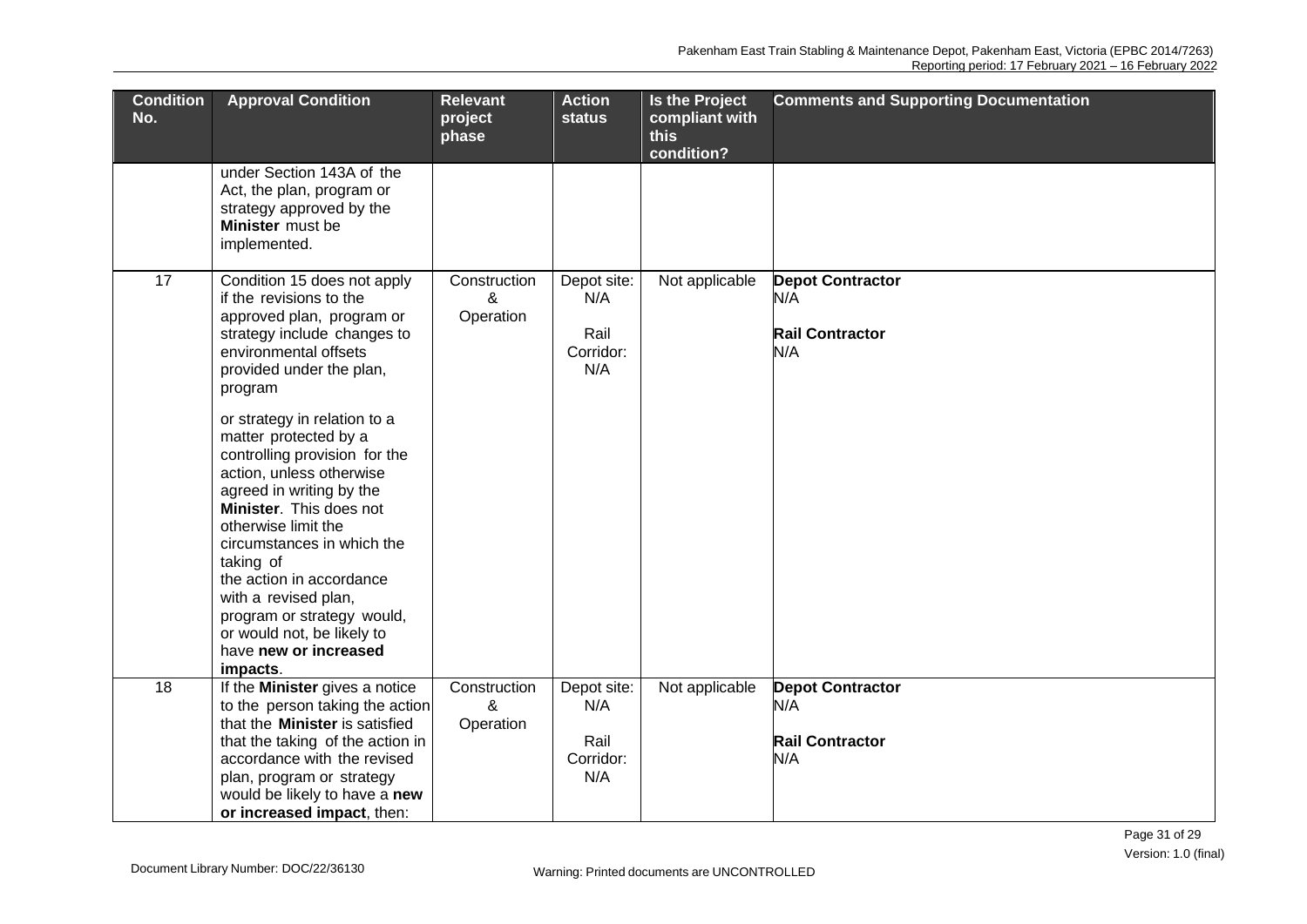| <b>Condition</b><br>No. | <b>Approval Condition</b>                                                                                                                                                                                                                                                                                                                                                                                 | <b>Relevant</b><br>project<br>phase | <b>Action</b><br><b>status</b>                 | <b>Is the Project</b><br>compliant with<br>this | <b>Comments and Supporting Documentation</b>                    |
|-------------------------|-----------------------------------------------------------------------------------------------------------------------------------------------------------------------------------------------------------------------------------------------------------------------------------------------------------------------------------------------------------------------------------------------------------|-------------------------------------|------------------------------------------------|-------------------------------------------------|-----------------------------------------------------------------|
|                         |                                                                                                                                                                                                                                                                                                                                                                                                           |                                     |                                                | condition?                                      |                                                                 |
|                         | a) Condition 15 does<br>not apply, or<br>ceases to apply, in<br>relation to the<br>revised plan,<br>program or<br>b) The person taking<br>the action must<br>implement the plan,<br>program or strategy<br>approved by the<br>Minister.<br>To avoid any doubt, this<br>condition does not affect<br>any operations of<br>Conditions 15, 16 and 17 in<br>the period before the day<br>the notice is given. |                                     |                                                |                                                 |                                                                 |
| 19                      | At the time of giving the<br>notice the Minister may<br>also notify that for a<br>specified period of time that<br>Condition 15 does not apply<br>for one or more specified<br>plans, programs or<br>strategies required under<br>the approval.                                                                                                                                                           | Construction<br>&<br>Operation      | Depot site:<br>N/A<br>Rail<br>Corridor:<br>N/A | Not applicable                                  | <b>Depot Contractor</b><br>N/A<br><b>Rail Contractor</b><br>N/A |
| $\overline{20}$         | Conditions 15, 16, 17 and 18<br>are not intended to limit the<br>operation of Section 143A of<br>the EPBC Act which allows<br>the person taking the action<br>to submit a revised plan,<br>program or strategy to the                                                                                                                                                                                     | Construction<br>&<br>Operation      | Depot site:<br>N/A<br>Rail<br>Corridor:<br>N/A | Not applicable                                  | <b>Depot Contractor</b><br>N/A<br><b>Rail Contractor</b><br>N/A |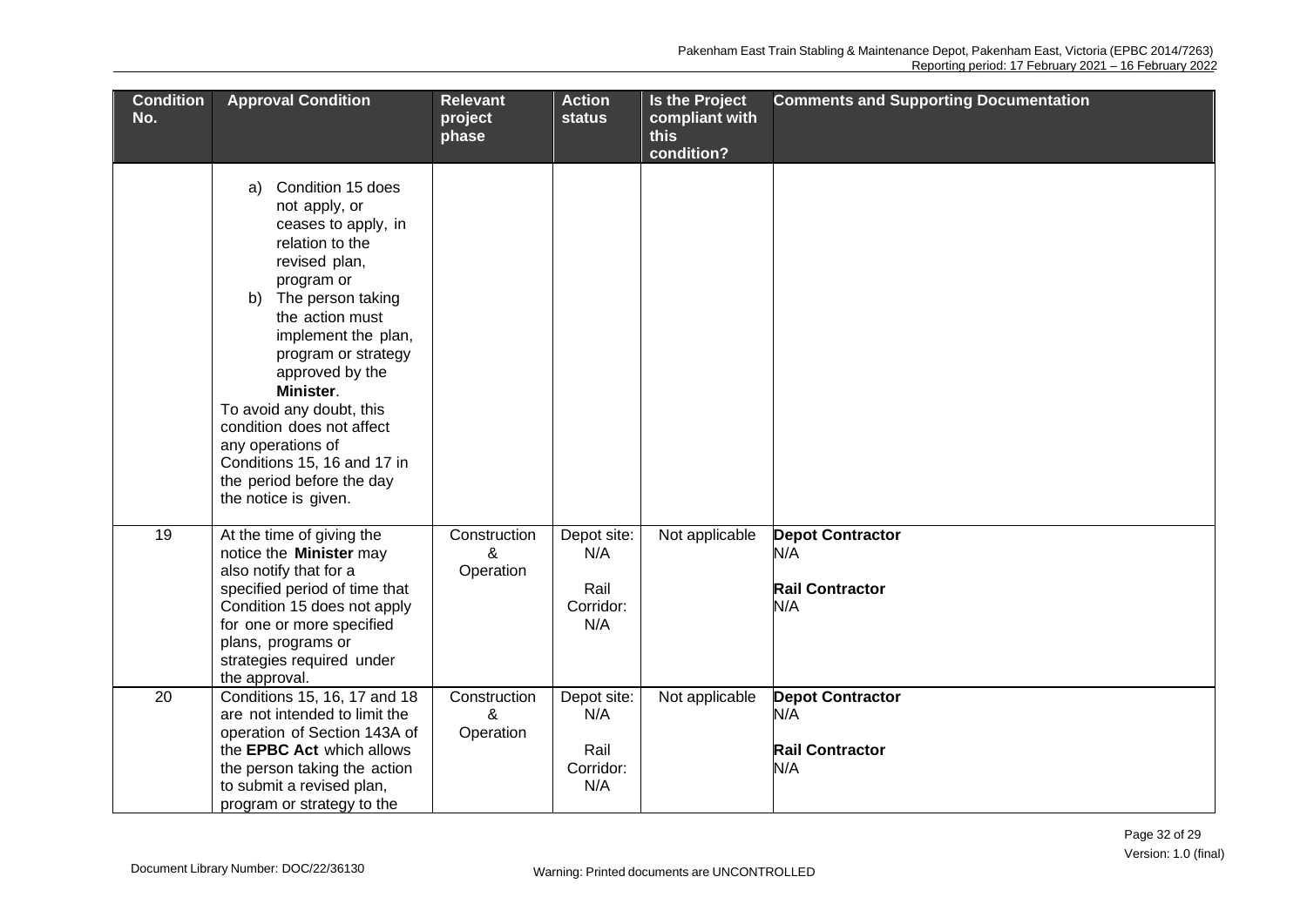| <b>Condition</b><br>No. | <b>Approval Condition</b>                                                                                                                                                                                                                                                                                                                                                                                                                                                                                                                                                                                                              | <b>Relevant</b><br>project<br>phase | <b>Action</b><br><b>status</b>                 | Is the Project<br>compliant with<br>this<br>condition? | <b>Comments and Supporting Documentation</b>                    |
|-------------------------|----------------------------------------------------------------------------------------------------------------------------------------------------------------------------------------------------------------------------------------------------------------------------------------------------------------------------------------------------------------------------------------------------------------------------------------------------------------------------------------------------------------------------------------------------------------------------------------------------------------------------------------|-------------------------------------|------------------------------------------------|--------------------------------------------------------|-----------------------------------------------------------------|
|                         | Minister for approval.                                                                                                                                                                                                                                                                                                                                                                                                                                                                                                                                                                                                                 |                                     |                                                |                                                        |                                                                 |
| 21                      | If, at any time after five (5)<br>years from the date of this<br>approval, the person taking<br>the action has not<br>substantially commenced<br>the action, then the person<br>taking the action must not<br>substantially commence<br>the action without the<br>written agreement of the<br>Minister. Unless otherwise<br>agreed to in writing by the<br>Minister, the person taking<br>the action must publish all<br>management plans referred<br>to in these conditions of<br>approval on their website.<br>Each management plan<br>must be published on the<br>website within 1 month of<br>being<br>approved by the Minister or | Construction                        | Depot site:<br>N/A<br>Rail<br>Corridor:<br>N/A | Not applicable                                         | <b>Depot Contractor</b><br>N/A<br><b>Rail Contractor</b><br>N/A |
|                         | being submitted under<br>Condition 15.                                                                                                                                                                                                                                                                                                                                                                                                                                                                                                                                                                                                 |                                     |                                                |                                                        |                                                                 |